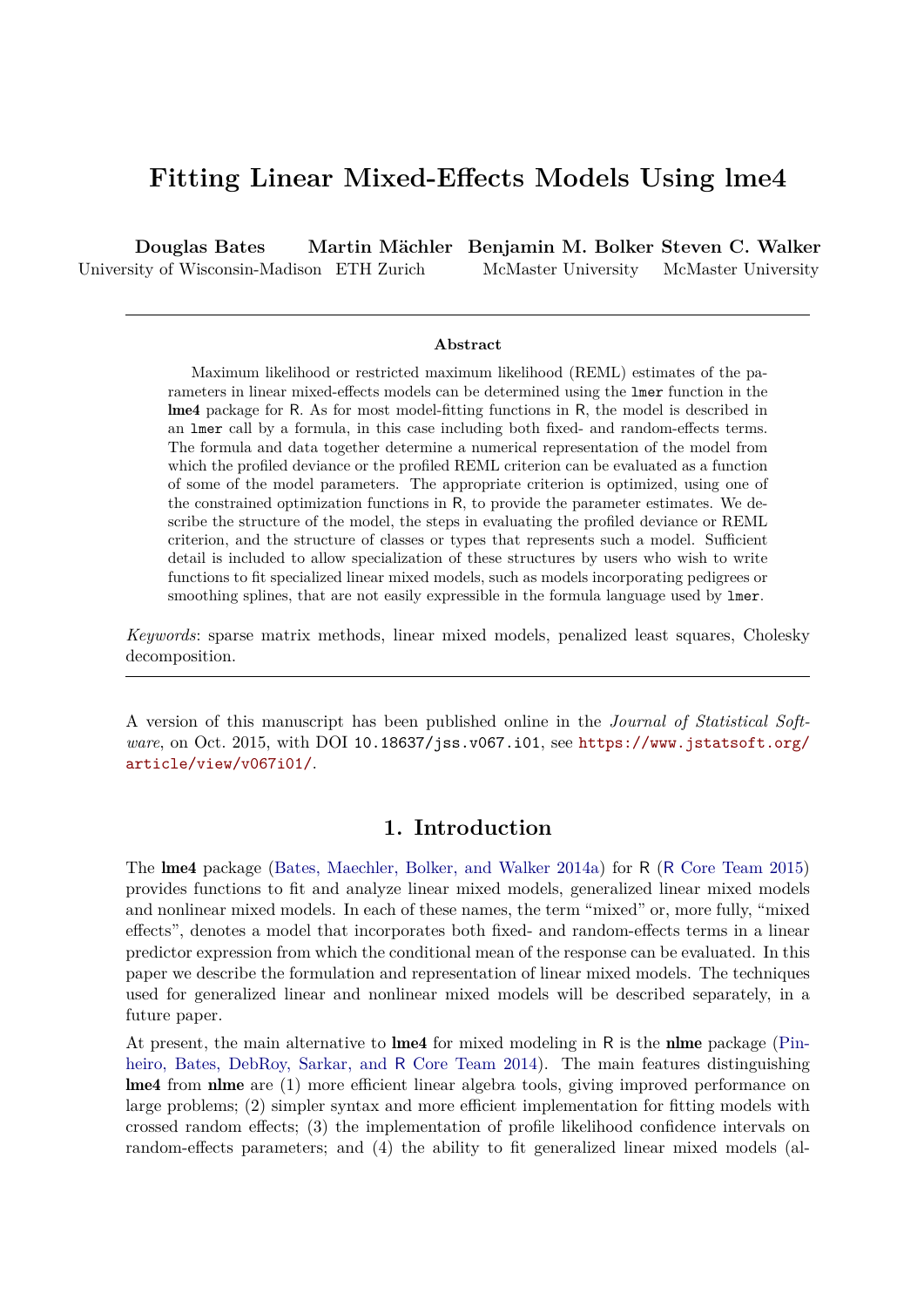though in this paper we restrict ourselves to linear mixed models). The main advantage of nlme relative to lme4 is a user interface for fitting models with structure in the residuals (various forms of heteroscedasticity and autocorrelation) and in the random-effects covariance matrices (e.g., compound symmetric models). With some extra effort, the computational machinery of lme4 can be used to fit structured models that the basic lmer function cannot handle (see Appendix [A\)](#page-43-0).

The development of general software for fitting mixed models remains an active area of research with many open problems. Consequently, the lme4 package has evolved since it was first released, and continues to improve as we learn more about mixed models. However, we recognize the need to maintain stability and backward compatibility of lme4 so that it continues to be broadly useful. In order to maintain stability while continuing to advance mixed-model computation, we have developed several additional frameworks that draw on the basic ideas of lme4 but modify its structure or implementation in various ways. These descendants include the MixedModels package [\(Bates 2015\)](#page-39-1) in Julia [\(Bezanson, Karpinski,](#page-39-2) [Shah, and Edelman 2012\)](#page-39-2), the lme4pureR package [\(Bates and Walker 2013\)](#page-39-3) in R, and the flexLambda development branch of lme4. The current article is largely restricted to describing the current stable version of the **lme4** package  $(1.1-7)$ , with [A](#page-43-0)ppendix A describing hooks into the computational machinery that are designed for extension development. The gamm4 [\(Wood and Scheipl 2014\)](#page-42-0) and blme [\(Dorie 2015;](#page-40-0) [Chung, Rabe-Hesketh, Dorie, Gelman, and](#page-39-4) [Liu 2013\)](#page-39-4) packages currently make use of these hooks.

Another goal of this article is to contrast the approach used by lme4 with previous formulations of mixed models. The expressions for the profiled log-likelihood and profiled REML (restricted maximum likelihood) criteria derived in Section [3.4](#page-15-0) are similar to those presented in [Bates and DebRoy](#page-39-5) [\(2004\)](#page-39-5) and, indeed, are closely related to "Henderson's mixed-model equations" [\(Henderson Jr. 1982\)](#page-40-1). Nonetheless there are subtle but important changes in the formulation of the model and in the structure of the resulting penalized least squares (PLS) problem to be solved (Section [3.6\)](#page-18-0). We derive the current version of the PLS problem (Section [3.2\)](#page-12-0) and contrast this result with earlier formulations (Section [3.5\)](#page-16-0).

This article is organized into four main sections (Sections [2,](#page-4-0) [3,](#page-12-1) [4,](#page-23-0) and [5\)](#page-24-0), each of which corresponds to one of the four largely separate modules that comprise lme4. Before describing the details of each module, we describe the general form of the linear mixed model underlying lme4 (Section [1.1\)](#page-1-0); introduce the sleepstudy data that will be used as an example throughout (Section [1.2\)](#page-2-0); and broadly outline lme4's modular structure (Section [1.3\)](#page-3-0).

#### <span id="page-1-0"></span>**1.1. Linear mixed models**

Just as a linear model is described by the distribution of a vector-valued random response variable,  $\mathcal{Y}$ , whose observed value is  $\mathbf{y}_{\text{obs}}$ , a linear mixed model is described by the distribution of two vector-valued random variables:  $\mathcal{Y}$ , the response, and  $\mathcal{B}$ , the vector of random effects. In a linear model the distribution of  $\mathcal Y$  is multivariate normal,

$$
\mathcal{Y} \sim \mathcal{N}(\mathbf{X}\boldsymbol{\beta} + \boldsymbol{o}, \sigma^2 \mathbf{W}^{-1}), \tag{1}
$$

where *n* is the dimension of the response vector,  $W$  is a diagonal matrix of known prior weights,  $\beta$  is a *p*-dimensional coefficient vector,  $\boldsymbol{X}$  is an  $n \times p$  model matrix, and  $\boldsymbol{o}$  is a vector of known prior offset terms. The parameters of the model are the coefficients *β* and the scale parameter *σ*.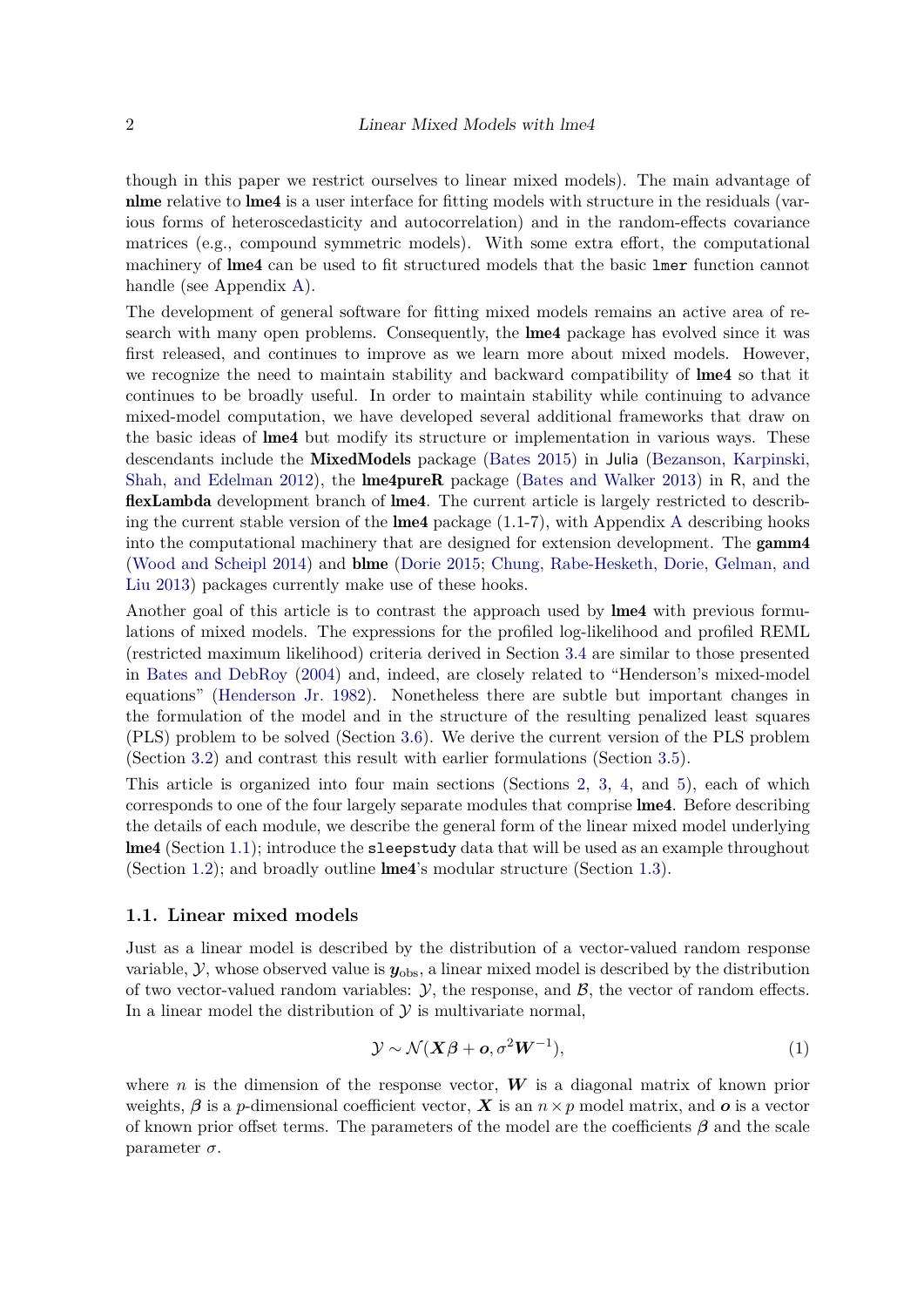<span id="page-2-1"></span>In a linear mixed model it is the *conditional* distribution of  $\mathcal{Y}$  given  $\mathcal{B} = \mathbf{b}$  that has such a form,

$$
(\mathcal{Y}|\mathcal{B} = \mathbf{b}) \sim \mathcal{N}(X\mathcal{B} + Z\mathbf{b} + \mathbf{o}, \sigma^2 W^{-1}),
$$
\n<sup>(2)</sup>

where **Z** is the  $n \times q$  model matrix for the *q*-dimensional vector-valued random-effects variable, B, whose value we are fixing at **b**. The unconditional distribution of  $\beta$  is also multivariate normal with mean zero and a parameterized  $q \times q$  variance-covariance matrix,  $\Sigma$ ,

<span id="page-2-2"></span>
$$
\mathcal{B} \sim \mathcal{N}(\mathbf{0}, \Sigma). \tag{3}
$$

As a variance-covariance matrix,  $\Sigma$  must be positive semidefinite. It is convenient to express the model in terms of a *relative covariance factor*,  $\Lambda_{\theta}$ , which is a  $q \times q$  matrix, depending on the *variance-component parameter*,  $\theta$ , and generating the symmetric  $q \times q$  variance-covariance matrix,  $\Sigma$ , according to

<span id="page-2-3"></span>
$$
\Sigma_{\theta} = \sigma^2 \Lambda_{\theta} \Lambda_{\theta}^{\top},\tag{4}
$$

where  $\sigma$  is the same scale factor as in the conditional distribution [\(2\)](#page-2-1).

Although Equations [2,](#page-2-1) [3,](#page-2-2) and [4](#page-2-3) fully describe the class of linear mixed models that lme4 can fit, this terse description hides many important details. Before moving on to these details, we make a few observations:

- This formulation of linear mixed models allows for a relatively compact expression for the profiled log-likelihood of  $\theta$  (Section [3.4,](#page-15-0) Equation [35\)](#page-15-1).
- The matrices associated with random effects, *Z* and **Λ***θ*, typically have a sparse structure with a sparsity pattern that encodes various model assumptions. Sections [2.3](#page-7-0) and [3.7](#page-22-0) provide details on these structures, and how to represent them efficiently.
- The interface provided by lme4's lmer function is slightly less general than the model described by Equations [2,](#page-2-1) [3,](#page-2-2) and [4.](#page-2-3) To take advantage of the entire range of possibilities, one may use the modular functions (Sections [1.3](#page-3-0) and Appendix [A\)](#page-43-0) or explore the experimental flexLambda branch of lme4 on Github.

### <span id="page-2-0"></span>**1.2. Example**

Throughout our discussion of lme4, we will work with a data set on the average reaction time per day for subjects in a sleep deprivation study [\(Belenky](#page-39-6) *et al.* [2003\)](#page-39-6). On day 0 the subjects had their normal amount of sleep. Starting that night they were restricted to 3 hours of sleep per night. The response variable, Reaction, represents average reaction times in milliseconds (ms) on a series of tests given each Day to each Subject (Figure [1\)](#page-3-1),

*> str(sleepstudy)*

```
'data.frame': 180 obs. of 3 variables:
$ Reaction: num 250 259 251 321 357 ...
$ Days : num 0 1 2 3 4 5 6 7 8 9 ...
$ Subject : Factor w/ 18 levels "308", "309", "310",..: 1 1 1 1 1 1 1 1..
```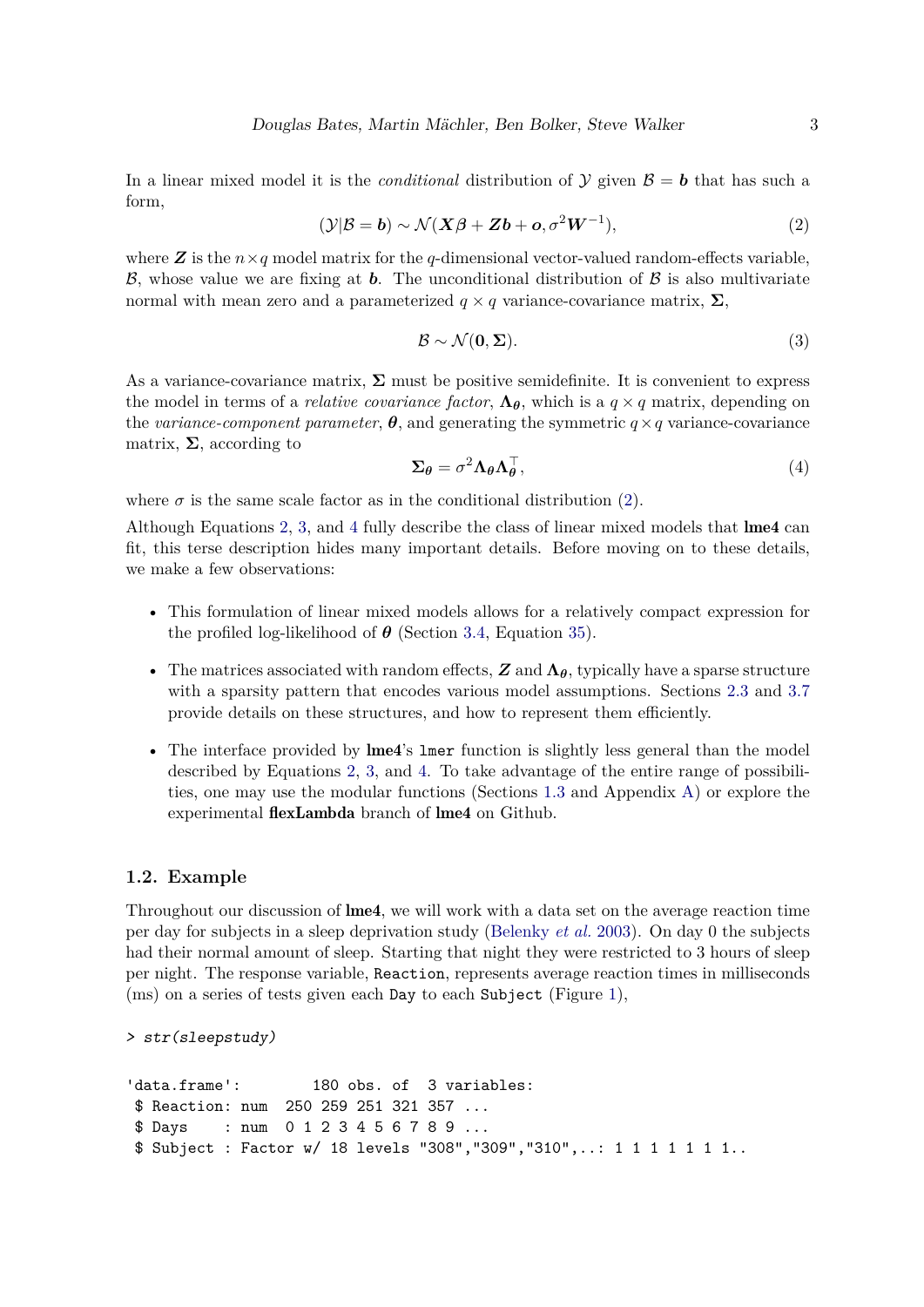

<span id="page-3-1"></span>Figure 1: Average reaction time versus days of sleep deprivation by subject. Subjects ordered (from left to right starting on the top row) by increasing slope of subject-specific linear regressions.

Each subject's reaction time increases approximately linearly with the number of sleepdeprived days. However, subjects also appear to vary in the slopes and intercepts of these relationships, which suggests a model with random slopes and intercepts. As we shall see, such a model may be fitted by minimizing the REML criterion (Equation [40\)](#page-16-1) using

```
> fm1 <- lmer(Reaction ~ Days + (Days | Subject), sleepstudy)
```
The estimates of the standard deviations of the random effects for the intercept and the slope are 24.74 ms and 5.92 ms/day. The fixed-effects coefficients, *β*, are 251.4 ms and 10.47 ms/day for the intercept and slope. In this model, one interpretation of these fixed effects is that they are the estimated population mean values of the random intercept and slope (Section [2.2\)](#page-5-0).

We have chosen the sleepstudy example because it is a relatively small and simple example to illustrate the theory and practice underlying lmer. However, lmer is capable of fitting more complex mixed models to larger data sets. For example, we direct the interested reader to RShowDoc("lmerperf", package = "lme4") for examples that more thoroughly exercise the performance capabilities of lmer.

## <span id="page-3-0"></span>**1.3. High-level modular structure**

The lmer function is composed of four largely independent modules. In the first module, a mixed-model formula is parsed and converted into the inputs required to specify a linear mixed model (Section [2\)](#page-4-0). The second module uses these inputs to construct an R function which takes the covariance parameters,  $\theta$ , as arguments and returns negative twice the log profiled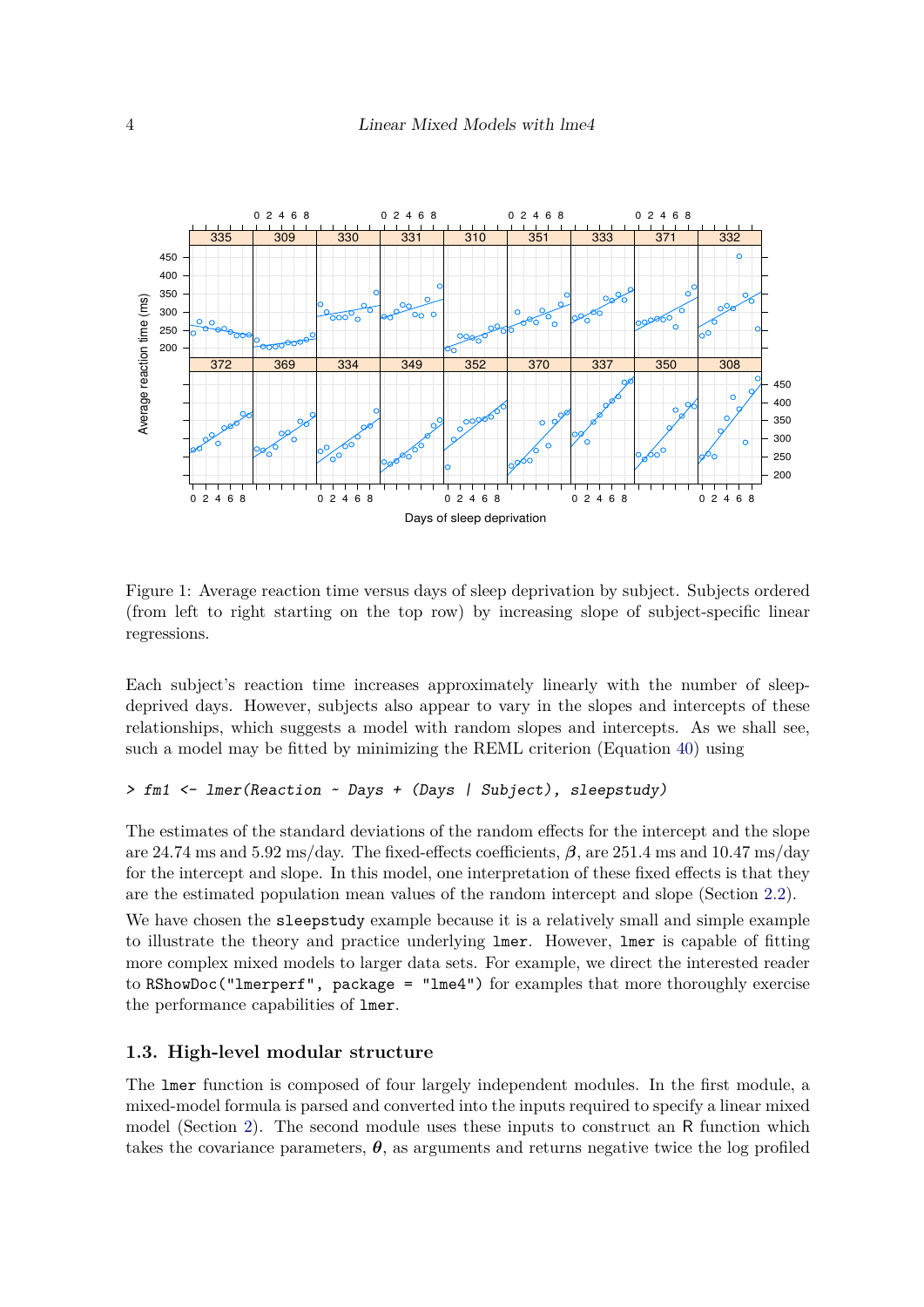| Module                    |             | R function      | Description                            |
|---------------------------|-------------|-----------------|----------------------------------------|
| Formula module            | (Section 2) | <b>1Formula</b> | Accepts a mixed-model formula,         |
|                           |             |                 | data, and other user inputs, and       |
|                           |             |                 | returns a list of objects required     |
|                           |             |                 | to fit a linear mixed model.           |
| Objective function module | (Section 3) | mkLmerDevfun    | Accepts the results of <b>1Formula</b> |
|                           |             |                 | and returns a function to calcu-       |
|                           |             |                 | late the deviance (or restricted       |
|                           |             |                 | deviance) as a function of the         |
|                           |             |                 | covariance parameters, $\theta$ .      |
| Optimization module       | (Section 4) | optimizeLmer    | Accepts a deviance function re-        |
|                           |             |                 | turned by mkLmerDevfun and             |
|                           |             |                 | returns the results of the opti-       |
|                           |             |                 | mization of that deviance func-        |
|                           |             |                 | tion.                                  |
| Output module             | (Section 5) | mkMerMod        | Accepts an optimized deviance          |
|                           |             |                 | function and packages the re-          |
|                           |             |                 | sults into a useful object.            |

<span id="page-4-1"></span>Table 1: The high-level modular structure of lmer.

likelihood or the REML criterion (Section [3\)](#page-12-1). The third module optimizes this objective function to produce maximum likelihood (ML) or REML estimates of *θ* (Section [4\)](#page-23-0). Finally, the fourth module provides utilities for interpreting the optimized model (Section [5\)](#page-24-0).

To illustrate this modularity, we recreate the fm1 object by a series of four modular steps; the formula module,

```
> parsedFormula <- lFormula(formula = Reaction ~ Days + (Days | Subject),
                                data = sleepstudy)
```
the objective function module,

```
> devianceFunction <- do.call(mkLmerDevfun, parsedFormula)
```
the optimization module,

*> optimizerOutput <- optimizeLmer(devianceFunction)*

and the output module,

<span id="page-4-0"></span>*> mkMerMod( rho = environment(devianceFunction), opt = optimizerOutput, reTrms = parsedFormula\$reTrms, fr = parsedFormula\$fr)*

## **2. Formula module**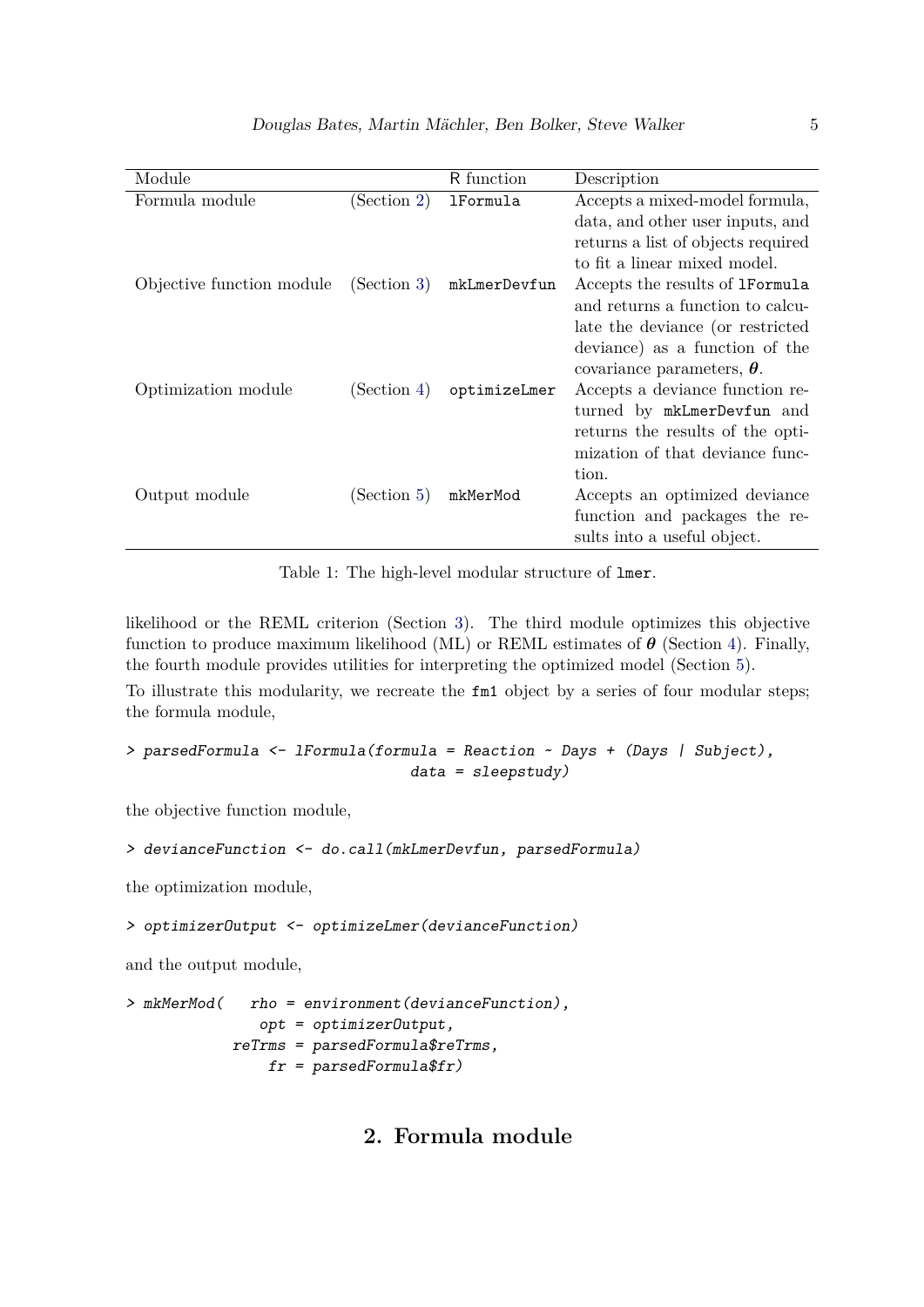## **2.1. Mixed-model formulas**

Like most model-fitting functions in R, lmer takes as its first two arguments a *formula* specifying the model and the *data* with which to evaluate the formula. This second argument, data, is optional but recommended and is usually the name of an R data frame. In the R lm function for fitting linear models, formulas take the form  $resp$   $\sim$   $expr$ , where  $resp$  determines the response variable and expr is an expression that specifies the columns of the model matrix. Formulas for the lmer function contain special random-effects terms,

```
> resp ~ FEexpr + (REexpr1 | factor1) + (REexpr2 | factor2) + ...
```
where FEexpr is an expression determining the columns of the fixed-effects model matrix,  $\boldsymbol{X}$ , and the random-effects terms, (REexpr1 | factor1) and (REexpr2 | factor2), determine both the random-effects model matrix, *Z* (Section [2.3.1\)](#page-8-0), and the structure of the relative covariance factor, **Λ***<sup>θ</sup>* (Section [2.3.2\)](#page-10-0). In principle, a mixed-model formula may contain arbitrarily many random-effects terms, but in practice the number of such terms is typically low.

## <span id="page-5-0"></span>**2.2. Understanding mixed-model formulas**

Before describing the details of how lme4 parses mixed-model formulas (Section [2.3\)](#page-7-0), we provide an informal explanation and then some examples. Our discussion assumes familiarity with the standard R modeling paradigm [\(Chambers 1993\)](#page-39-7).

Each random-effects term is of the form  $(\exp r \mid \text{factor})$ . The expression  $\exp r$  is evaluated as a linear model formula, producing a model matrix following the same rules used in standard R modeling functions (e.g., lm or glm). The expression factor is evaluated as an R factor. One way to think about the vertical bar operator is as a special kind of interaction between the model matrix and the grouping factor. This interaction ensures that the columns of the model matrix have different effects for each level of the grouping factor. What makes this a special kind of interaction is that these effects are modeled as unobserved random variables, rather than unknown fixed parameters. Much has been written about important practical and philosophical differences between these two types of interactions (e.g., [Henderson Jr.](#page-40-1) [1982;](#page-40-1) [Gelman 2005\)](#page-40-2). For example, the random-effects implementation of such interactions can be used to obtain shrinkage estimates of regression coefficients (e.g., [Efron and Morris](#page-40-3) [1977\)](#page-40-3), or account for lack of independence in the residuals due to block structure or repeated measurements (e.g., [Laird and Ware 1982\)](#page-41-2).

Table [2](#page-6-0) provides several examples of the right-hand-sides of mixed-model formulas. The first example,  $(1 | g)$ , is the simplest possible mixed-model formula, where each level of the grouping factor, g, has its own random intercept. The mean and standard deviation of these intercepts are parameters to be estimated. Our description of this model incorporates any nonzero mean of the random effects as fixed-effects parameters. If one wishes to specify that a random intercept has *a priori* known means, one may use the offset function as in the second model in Table [2.](#page-6-0) This model contains no fixed effects, or more accurately the fixed-effects model matrix,  $\boldsymbol{X}$ , has zero columns and  $\boldsymbol{\beta}$  has length zero.

We may also construct models with multiple grouping factors. For example, if the observations are grouped by  $g2$  $g2$ , which is nested within  $g1$ , then the third formula in Table 2 can be used to model variation in the intercept. A common objective in mixed modeling is to account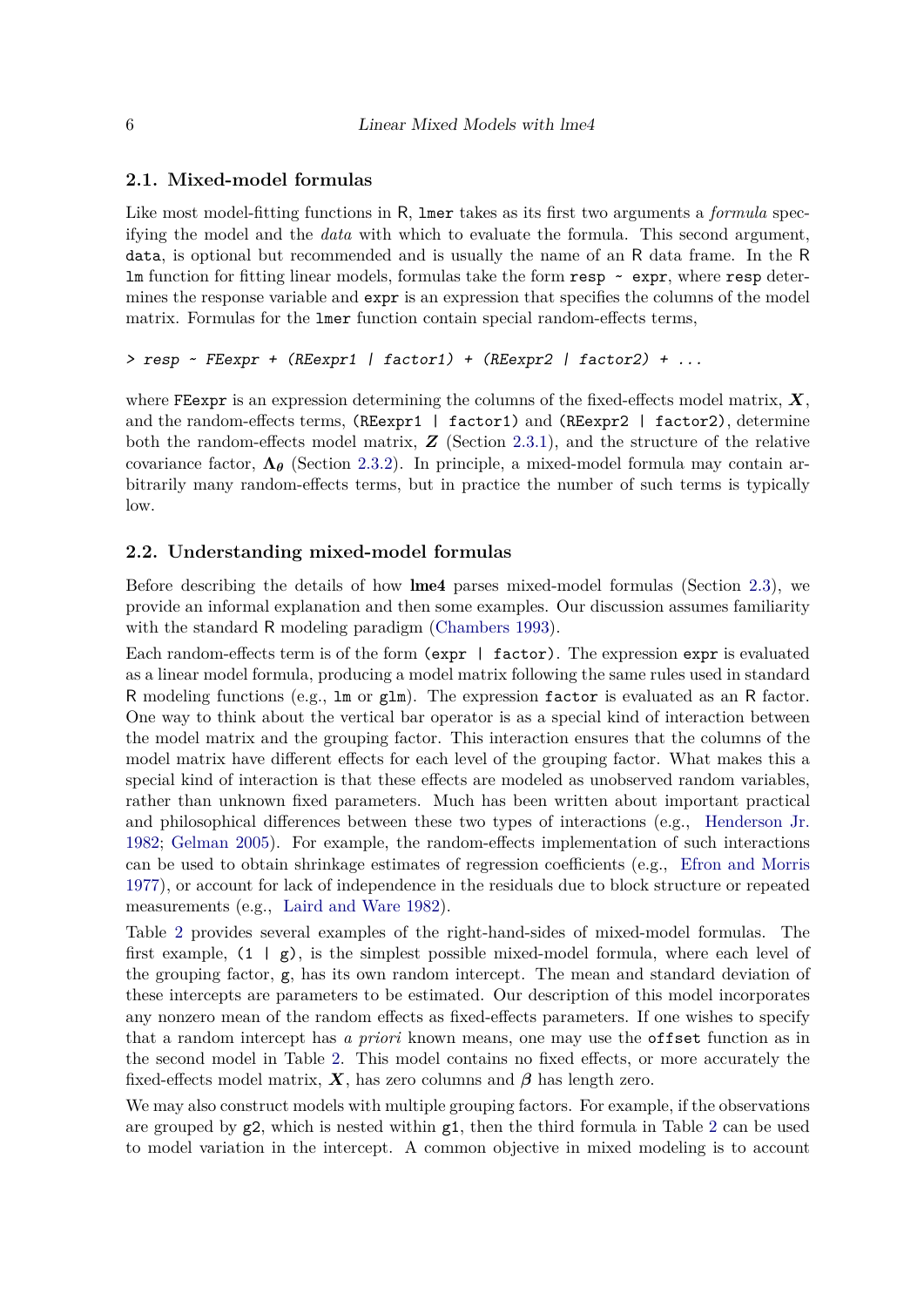| Formula               | Alternative                                                      | Meaning                     |
|-----------------------|------------------------------------------------------------------|-----------------------------|
| (1   g)               | $1 + (1   g)$                                                    | Random intercept            |
|                       |                                                                  | with fixed mean.            |
|                       | $0 + \text{offset}(o) + (1   g) -1 + \text{offset}(o) + (1   g)$ | Random intercept            |
|                       |                                                                  | with <i>a priori</i> means. |
| (1   g1/g2)           | $(1   g1)+(1   g1:g2)$                                           | Intercept varying           |
|                       |                                                                  | among $g1$ and $g2$         |
|                       |                                                                  | within $g1$ .               |
| $(1   g1) + (1   g2)$ | $1 + (1 \mid g1) + (1 \mid g2)$ .                                | Intercept varying           |
|                       |                                                                  | among $g1$ and $g2$ .       |
| $x + (x \mid g)$      | $1 + x + (1 + x   g)$                                            | Correlated random           |
|                       |                                                                  | intercept and slope.        |
| $x + (x    g)$        | $1 + x + (1   g) + (0 + x   g)$                                  | Uncorrelated random         |
|                       |                                                                  | intercept and slope.        |

<span id="page-6-0"></span>Table 2: Examples of the right-hand-sides of mixed-effects model formulas. The names of grouping factors are denoted g, g1, and g2, and covariates and *a priori* known offsets as x and o.

for such nested (or hierarchical) structure. However, one of the most useful aspects of lme4 is that it can be used to fit random effects associated with non-nested grouping factors. For example, suppose the data are grouped by fully crossing two factors,  $g1$  and  $g2$ , then the fourth formula in Table [2](#page-6-0) may be used. Such models are common in item response theory, where subject and item factors are fully crossed [\(Doran, Bates, Bliese, and Dowling 2007\)](#page-40-4). In addition to varying intercepts, we may also have varying slopes (e.g., the sleepstudy data, Section [1.2\)](#page-2-0). The fifth example in Table [2](#page-6-0) gives a model where both the intercept and slope vary among the levels of the grouping factor.

## <span id="page-6-1"></span>*Specifying uncorrelated random effects*

By default, lme4 assumes that all coefficients associated with the same random-effects term are correlated. To specify an uncorrelated slope and intercept (for example), one may either use double-bar notation,  $(x \mid g)$ , or equivalently use multiple random-effects terms,  $x +$  $(1 | g) + (0 + x | g)$ , as in the final example of Table [2.](#page-6-0) For example, if one examined the results of model  $fmt$  of the sleepstudy data (Section [1.2\)](#page-2-0) using summary( $fmt$ ), one would see that the estimated correlation between the slope for Days and the intercept is fairly low (0.066) (See Section [5.2.2](#page-30-0) below for more on how to extract the random-effects covariance matrix.) We may use double-bar notation to fit a model that excludes a correlation parameter:

#### *> fm2 <- lmer(Reaction ~ Days + (Days || Subject), sleepstudy)*

Although mixed models where the random slopes and intercepts are assumed independent are commonly used to reduce the complexity of random-slopes models, they do have one subtle drawback. Models in which the slopes and intercepts are allowed to have a nonzero correlation (e.g.,  $f$ m1) are invariant to additive shifts of the continuous predictor (Days in this case). This invariance breaks down when the correlation is constrained to zero; any shift in the predictor will necessarily lead to a change in the estimated correlation, and in the likelihood and predictions of the model. For example, we can eliminate the correlation in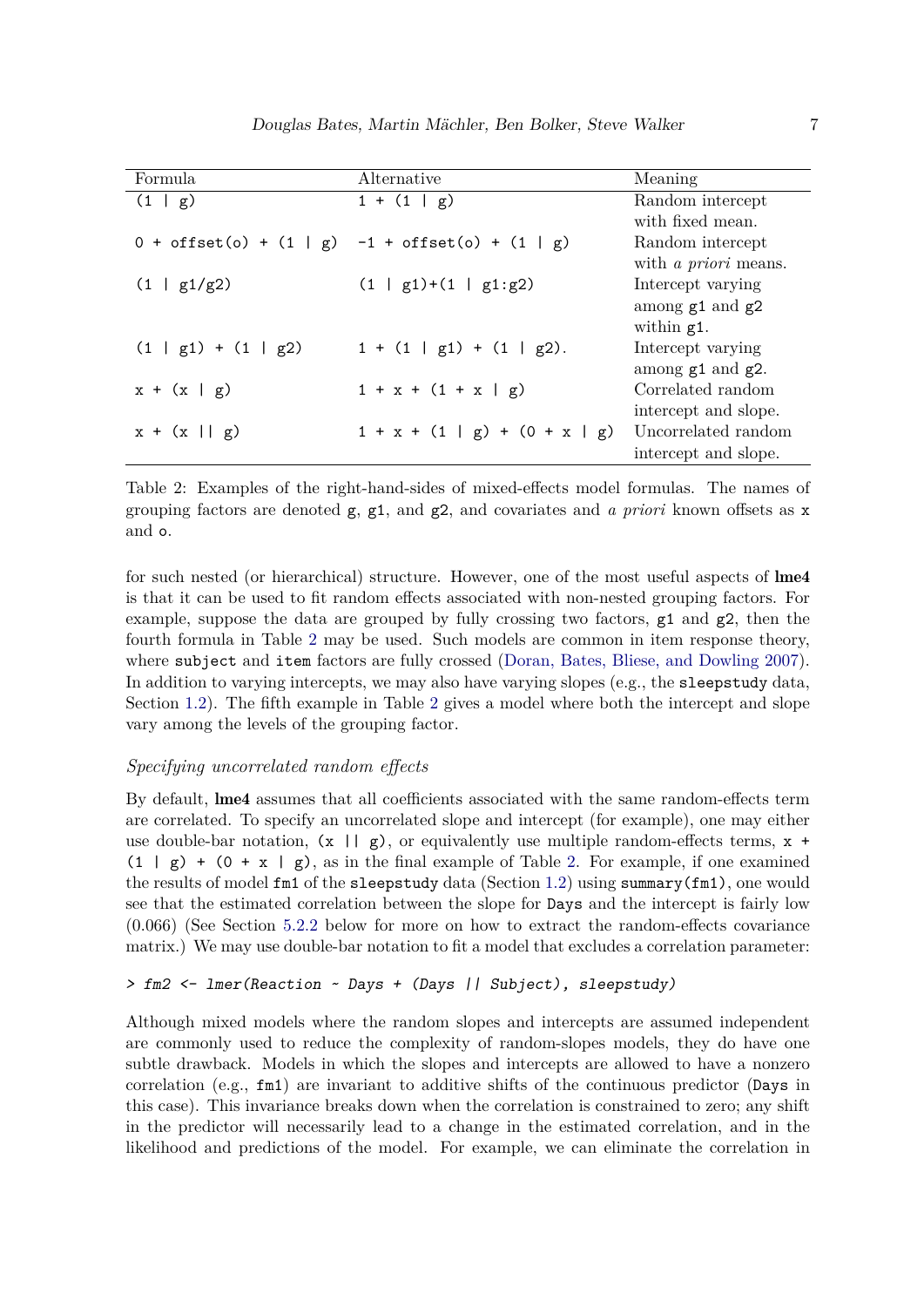| Symbol                   | Size                                                                |
|--------------------------|---------------------------------------------------------------------|
| $\boldsymbol{n}$         | Length of the response vector, $\mathcal Y$                         |
| $\boldsymbol{p}$         | Number of columns of fixed-effects model matrix, $X$                |
| $q=\sum_{i}^{k} q_i$     | Number of columns of random-effects model matrix, $Z$               |
| $p_i$                    | Number of columns of the raw model matrix, $X_i$                    |
| $\ell_i$                 | Number of levels of the grouping factor indices, $\boldsymbol{i}_i$ |
| $q_i = p_i \ell_i$       | Number of columns of the term-wise model matrix, $Z_i$              |
| k <sub>i</sub>           | Number of random-effects terms                                      |
| $m_i = \binom{p_i+1}{2}$ | Number of covariance parameters for term $i$                        |
| $m = \sum_{i=1}^{k} m_i$ | Total number of covariance parameters                               |

Table 3: Dimensions of linear mixed models. The subscript  $i = 1, \ldots, k$  denotes a specific random-effects term.

<span id="page-7-1"></span>

| Symbol                   | Size              | Description                                       |
|--------------------------|-------------------|---------------------------------------------------|
| $\boldsymbol{X}_i$       | $n \times p_i$    | Raw random-effects model matrix                   |
| $\bm{J}_i$               | $n \times \ell_i$ | Indicator matrix of grouping factor indices       |
| $\boldsymbol{X}_{ij}$    | $p_i \times 1$    | Column vector containing <i>j</i> th row of $X_i$ |
| $\bm{J}_{ij}$            | $\ell_i \times 1$ | Column vector containing jth row of $J_i$         |
| $\boldsymbol{i}_i$       | $n_{\rm c}$       | Vector of grouping factor indices                 |
| $Z_i$                    | $n \times q_i$    | Term-wise random-effects model matrix             |
| $\theta$                 | m                 | Covariance parameters                             |
| $\bm{T}_i$               | $p_i \times p_i$  | Lower triangular template matrix                  |
| $\boldsymbol{\Lambda}_i$ | $q_i \times q_i$  | Term-wise relative covariance factor              |

<span id="page-7-2"></span>Table 4: Symbols used to describe the structure of the random-effects model matrix and the relative covariance factor. The subscript  $i = 1, \ldots, k$  denotes a specific random-effects term.

fm1 simply by adding an amount equal to the ratio of the estimated among-subject standard deviations multiplied by the estimated correlation (i.e., *σ*slope*/σ*intercept · *ρ*slope:intercept) to the Days variable. The use of models such as fm2 should ideally be restricted to cases where the predictor is measured on a ratio scale (i.e., the zero point on the scale is meaningful, not just a location defined by convenience or convention), as is the case here.

#### <span id="page-7-0"></span>**2.3. Algebraic and computational account of mixed-model formulas**

The fixed-effects terms of a mixed-model formula are parsed to produce the fixed-effects model matrix,  $X$ , in the same way that the R  $\text{lm}$  function generates model matrices. However, a mixed-model formula incorporates  $k \geq 1$  random-effects terms of the form  $(r | f)$  as well. These *k* terms are used to produce the random-effects model matrix, *Z* (Equation [2;](#page-2-1) Sec-tion [2.3.1\)](#page-8-0), and the structure of the relative covariance factor,  $\Lambda_{\theta}$  (Equation [4;](#page-2-3) Section [2.3.2\)](#page-10-0), which are matrices that typically have a sparse structure. We now describe how one might construct these matrices from the random-effects terms, considering first a single term,  $(r)$ | f), and then generalizing to multiple terms. Tables [3](#page-7-1) and [4](#page-7-2) summarize the matrices and vectors that determine the structure of  $Z$  and  $\Lambda_{\theta}$ .

The expression, r, is a linear model formula that evaluates to an R model matrix,  $X_i$ , of size  $n \times p_i$ , called the *raw random-effects model matrix* for term *i*. A term is said to be a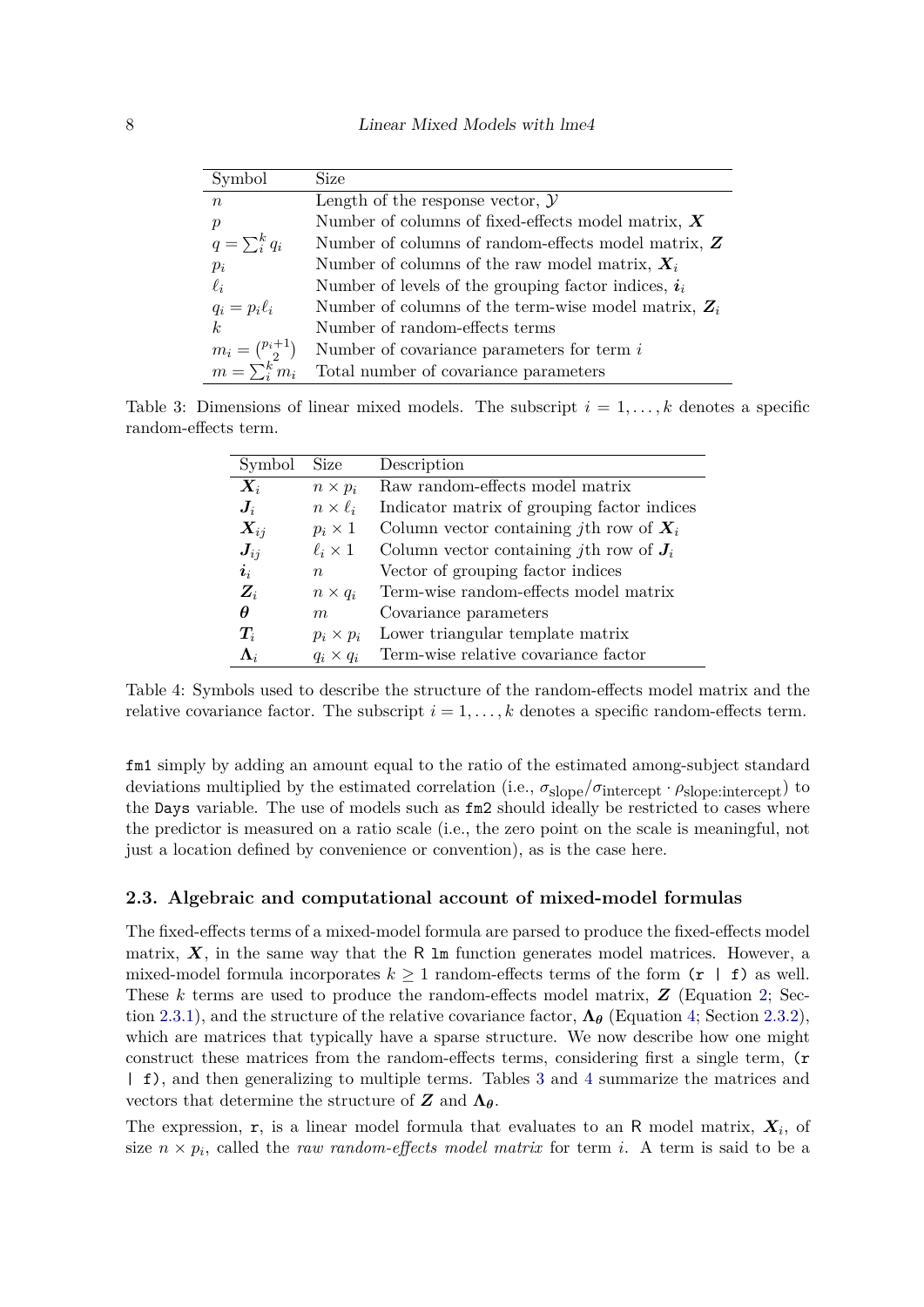*scalar* random-effects term when *p<sup>i</sup>* = 1, otherwise it is *vector-valued*. For a *simple, scalar* random-effects term of the form  $(1 \mid f)$ ,  $X_i$  is the  $n \times 1$  matrix of ones, which implies a random intercept model.

The expression f evaluates to an R factor, called the *grouping factor*, for the term. For the *i*th term, we represent this factor mathematically with a vector  $i_i$  of *factor indices*, which is an *n*-vector of values from  $1, \ldots, \ell_i$  $1, \ldots, \ell_i$ <sup>1</sup>. Let  $J_i$  be the  $n \times \ell_i$  matrix of indicator columns for  $i_i$ . Using the Matrix package [\(Bates and Maechler 2015\)](#page-39-8) in R, we may construct the transpose of  $J_i$  from a factor vector, f, by coercing f to a 'sparseMatrix' object. For example,

```
> (f <- gl(3, 2))
[1] 1 1 2 2 3 3
Levels: 1 2 3
> (Ji <- t(as(f, Class = "sparseMatrix")))
6 x 3 sparse Matrix of class "dgCMatrix"
     1 2 3
[1,] 1.
[2,] 1 . .[3,] . 1 .
[4,] . 1.
[5,] . . 1
[6,] . . 1
```
When  $k > 1$  we order the random-effects terms so that  $\ell_1 \geq \ell_2 \geq \cdots \geq \ell_k$ ; in general, this ordering reduces "fill-in" (i.e., the proportion of elements that are zero in the lower triangle of  $\Lambda_{\theta}^{\top}Z^{\top}WZ\Lambda_{\theta} + I$  but not in the lower triangle of its left Cholesky factor,  $L_{\theta}$ , described below in Equation [18\)](#page-13-0). This reduction in fill-in provides more efficient matrix operations within the penalized least squares algorithm (Section [3.2\)](#page-12-0).

## <span id="page-8-0"></span>*Constructing the random-effects model matrix*

The *i*th random-effects term contributes  $q_i = \ell_i p_i$  columns to the model matrix **Z**. We group these columns into a matrix, *Z<sup>i</sup>* , which we refer to as the *term-wise model matrix* for the *i*th term. Thus  $q$ , the number of columns in  $Z$  and the dimension of the random variable,  $B$ , is

$$
q = \sum_{i=1}^{k} q_i = \sum_{i=1}^{k} \ell_i p_i.
$$
 (5)

Creating the matrix  $Z_i$  from  $X_i$  and  $J_i$  is a straightforward concept that is, nonetheless, somewhat awkward to describe. Consider  $Z_i$  as being further decomposed into  $\ell_i$  blocks of  $p_i$  columns. The rows in the first block are the rows of  $X_i$  multiplied by the  $0/1$  values in

<span id="page-8-1"></span><sup>&</sup>lt;sup>1</sup>In practice, fixed-effects model matrices and random-effects terms are evaluated with respect to a *model frame*, ensuring that any expressions for grouping factors have been coerced to factors and any unused levels of these factors have been dropped. That is, *ℓi*, the number of levels in the grouping factor for the *i*th random-effects term, is well-defined.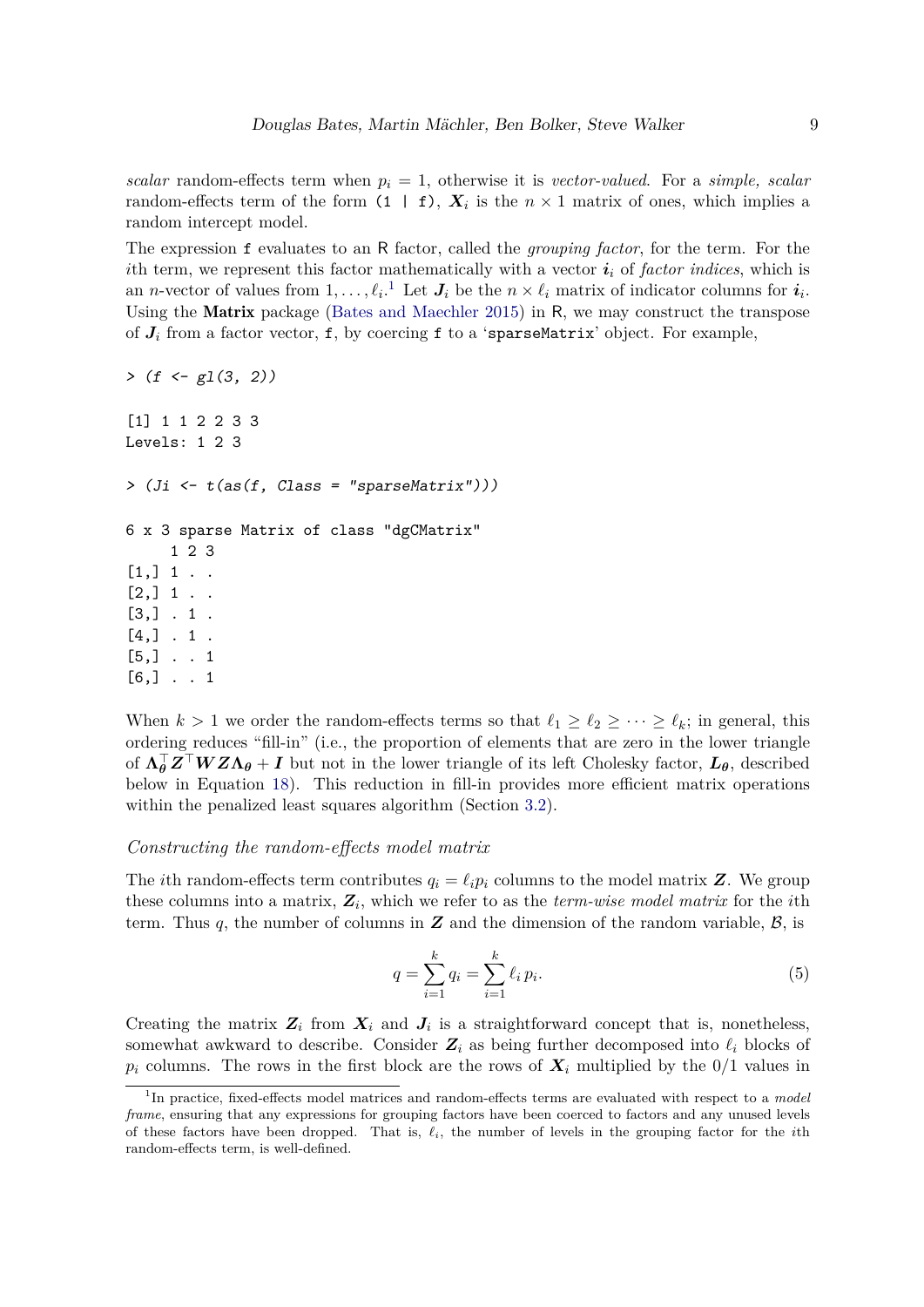the first column of  $J_i$  and similarly for the subsequent blocks. With these definitions we may define the term-wise random-effects model matrix, *Z<sup>i</sup>* , for the *i*th term as a transposed Khatri-Rao product,  $\pm$ 

<span id="page-9-2"></span>
$$
\mathbf{Z}_{i} = (\mathbf{J}_{i}^{\top} * \mathbf{X}_{i}^{\top})^{\top} = \begin{bmatrix} \mathbf{J}_{i1}^{\top} \otimes \mathbf{X}_{i1}^{\top} \\ \mathbf{J}_{i2}^{\top} \otimes \mathbf{X}_{i2}^{\top} \\ \vdots \\ \mathbf{J}_{in}^{\top} \otimes \mathbf{X}_{in}^{\top} \end{bmatrix},
$$
\n
$$
(6)
$$

where  $*$  and  $\otimes$  are the Khatri-Rao<sup>[2](#page-9-0)</sup> [\(Khatri and Rao 1968\)](#page-41-3) and Kronecker products, and  $J_{ij}^{\top}$ and  $X_{ij}^{\top}$  are row vectors of the *j*th rows of  $J_i$  and  $X_i$ . These rows correspond to the *j*th sample in the response vector,  $\mathcal{Y}$ , and thus *j* runs from  $1, \ldots, n$ . The **Matrix** package for R contains a KhatriRao function, which can be used to form  $Z_i$ . For example, if we begin with a raw model matrix,

```
> (Xi <- cbind(1, rep.int(c(-1, 1), 3L)))
```

| $[\, . \, 1]$ | $\left[ 1, 2 \right]$ |
|---------------|-----------------------|
| 1             | -1                    |
| 1             | 1                     |
| 1             | -1                    |
| 1             | 1                     |
| 1             | -1                    |
| 1             | 1                     |
|               |                       |

then the term-wise random-effects model matrix is,

```
> (Zi <- t(KhatriRao(t(Ji), t(Xi))))
6 x 6 sparse Matrix of class "dgCMatrix"
```

| $[1,] 1 -1$                    |  |  |  |
|--------------------------------|--|--|--|
| $[2,] 1 1 \ldots$              |  |  |  |
| $[3,] \cdot 1 - 1 \cdot \cdot$ |  |  |  |
| $[4,]$ 1 1                     |  |  |  |
| $[5,]$ 1 -1                    |  |  |  |
| $[6,]$ 1 1                     |  |  |  |

In particular, for a simple, scalar term,  $Z_i$  is exactly  $J_i$ , the matrix of indicator columns. For other scalar terms,  $Z_i$  is formed by element-wise multiplication of the single column of  $X_i$  by each of the columns of  $J_i$ .

Because each  $Z_i$  is generated from indicator columns, its cross-product,  $Z_i^{\top} Z_i$  is blockdiagonal consisting of  $\ell_i$  diagonal blocks each of size  $p_i$ <sup>[3](#page-9-1)</sup>. Note that this means that when

<span id="page-9-0"></span><sup>2</sup>Note that the original definition of the Khatri-Rao product is more general than the definition used in the Matrix package, which is the definition we use here.

<span id="page-9-1"></span><sup>&</sup>lt;sup>3</sup>To see this, note that by the properties of Kronecker products we may write the cross-product matrix  $Z_i^{\top} Z_i$  as  $\sum_{j=1}^n J_{ij} J_{ij}^{\top} \otimes X_{ij} X_{ij}^{\top}$ . Because  $J_{ij}$  is a unit vector along a coordinate axis, the cross-product  $J_{ij} J_{ij}^{\top}$ is a  $p_i \times p_i$  matrix of all zeros except for a single 1 along the diagonal. Therefore, the cross-products,  $X_{ij} X_{ij}^{\top}$ will be added to one of the  $\ell_i$  blocks of size  $p_i \times p_i$  along the diagonal of  $Z_i^{\top} Z_i$ .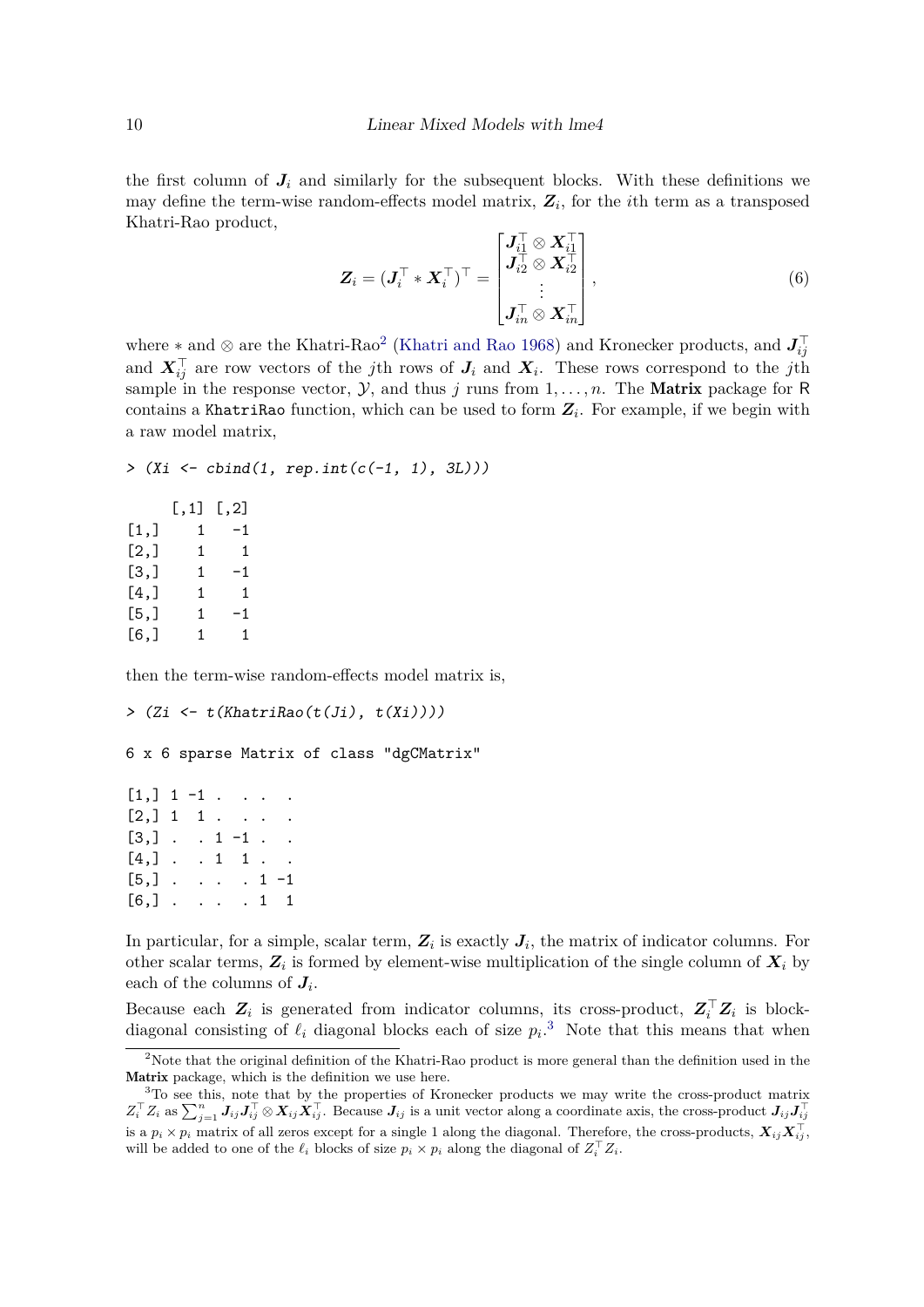*k* = 1 (i.e., there is only one random-effects term, and  $\mathbf{Z}_i = \mathbf{Z}$ ),  $\mathbf{Z}^\top \mathbf{Z}$  will be block diagonal. These block-diagonal properties allow for more efficient sparse matrix computations (Section [3.7\)](#page-22-0).

The full random-effects model matrix,  $Z$ , is constructed from  $k \geq 1$  blocks,

<span id="page-10-1"></span>
$$
\mathbf{Z} = \begin{bmatrix} \mathbf{Z}_1 & \mathbf{Z}_2 & \dots & \mathbf{Z}_k \end{bmatrix} . \tag{7}
$$

By transposing Equation [7](#page-10-1) and substituting in Equation [6,](#page-9-2) we may represent the structure of the transposed random-effects model matrix as follows,

sample 1 sample 2 ... sample *n*  
\n
$$
\mathbf{Z}^{\top} = \begin{bmatrix}\n\mathbf{J}_{11} \otimes \mathbf{X}_{11} & \mathbf{J}_{12} \otimes \mathbf{X}_{12} & \dots & \mathbf{J}_{1n} \otimes \mathbf{X}_{1n} \\
\mathbf{J}_{21} \otimes \mathbf{X}_{21} & \mathbf{J}_{22} \otimes \mathbf{X}_{22} & \dots & \mathbf{J}_{2n} \otimes \mathbf{X}_{2n} \\
\vdots & \vdots & \ddots & \vdots\n\end{bmatrix} \text{ term 1}
$$
\n(8)

Note that the proportion of elements of  $Z<sup>T</sup>$  that are structural zeros is

$$
\frac{\sum_{i=1}^{k} p_i(\ell_i - 1)}{\sum_{i=1}^{k} p_i} \tag{9}
$$

Therefore, the sparsity of *Z*<sup>⊤</sup> increases with the number of grouping factor levels. As the number of levels is often large in practice, it is essential for speed and efficiency to take account of this sparsity, for example by using sparse matrix methods, when fitting mixed models (Section [3.7\)](#page-22-0).

#### <span id="page-10-0"></span>*Constructing the relative covariance factor*

The  $q \times q$  covariance factor,  $\Lambda_{\theta}$ , is a block diagonal matrix whose *i*th diagonal block,  $\Lambda_i$ , is of size  $q_i$ ,  $i = 1, ..., k$ . We refer to  $\Lambda_i$  as the *term-wise relative covariance factor*. Furthermore,  $\Lambda_i$  is a homogeneous block diagonal matrix with each of the  $\ell_i$  lower-triangular blocks on the diagonal being a copy of a  $p_i \times p_i$  lower-triangular *template matrix*,  $T_i$ . The covariance parameter vector,  $\theta$ , of length  $m_i = \binom{p_i+1}{2}$ , consists of the elements in the lower triangle of  $T_i$ ,  $i = 1, \ldots, k$ . To provide a unique representation we require that the diagonal elements of the  $T_i$ ,  $i = 1, ..., k$  be non-negative.

The template,  $T_i$ , can be constructed from the number  $p_i$  alone. In R code we denote  $p_i$  as nc. For example, if we set nc  $\leq$  3, we could create the template for term *i* as,

```
> (rowIndices <- rep(1:nc, 1:nc))
```

```
[1] 1 2 2 3 3 3
```

```
> (colIndices <- sequence(1:nc))
```
[1] 1 1 2 1 2 3

```
> (template <- sparseMatrix(rowIndices, colIndices,
                             x = 1 * (rowindices == collindices)))
```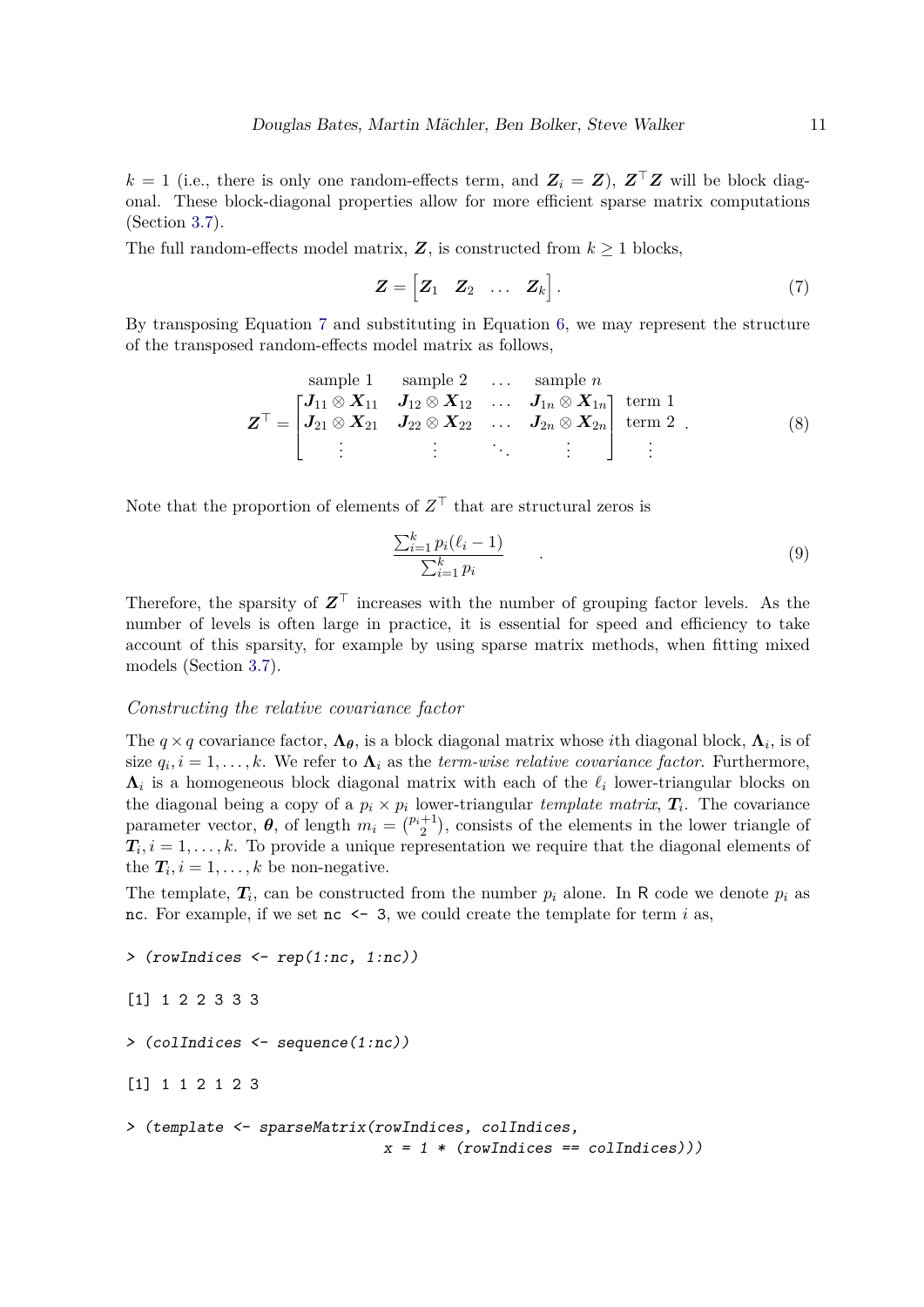```
3 x 3 sparse Matrix of class "dgCMatrix"
[1,] 1 . .
```
 $[2,] 0 1.$ [3,] 0 0 1

Note that the rowIndices and colIndices fill the entire lower triangle, which contains the initial values of the covariance parameter vector,  $\theta$ ,

```
> (theta <- template@x)
```

```
[1] 1 0 0 1 0 1
```
(because the @x slot of the sparse matrix template is a numeric vector containing the nonzero elements). This template contains three types of elements: structural zeros (denoted by .), offdiagonal covariance parameters (initialized at 0), and diagonal variance parameters (initialized at 1). The next step in the construction of the relative covariance factor is to repeat the template once for each level of the grouping factor to construct a sparse block diagonal matrix. For example, if we set the number of levels,  $\ell_i$ , to two,  $n \geq -2$ , we could create the  $\text{transposed term-wise relative covariance factor, } \mathbf{\Lambda}_i^\top, \text{ using the }.\texttt{bdiag function in the Matrix}$ package,

```
> (Lambdati <- .bdiag(rep(list(t(template)), nl)))
```
6 x 6 sparse Matrix of class "dgTMatrix"

| $[1, 1 1 0 0 \ldots]$ |  |  |  |  |
|-----------------------|--|--|--|--|
| $[2,]$ . 10.          |  |  |  |  |
| $[3,]$ 1              |  |  |  |  |
| $[4,] \ldots 100$     |  |  |  |  |
| $[5,] \ldots$ 10      |  |  |  |  |
| $[6,]$ 1              |  |  |  |  |

For a model with a single random-effects term,  $\Lambda^{\top}$  would be the initial transposed relative covariance factor  $\Lambda_{\theta}^{\top}$  itself.

The transposed relative covariance factor,  $\Lambda_{\theta}^{\top}$ , that arises from parsing the formula and data is set at the initial value of the covariance parameters,  $\theta$ . However, during model fitting, it needs to be updated to a new  $\theta$  value at each iteration (see Section [3.6.1\)](#page-18-1). This is achieved by constructing a vector of indices, Lind, that identifies which elements of theta should be placed in which elements of Lambdat,

```
> LindTemplate <- rowIndices + nc * (colIndices - 1) - choose(colIndices, 2)
> (Lind <- rep(LindTemplate, nl))
```
[1] 1 2 4 3 5 6 1 2 4 3 5 6

For example, if we randomly generate a new value for theta,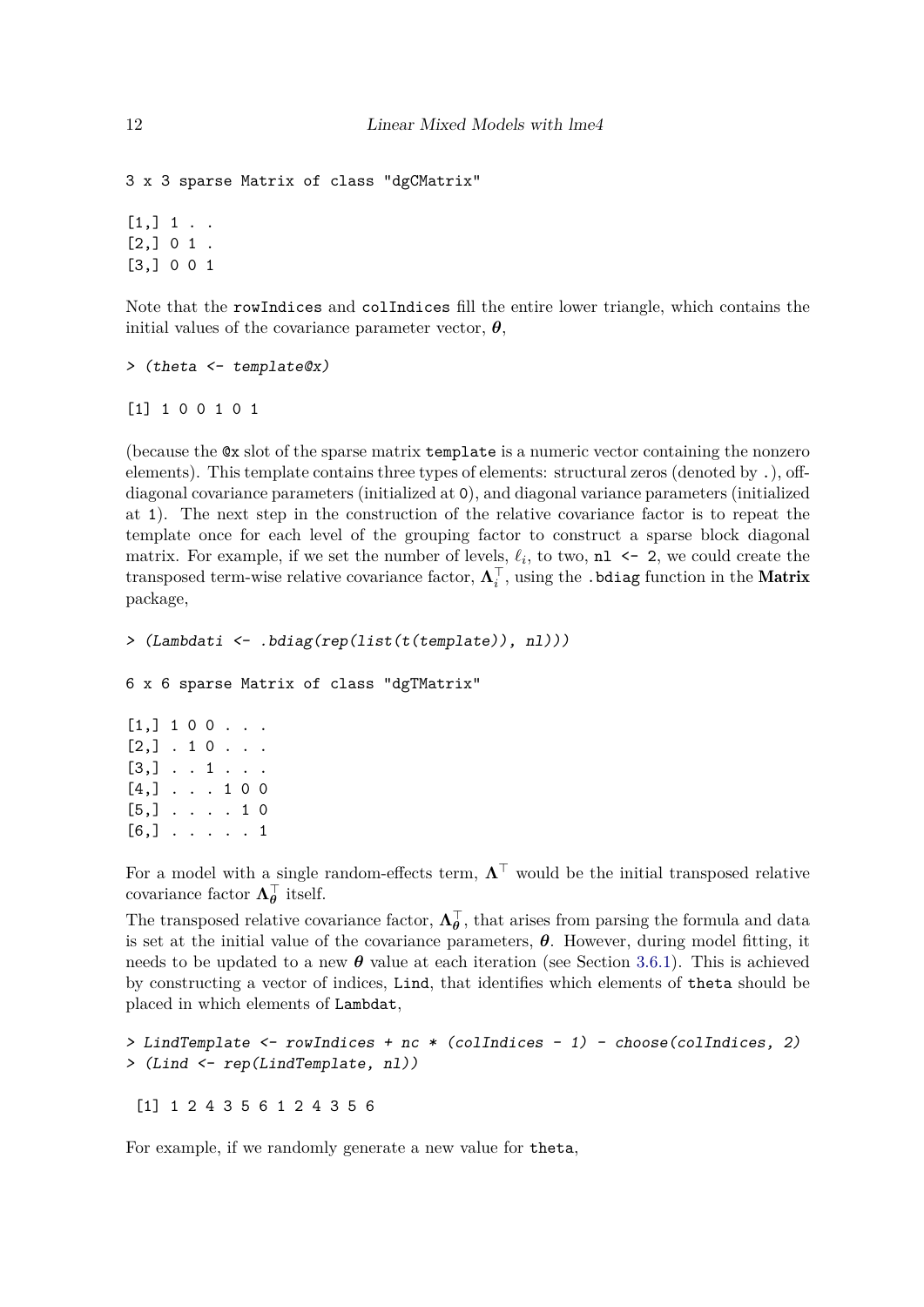```
> thetanew <- round(runif(length(theta)), 1)
```
we may update Lambdat as follows,

```
> Lambdati@x <- thetanew[Lind]
```
<span id="page-12-1"></span>Section [3.6](#page-18-0) describes the process of updating the relative covariance factor in more detail.

## **3. Objective function module**

#### <span id="page-12-5"></span>**3.1. Model reformulation for improved computational stability**

In our initial formulation of the linear mixed model (Equations [2,](#page-2-1) [3,](#page-2-2) and [4\)](#page-2-3), the covariance parameter vector,  $\theta$ , appears only in the marginal distribution of the random effects (Equation [3\)](#page-2-2). However, from the perspective of computational stability and efficiency, it is advantageous to reformulate the model such that  $\theta$  appears only in the conditional distribution for the response vector given the random effects. Such a reformulation allows us to work with singular covariance matrices, which regularly arise in practice (e.g., during intermediate steps of the nonlinear optimizer, Section [4\)](#page-23-0).

The reformulation is made by defining a *spherical*<sup>[4](#page-12-2)</sup> random-effects variable,  $U$ , with distribution

$$
\mathcal{U} \sim \mathcal{N}(\mathbf{0}, \sigma^2 \mathbf{I}_q). \tag{10}
$$

<span id="page-12-3"></span>If we set,

<span id="page-12-7"></span>
$$
\mathcal{B} = \Lambda_{\theta} \mathcal{U},\tag{11}
$$

then B will have the desired  $\mathcal{N}(\mathbf{0}, \Sigma_{\theta})$  distribution (Equation [3\)](#page-2-2). Although it may seem more natural to define U in terms of B we must write the relationship as in Equation [11](#page-12-3) to allow for singular  $\Lambda_{\theta}$ . The conditional distribution (Equation [2\)](#page-2-1) of the response vector given the random effects may now be reformulated as,

$$
(\mathcal{Y}|\mathcal{U} = \mathbf{u}) \sim \mathcal{N}(\boldsymbol{\mu}_{\mathcal{Y}|\mathcal{U}=\mathbf{u}}, \sigma^2 \mathbf{W}^{-1}),
$$
\n(12)

<span id="page-12-6"></span>where

$$
\mu_{\mathcal{Y}|U=u} = X\beta + Z\Lambda_{\theta}u + o \tag{13}
$$

is a vector of linear predictors, which can be interpreted as a conditional mean (or mode). Similarly, we also define  $\mu_{U|\mathcal{Y}=\mathcal{Y}_{\text{obs}}}$  as the conditional mean (or mode) of the spherical random effects given the observed value of the response vector. Note also that we use the *u* symbol throughout to represent a specific value of the random variable,  $\mathcal{U}$ .

## <span id="page-12-0"></span>**3.2. Penalized least squares**

Our computational methods for maximum likelihood fitting of the linear mixed model involve repeated applications of the PLS method. In particular, the PLS problem is to minimize the penalized weighted residual sum-of-squares,

<span id="page-12-4"></span>
$$
r^{2}(\boldsymbol{\theta}, \boldsymbol{\beta}, \boldsymbol{u}) = \rho^{2}(\boldsymbol{\theta}, \boldsymbol{\beta}, \boldsymbol{u}) + ||\boldsymbol{u}||^{2},
$$
\n(14)

<span id="page-12-2"></span> ${}^4\mathcal{N}(\mu, \sigma^2 I)$  distributions are called "spherical" because contours of the probability density are spheres.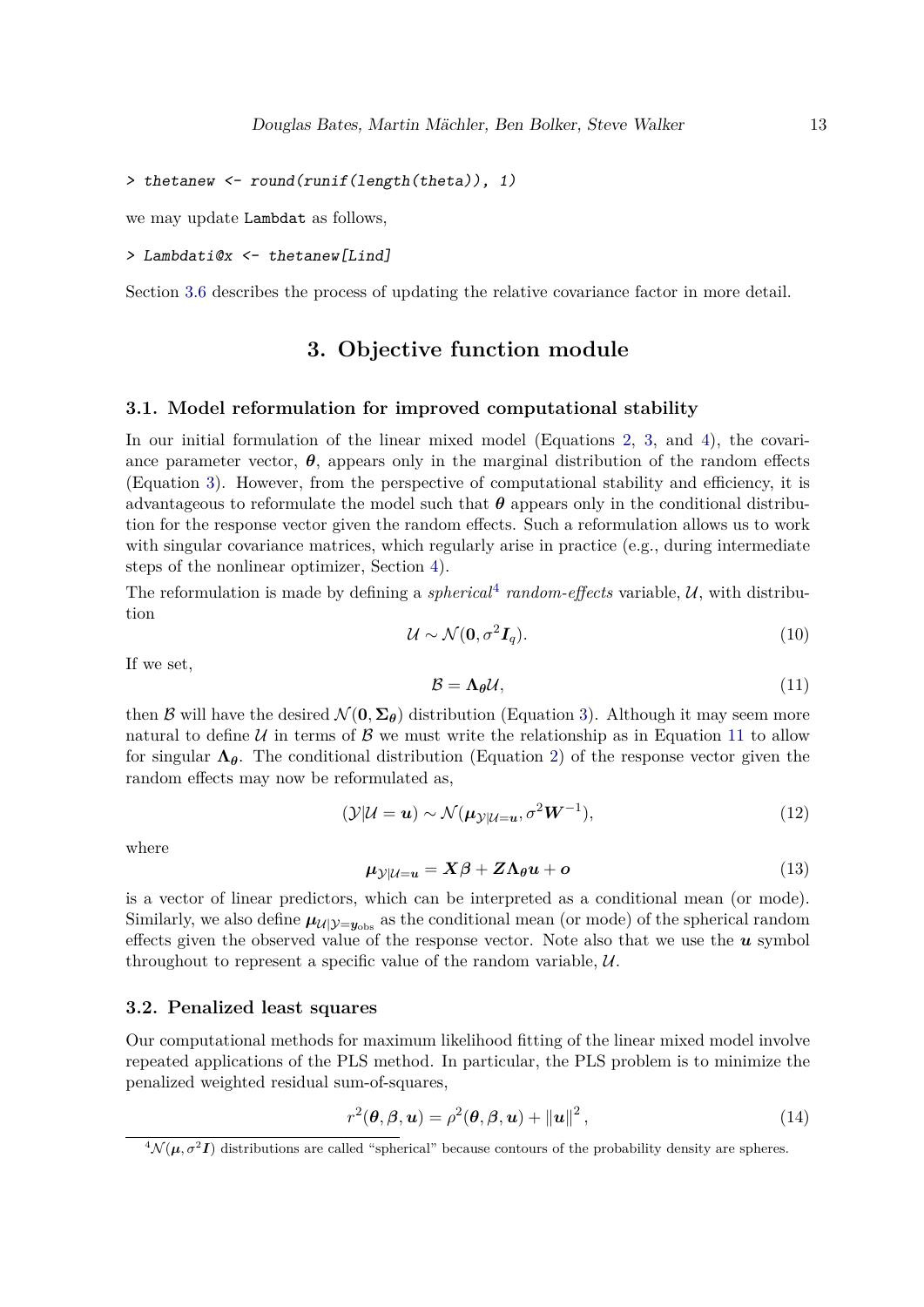$\sum_{\text{over}}$   $\begin{bmatrix} u \\ a \end{bmatrix}$ *β* 1 , where,

<span id="page-13-2"></span>
$$
\rho^{2}(\boldsymbol{\theta}, \boldsymbol{\beta}, \boldsymbol{u}) = \left\| \boldsymbol{W}^{1/2} \left[ \boldsymbol{y}_{\text{obs}} - \boldsymbol{\mu}_{\mathcal{Y}|\mathcal{U}=u} \right] \right\|^{2}, \tag{15}
$$

is the weighted residual sum-of-squares. This notation makes explicit the fact that  $r^2$  and  $\rho^2$ both depend on  $\theta$ ,  $\beta$ , and  $\boldsymbol{u}$ . The reason for the word "penalized" is that the term,  $\|\boldsymbol{u}\|^2$ , in Equation [14](#page-12-4) penalizes models with larger magnitude values of *u*.

In the so-called "pseudo-data" approach we write the penalized weighted residual sum-ofsquares as the squared length of a block matrix equation.

<span id="page-13-1"></span>
$$
r^{2}(\boldsymbol{\theta},\boldsymbol{\beta},\boldsymbol{u}) = \left\| \begin{bmatrix} \boldsymbol{W}^{1/2}(\boldsymbol{y}_{\text{obs}} - \boldsymbol{o}) \\ \boldsymbol{0} \end{bmatrix} - \begin{bmatrix} \boldsymbol{W}^{1/2} \boldsymbol{Z} \boldsymbol{\Lambda}_{\boldsymbol{\theta}} & \boldsymbol{W}^{1/2} \boldsymbol{X} \\ \boldsymbol{I}_{q} & \boldsymbol{0} \end{bmatrix} \begin{bmatrix} \boldsymbol{u} \\ \boldsymbol{\beta} \end{bmatrix} \right\|^{2}.
$$
 (16)

This pseudo-data approach shows that the PLS problem may also be thought of as a standard least squares problem for an extended response vector, which implies that the minimizing value,  $\int$  $\left[\mu_{\mathcal{U}|\mathcal{Y}=y_\mathrm{obs}}\right]$ 

value, 
$$
\left[\begin{array}{c} \mu_{\mathcal{U}} |y=y_{\text{obs}} \\ \hat{\beta}_{\theta} \end{array}\right]
$$
, satisfies the normal equations,

$$
\begin{bmatrix} \Lambda_{\theta}^{\top} Z^{\top} W (y_{\text{obs}} - \mathbf{o}) \\ X^{\top} W (y_{\text{obs}} - \mathbf{o}) \end{bmatrix} = \begin{bmatrix} \Lambda_{\theta}^{\top} Z^{\top} W Z \Lambda_{\theta} + I & \Lambda_{\theta}^{\top} Z^{\top} W X \\ X^{\top} W Z \Lambda_{\theta} & X^{\top} W X \end{bmatrix} \begin{bmatrix} \mu_{\mathcal{U}} | y_{=y_{\text{obs}}} \\ \hat{\beta}_{\theta} \end{bmatrix}, \quad (17)
$$

where  $\mu_{\mathcal{U}|\mathcal{Y}=\mathbf{y}_{obs}}$  is the conditional mean of  $\mathcal{U}$  given that  $\mathcal{Y}=\mathbf{y}_{obs}$ . Note that this conditional mean depends on *θ*, although we do not make this dependency explicit in order to reduce notational clutter.

The cross-product matrix in Equation [17](#page-13-1) can be Cholesky decomposed,

<span id="page-13-0"></span>
$$
\begin{bmatrix} \Lambda_{\theta}^{\top} Z^{\top} W Z \Lambda_{\theta} + I & \Lambda_{\theta}^{\top} Z^{\top} W X \\ X^{\top} W Z \Lambda_{\theta} & X^{\top} W X \end{bmatrix} = \begin{bmatrix} L_{\theta} & 0 \\ R_{ZX}^{\top} & R_X^{\top} \end{bmatrix} \begin{bmatrix} L_{\theta}^{\top} & R_{ZX} \\ 0 & R_X \end{bmatrix}.
$$
 (18)

<span id="page-13-3"></span>We may use this decomposition to rewrite the penalized weighted residual sum-of-squares as,

$$
r^{2}(\boldsymbol{\theta},\boldsymbol{\beta},\boldsymbol{u})=r^{2}(\boldsymbol{\theta})+\left\|\boldsymbol{L}_{\boldsymbol{\theta}}^{\top}(\boldsymbol{u}-\boldsymbol{\mu}_{\mathcal{U}|\mathcal{Y}=\boldsymbol{y}_{\mathrm{obs}}})+\boldsymbol{R}_{ZX}(\boldsymbol{\beta}-\boldsymbol{\widehat{\beta}}_{\boldsymbol{\theta}})\right\|^{2}+\left\|\boldsymbol{R}_{X}(\boldsymbol{\beta}-\boldsymbol{\widehat{\beta}}_{\boldsymbol{\theta}})\right\|^{2},\qquad(19)
$$

where we have simplified notation by writing  $r^2(\theta, \hat{\beta}_{\theta}, \mu_{\mathcal{U}|\mathcal{Y}=\mathbf{y}_{\text{obs}}})$  as  $r^2(\theta)$ . This is an important expression in the theory underlying lme4. It relates the penalized weighted residual sum-of-squares,  $r^2(\theta, \beta, u)$ , with its minimum value,  $r^2(\theta)$ . This relationship is useful in the next section where we integrate over the random effects, which is required for maximum likelihood estimation.

### **3.3. Probability densities**

The residual sums-of-squares discussed in the previous section can be used to express various probability densities, which are required for maximum likelihood estimation of the linear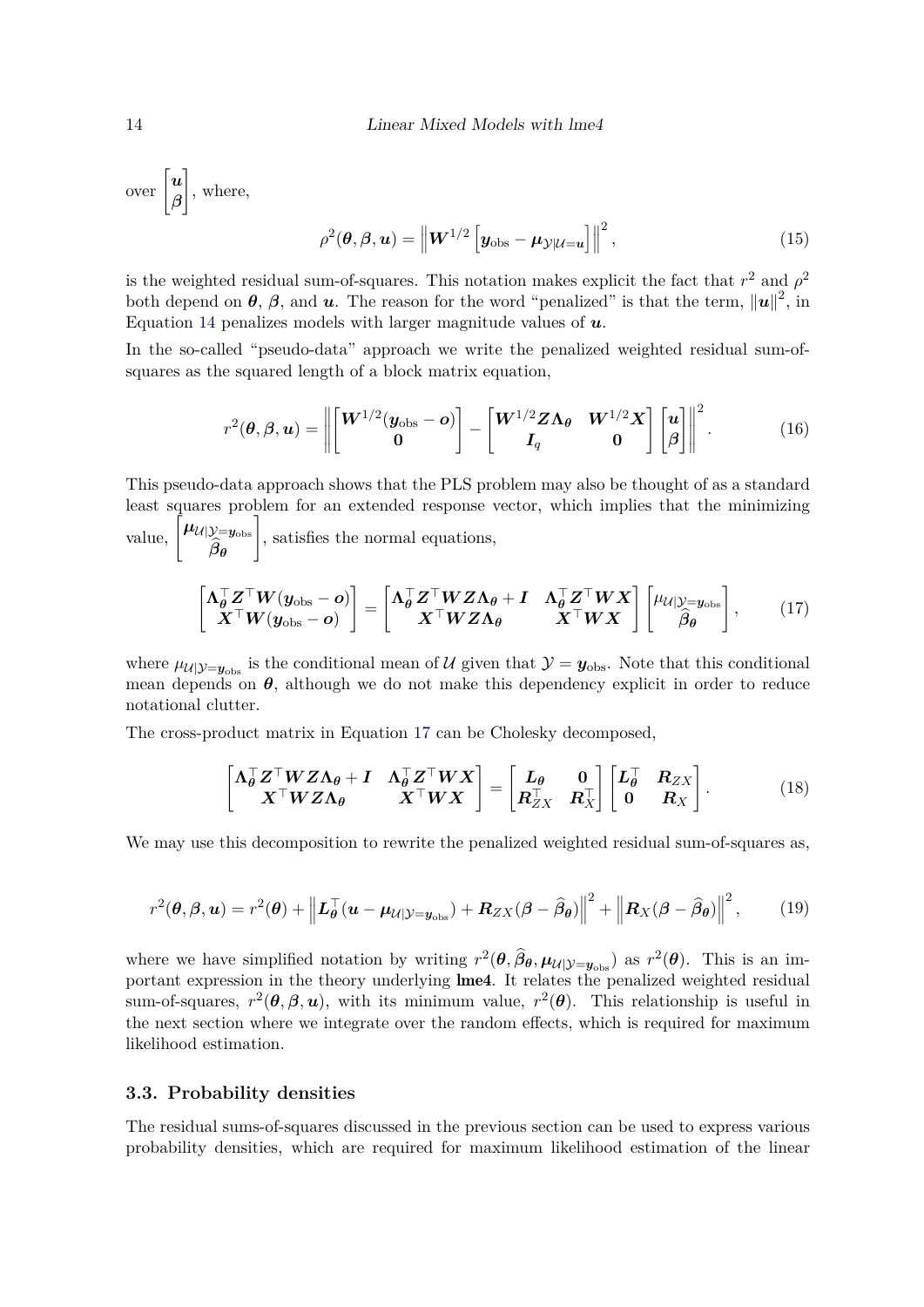mixed model<sup>[5](#page-14-0)</sup>,

$$
f_{\mathcal{Y}|\mathcal{U}}(\boldsymbol{y}_{\text{obs}}|\boldsymbol{u}) = \frac{|\boldsymbol{W}|^{1/2}}{(2\pi\sigma^2)^{n/2}} \exp\left[\frac{-\rho^2(\boldsymbol{\theta}, \boldsymbol{\beta}, \boldsymbol{u})}{2\sigma^2}\right],
$$
\n(20)

$$
f_{\mathcal{U}}(\boldsymbol{u}) = \frac{1}{(2\pi\sigma^2)^{q/2}} \exp\left[\frac{-\|\boldsymbol{u}\|^2}{2\sigma^2}\right],\tag{21}
$$

$$
f_{\mathcal{Y},\mathcal{U}}(\boldsymbol{y}_{\text{obs}},\boldsymbol{u}) = \frac{|\boldsymbol{W}|^{1/2}}{(2\pi\sigma^2)^{(n+q)/2}} \exp\left[\frac{-r^2(\boldsymbol{\theta},\boldsymbol{\beta},\boldsymbol{u})}{2\sigma^2}\right],
$$
\n(22)

$$
f_{\mathcal{U}|\mathcal{Y}}(\boldsymbol{u}|\boldsymbol{y}_{\text{obs}}) = \frac{f_{\mathcal{Y},\mathcal{U}}(\boldsymbol{y}_{\text{obs}},\boldsymbol{u})}{f_{\mathcal{Y}}(\boldsymbol{y}_{\text{obs}})},
$$
(23)

<span id="page-14-2"></span>(24)

<span id="page-14-1"></span>where

$$
f_{\mathcal{Y}}(\boldsymbol{y}_{\text{obs}}) = \int f_{\mathcal{Y}, \mathcal{U}}(\boldsymbol{y}_{\text{obs}}, \boldsymbol{u}) d\boldsymbol{u}.
$$
 (25)

The log-likelihood to be maximized can therefore be expressed as,

$$
\mathcal{L}(\boldsymbol{\theta}, \boldsymbol{\beta}, \sigma^2 | \mathbf{y}_{\text{obs}}) = \log f_{\mathcal{Y}}(\mathbf{y}_{\text{obs}}). \tag{26}
$$

The integral in Equation [25](#page-14-1) may be more explicitly written as,

$$
f_{\mathcal{Y}}(\mathbf{y}_{\text{obs}}) = \frac{|\mathbf{W}|^{1/2}}{(2\pi\sigma^2)^{(n+q)/2}} \exp\left[\frac{-r^2(\boldsymbol{\theta}) - \left\|\mathbf{R}_X(\boldsymbol{\beta} - \hat{\boldsymbol{\beta}}_{\boldsymbol{\theta}})\right\|^2}{2\sigma^2}\right]
$$

$$
\int \exp\left[\frac{-\left\|\boldsymbol{L}_{\boldsymbol{\theta}}^\top(\mathbf{u} - \boldsymbol{\mu}_{\mathcal{U}|\mathcal{Y} = \mathbf{y}_{\text{obs}}}) + \mathbf{R}_{ZX}(\boldsymbol{\beta} - \hat{\boldsymbol{\beta}}_{\boldsymbol{\theta}})\right\|^2}{2\sigma^2}\right] d\mathbf{u},\tag{27}
$$

which can be evaluated with the change of variables,

$$
\boldsymbol{v} = \boldsymbol{L}_{\boldsymbol{\theta}}^{\top} (\boldsymbol{u} - \mu_{\mathcal{U}|\mathcal{Y} = \boldsymbol{y}_{\text{obs}}}) + \boldsymbol{R}_{ZX} (\boldsymbol{\beta} - \widehat{\boldsymbol{\beta}}_{\boldsymbol{\theta}}). \tag{28}
$$

The Jacobian determinant of the transformation from  $u$  to  $v$  is  $|L_{\theta}|$ . Therefore we are able to write the integral as,

$$
f_{\mathcal{Y}}(\mathbf{y}_{\text{obs}}) = \frac{|\mathbf{W}|^{1/2}}{(2\pi\sigma^2)^{(n+q)/2}} \exp\left[\frac{-r^2(\boldsymbol{\theta}) - \left\|\mathbf{R}_X(\boldsymbol{\beta} - \hat{\boldsymbol{\beta}}_{\boldsymbol{\theta}})\right\|^2}{2\sigma^2}\right]
$$
  

$$
\int \exp\left[\frac{-\|\mathbf{v}\|^2}{2\sigma^2}\right] |\mathbf{L}_{\boldsymbol{\theta}}|^{-1} d\mathbf{v},
$$
 (29)

which by the properties of exponential integrands becomes,

$$
\exp \mathcal{L}(\boldsymbol{\theta}, \boldsymbol{\beta}, \sigma^2 | \mathbf{y}_{\text{obs}}) = f_{\mathcal{Y}}(\mathbf{y}_{\text{obs}}) = \frac{|\mathbf{W}|^{1/2} |\mathbf{L}_{\boldsymbol{\theta}}|^{-1}}{(2\pi\sigma^2)^{n/2}} \exp \left[ \frac{-r^2(\boldsymbol{\theta}) - \left\| \mathbf{R}_X(\boldsymbol{\beta} - \widehat{\boldsymbol{\beta}}_{\boldsymbol{\theta}}) \right\|^2}{2\sigma^2} \right].
$$
 (30)

<span id="page-14-0"></span><sup>&</sup>lt;sup>5</sup>These expressions only technically hold at the observed value,  $y_{\text{obs}}$ , of the response vector,  $\mathcal{Y}$ .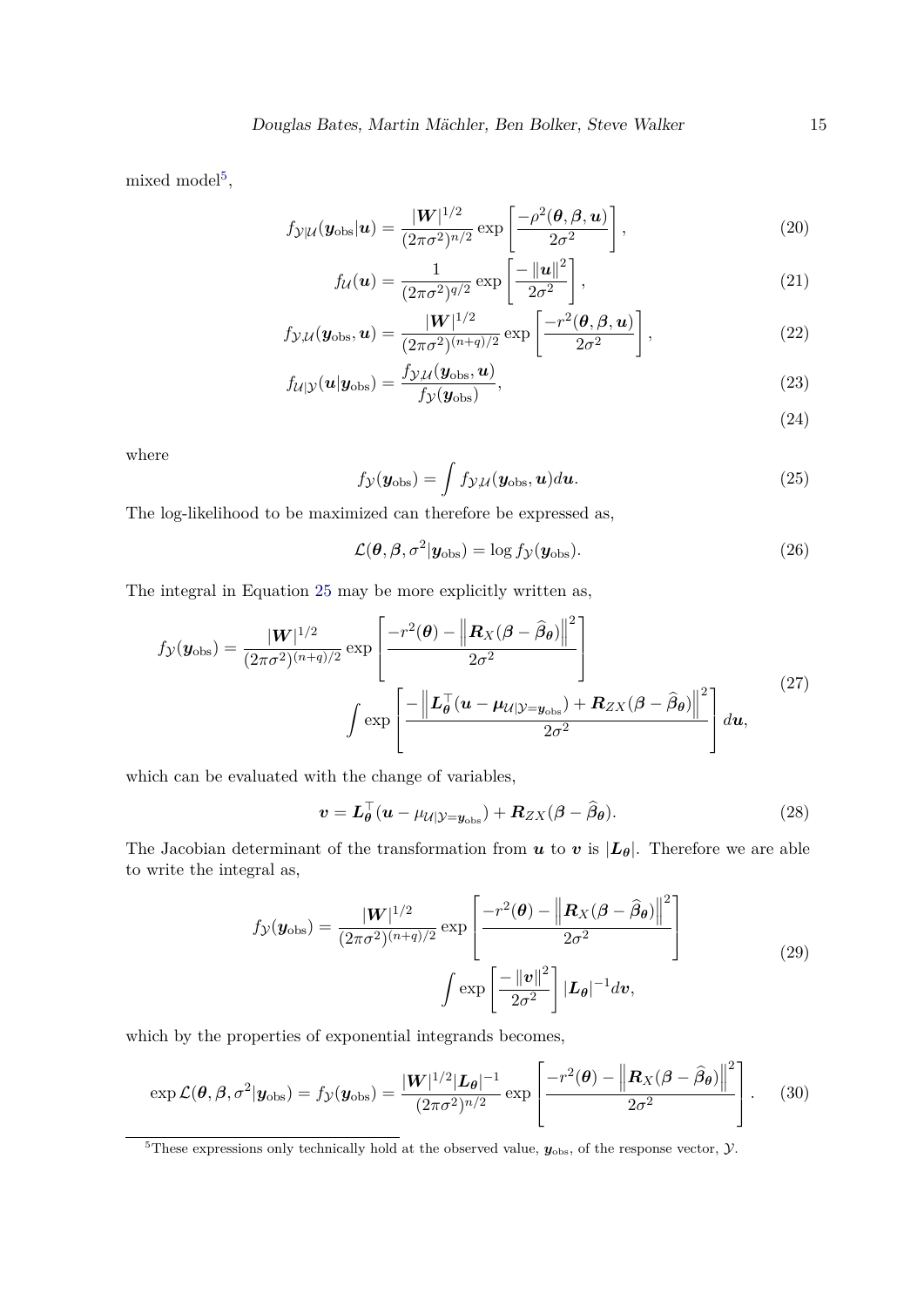#### <span id="page-15-0"></span>**3.4. Evaluating and profiling the deviance and the REML criterion**

We are now in a position to understand why the formulation in Equations [2](#page-2-1) and [3](#page-2-2) is particularly useful. We are able to explicitly profile *β* and *σ* out of the log-likelihood (Equation [26\)](#page-14-2), to find a compact expression for the profiled deviance (negative twice the profiled log-likelihood) and the profiled REML criterion as a function of the relative covariance parameters,  $\theta$ , only. Furthermore these criteria can be evaluated quickly and accurately.

To estimate the parameters,  $\theta$ ,  $\beta$ , and  $\sigma^2$ , we minimize negative twice the log-likelihood, which can be written as,

$$
-2\mathcal{L}(\boldsymbol{\theta}, \boldsymbol{\beta}, \sigma^2 | \mathbf{y}_{\text{obs}}) = \log \frac{|\mathbf{L}_{\boldsymbol{\theta}}|^2}{|\mathbf{W}|} + n \log(2\pi\sigma^2) + \frac{r^2(\boldsymbol{\theta})}{\sigma^2} + \frac{\left\|\mathbf{R}_{X}(\boldsymbol{\beta} - \widehat{\boldsymbol{\beta}}_{\boldsymbol{\theta}})\right\|^2}{\sigma^2}.
$$
 (31)

It is very easy to profile out *β*, because it enters into the ML criterion only through the final term, which is zero if  $\beta = \beta_{\theta}$ , where  $\beta_{\theta}$  is found by solving the penalized least-squares problem in Equation [16.](#page-13-2) Therefore we can write a partially profiled ML criterion as,

$$
-2\mathcal{L}(\boldsymbol{\theta}, \sigma^2 | \mathbf{y}_{\text{obs}}) = \log \frac{|\mathbf{L}_{\boldsymbol{\theta}}|^2}{|\mathbf{W}|} + n \log(2\pi\sigma^2) + \frac{r^2(\boldsymbol{\theta})}{\sigma^2}.
$$
 (32)

This criterion is only partially profiled because it still depends on  $\sigma^2$ . Differentiating this criterion with respect to  $\sigma^2$  and setting the result equal to zero yields,

$$
0 = \frac{n}{\hat{\sigma}_{\theta}^2} - \frac{r^2(\theta)}{\hat{\sigma}_{\theta}^4},\tag{33}
$$

which leads to a maximum profiled likelihood estimate,

<span id="page-15-2"></span>
$$
\widehat{\sigma}_{\theta}^2 = \frac{r^2(\theta)}{n}.\tag{34}
$$

This estimate can be substituted into the partially profiled criterion to yield the fully profiled ML criterion,

<span id="page-15-1"></span>
$$
-2\mathcal{L}(\boldsymbol{\theta}|\mathbf{y}_{\text{obs}}) = \log \frac{|\mathbf{L}_{\boldsymbol{\theta}}|^2}{|\mathbf{W}|} + n \left[1 + \log \left(\frac{2\pi r^2(\boldsymbol{\theta})}{n}\right)\right].
$$
 (35)

This expression for the profiled deviance depends only on *θ*. Although *q*, the number of columns in **Z** and the size of  $\Sigma_{\theta}$ , can be very large indeed, the dimension of  $\theta$  is small, frequently less than 10. The lme4 package uses generic nonlinear optimizers (Section [4\)](#page-23-0) to optimize this expression over  $\theta$  to find its maximum likelihood estimate.

## *The REML criterion*

The REML criterion can be obtained by integrating the marginal density for  $\mathcal Y$  with respect to the fixed effects [\(Laird and Ware 1982\)](#page-41-2),

$$
\int f_{\mathcal{Y}}(\mathbf{y}_{\text{obs}})d\boldsymbol{\beta} = \frac{|\mathbf{W}|^{1/2}|\mathbf{L}_{\boldsymbol{\theta}}|^{-1}}{(2\pi\sigma^2)^{n/2}} \exp\left[\frac{-r^2(\boldsymbol{\theta})}{2\sigma^2}\right] \int \exp\left[\frac{-\left\|\mathbf{R}_{X}(\boldsymbol{\beta}-\widehat{\boldsymbol{\beta}}_{\boldsymbol{\theta}})\right\|^2}{2\sigma^2}\right] d\boldsymbol{\beta},\tag{36}
$$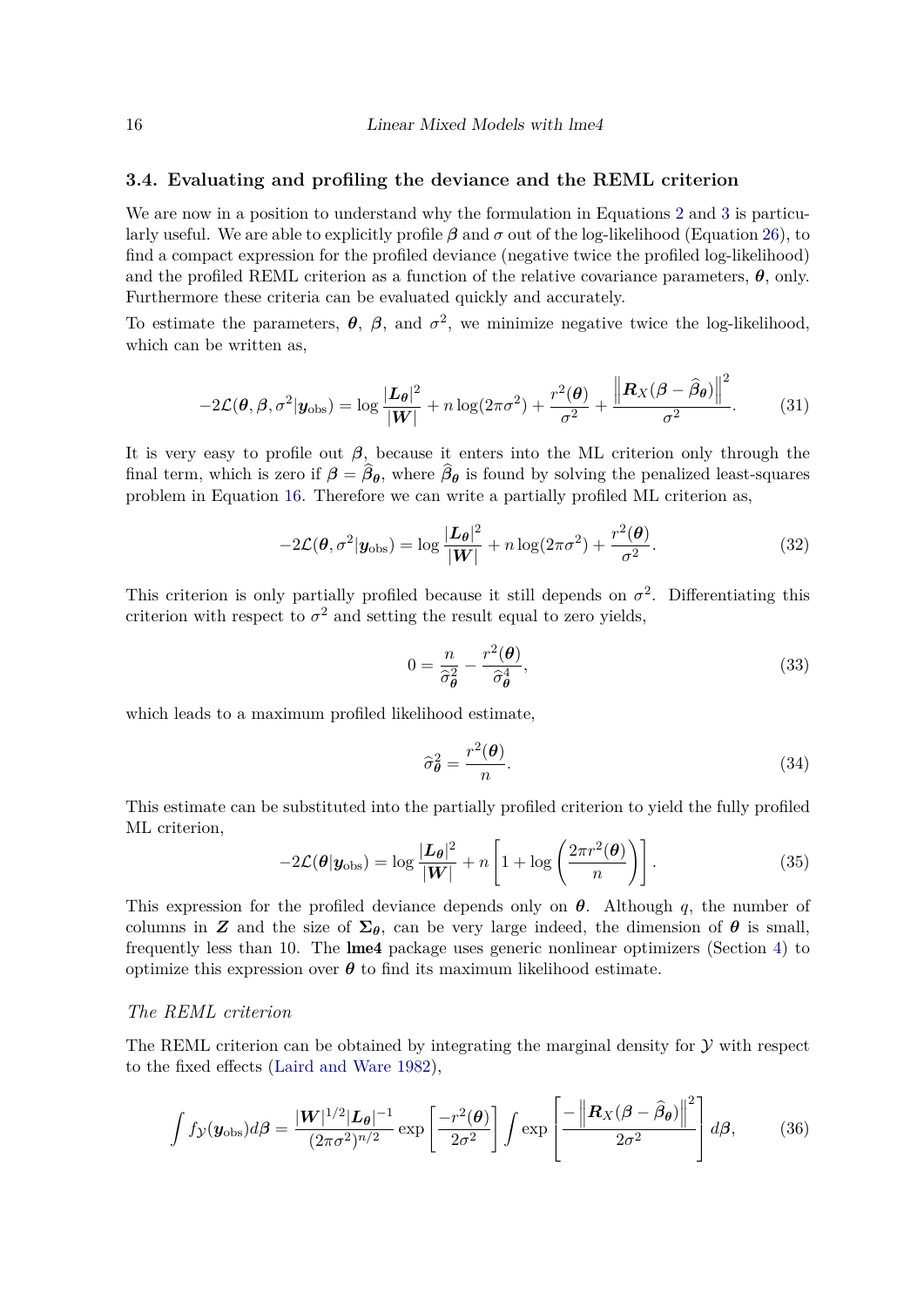which can be evaluated with the change of variables,

$$
\mathbf{v} = \mathbf{R}_X(\boldsymbol{\beta} - \widehat{\boldsymbol{\beta}}_{\boldsymbol{\theta}}). \tag{37}
$$

The Jacobian determinant of the transformation from  $\beta$  to  $v$  is  $|R_X|$ . Therefore we are able to write the integral as,

$$
\int f_{\mathcal{Y}}(\mathbf{y}_{\text{obs}})d\boldsymbol{\beta} = \frac{|\mathbf{W}|^{1/2}|\mathbf{L}_{\boldsymbol{\theta}}|^{-1}}{(2\pi\sigma^2)^{n/2}} \exp\left[\frac{-r^2(\boldsymbol{\theta})}{2\sigma^2}\right] \int \exp\left[\frac{-\|\mathbf{v}\|^2}{2\sigma^2}\right] |\mathbf{R}_X|^{-1} d\mathbf{v},\tag{38}
$$

which simplifies to,

$$
\int f_{\mathcal{Y}}(\mathbf{y}_{\text{obs}})d\boldsymbol{\beta} = \frac{|\mathbf{W}|^{1/2}|\mathbf{L}_{\boldsymbol{\theta}}|^{-1}|\mathbf{R}_{X}|^{-1}}{(2\pi\sigma^{2})^{(n-p)/2}} \exp\left[\frac{-r^{2}(\boldsymbol{\theta})}{2\sigma^{2}}\right].
$$
\n(39)

Minus twice the log of this integral is the (unprofiled) REML criterion,

$$
-2\mathcal{L}_R(\boldsymbol{\theta}, \sigma^2 | \mathbf{y}_{\text{obs}}) = \log \frac{|\mathbf{L}_{\boldsymbol{\theta}}|^2 |\mathbf{R}_X|^2}{|\mathbf{W}|} + (n-p) \log(2\pi\sigma^2) + \frac{r^2(\boldsymbol{\theta})}{\sigma^2}.
$$
 (40)

Note that because  $\beta$  gets integrated out, the REML criterion cannot be used to find a point estimate of *β*. However, we follow others in using the maximum likelihood estimate,  $\beta_{\hat{\theta}}$ , at the optimum value of  $\theta = \hat{\theta}$ . The REML estimate of  $\sigma^2$  is,

<span id="page-16-4"></span><span id="page-16-2"></span><span id="page-16-1"></span>
$$
\widehat{\sigma}_{\theta}^2 = \frac{r^2(\theta)}{n - p},\tag{41}
$$

which leads to the profiled REML criterion,

$$
-2\mathcal{L}_R(\boldsymbol{\theta}|\mathbf{y}_{\text{obs}}) = \log \frac{|\mathbf{L}_{\boldsymbol{\theta}}|^2 |\mathbf{R}_X|^2}{|\mathbf{W}|} + (n-p) \left[1 + \log \left(\frac{2\pi r^2(\boldsymbol{\theta})}{n-p}\right)\right].
$$
 (42)

## <span id="page-16-0"></span>**3.5. Changes relative to previous formulations**

We compare the PLS problem as formulated in Section [3.2](#page-12-0) with earlier versions and describe why we use this version. What have become known as "Henderson's mixed-model equations" are given as Equation 6 of [Henderson Jr.](#page-40-1) [\(1982\)](#page-40-1) and would be expressed as,

$$
\begin{bmatrix} \boldsymbol{X}^{\top} \boldsymbol{X} / \sigma^2 & \boldsymbol{X}^{\top} \boldsymbol{Z} / \sigma^2 \\ \boldsymbol{Z}^{\top} \boldsymbol{X} / \sigma^2 & \boldsymbol{Z}^{\top} \boldsymbol{Z} / \sigma^2 + \boldsymbol{\Sigma}^{-1} \end{bmatrix} \begin{bmatrix} \hat{\beta}_{\theta} \\ \boldsymbol{\mu}_{\mathcal{B} | \mathcal{Y} = \boldsymbol{y}_{\text{obs}}} \end{bmatrix} = \begin{bmatrix} \boldsymbol{X}^{\top} \boldsymbol{y}_{\text{obs}} / \sigma^2 \\ \boldsymbol{Z}^{\top} \boldsymbol{y}_{\text{obs}} / \sigma^2 \end{bmatrix},
$$
(43)

in our notation (ignoring weights and offsets, without loss of generality). The matrix written as *R* in [Henderson Jr.](#page-40-1) [\(1982\)](#page-40-1) is  $\sigma^2 I_n$  in our formulation of the model. [Bates and DebRoy](#page-39-5) [\(2004\)](#page-39-5) modified the PLS equations to

<span id="page-16-3"></span>
$$
\begin{bmatrix} Z^{\top}Z + \Omega & Z^{\top}X \\ X^{\top}Z & X^{\top}X \end{bmatrix} \begin{bmatrix} \mu_{\mathcal{B}|\mathcal{Y}=\mathbf{y}_{\text{obs}} \\ \widehat{\beta}_{\theta} \end{bmatrix} = \begin{bmatrix} Z^{\top}\mathbf{y}_{\text{obs}} \\ X^{\top}\mathbf{y}_{\text{obs}} \end{bmatrix} . \tag{44}
$$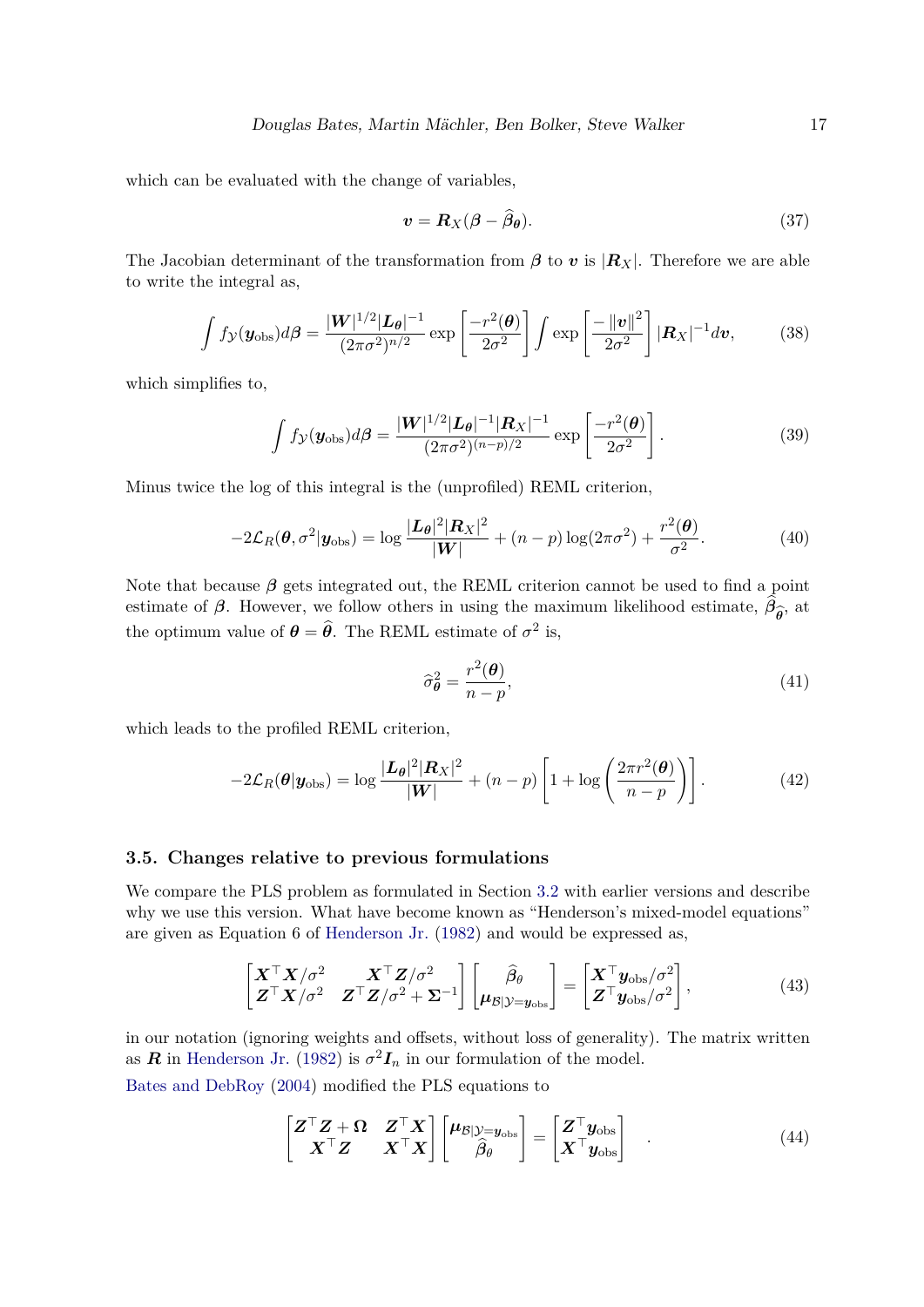where  $\Omega_{\theta} = (\Lambda_{\theta}^{\top} \Lambda_{\theta})^{-1} = \sigma^2 \Sigma^{-1}$  is the *relative precision matrix* for a given value of  $\theta$ . They also showed that the profiled log-likelihood can be expressed (on the deviance scale) as

<span id="page-17-0"></span>
$$
-2\mathcal{L}(\boldsymbol{\theta}) = \log\left(\frac{|\boldsymbol{Z}^{\top}\boldsymbol{Z} + \boldsymbol{\Omega}|}{|\boldsymbol{\Omega}|}\right) + n\left[1 + \log\left(\frac{2\pi r_{\theta}^{2}}{n}\right)\right].
$$
 (45)

The primary difference between Equation [43](#page-16-2) and Equation [44](#page-16-3) is the order of the blocks in the system matrix. The PLS problem can be solved using a Cholesky factor of the system matrix with the blocks in either order. The advantage of using the arrangement in Equation [44](#page-16-3) is to allow for evaluation of the profiled log-likelihood. To evaluate  $|Z^{\top}Z + \Omega|$  from the Cholesky factor that block must be in the upper-left corner, not the lower right. Also, *Z* is sparse whereas *X* is usually dense. It is straightforward to exploit the sparsity of *Z*⊤*Z* in the Cholesky factorization when the block containing this matrix is the first block to be factored. If *X*⊤*X* is the first block to be factored, it is much more difficult to preserve sparsity.

The main change from the formulation in [Bates and DebRoy](#page-39-5) [\(2004\)](#page-39-5) to the current formulation is the use of a relative covariance factor,  $\Lambda_{\theta}$ , instead of a relative precision matrix,  $\Omega_{\theta}$ , and solving for the mean of  $\mathcal{U}|\mathcal{Y} = y_{obs}$  instead of the mean of  $\mathcal{B}|\mathcal{Y} = y_{obs}$ . This change improves stability, because the solution to the PLS problem in Section [3.2](#page-12-0) is well-defined when **Λ***<sup>θ</sup>* is singular whereas the formulation in Equation [44](#page-16-3) cannot be used in these cases because  $\Omega_{\theta}$ does not exist.

It is important to allow for  $\Lambda_{\theta}$  to be singular because situations where the parameter estimates,  $\hat{\theta}$ , produce a singular  $\Lambda_{\hat{\theta}}$  do occur in practice. And even if the parameter estimates do not correspond to a singular  $\Lambda_{\hat{\theta}}$  it may be desirable to evaluate the estimation criterion do not correspond to a singular  $\Lambda_{\theta}$ , it may be desirable to evaluate the estimation criterion at such values during the course of the numerical optimization of the criterion.

[Bates and DebRoy](#page-39-5) [\(2004\)](#page-39-5) also provided expressions for the gradient of the profiled loglikelihood expressed as Equation [45.](#page-17-0) These expressions can be translated into the current formulation. From Equation [35](#page-15-1) we can see that (again ignoring weights),

<span id="page-17-1"></span>
$$
\nabla(-2\mathcal{L}(\theta)) = \nabla \log(|\mathbf{L}_{\theta}|^2) + \nabla \left(n \log(r^2(\theta))\right)
$$
  
=  $\nabla \log(|\mathbf{\Lambda}_{\theta}^{\top} \mathbf{Z}^{\top} \mathbf{Z} \mathbf{\Lambda}_{\theta} + \mathbf{I}|) + n \left(\nabla r^2(\theta)\right) / r^2(\theta)$   
=  $\nabla \log(|\mathbf{\Lambda}_{\theta}^{\top} \mathbf{Z}^{\top} \mathbf{Z} \mathbf{\Lambda}_{\theta} + \mathbf{I}|) + \left(\nabla r^2(\theta)\right) / (\widehat{\sigma}^2).$  (46)

The first gradient is easy to express but difficult to evaluate for the general model. The individual elements of this gradient are

$$
\frac{\partial \log(\vert \Lambda_{\theta}^{\top} \mathbf{Z}^{\top} \mathbf{Z} \Lambda_{\theta} + \mathbf{I} \vert)}{\partial \theta_{i}} = \text{tr}\left[\frac{\partial \left(\Lambda_{\theta}^{\top} \mathbf{Z}^{\top} \mathbf{Z} \Lambda_{\theta}\right)}{\partial \theta_{i}} \left(\Lambda_{\theta}^{\top} \mathbf{Z}^{\top} \mathbf{Z} \Lambda_{\theta} + \mathbf{I}\right)^{-1}\right]
$$
\n
$$
= \text{tr}\left[\left(\mathbf{L}_{\theta} \mathbf{L}_{\theta}^{\top}\right)^{-1} \left(\Lambda_{\theta}^{\top} \mathbf{Z}^{\top} \mathbf{Z} \frac{\partial \Lambda_{\theta}}{\partial \theta_{i}} + \frac{\partial \Lambda_{\theta}^{\top}}{\partial \theta_{i}} \mathbf{Z}^{\top} \mathbf{Z} \Lambda_{\theta}\right)\right].
$$
\n(47)

The second gradient term can be expressed as a linear function of the residual, with individual elements of the form

<span id="page-17-2"></span>
$$
\frac{\partial r^2(\boldsymbol{\theta})}{\partial \theta_i} = -2\boldsymbol{u}^\top \frac{\partial \boldsymbol{\Lambda}_{\boldsymbol{\theta}}^\top}{\partial \theta_i} \boldsymbol{Z}^\top \left( \boldsymbol{y} - \boldsymbol{Z} \boldsymbol{\Lambda}_{\boldsymbol{\theta}} \boldsymbol{u} - \boldsymbol{X} \widehat{\boldsymbol{\beta}}_{\boldsymbol{\theta}} \right), \tag{48}
$$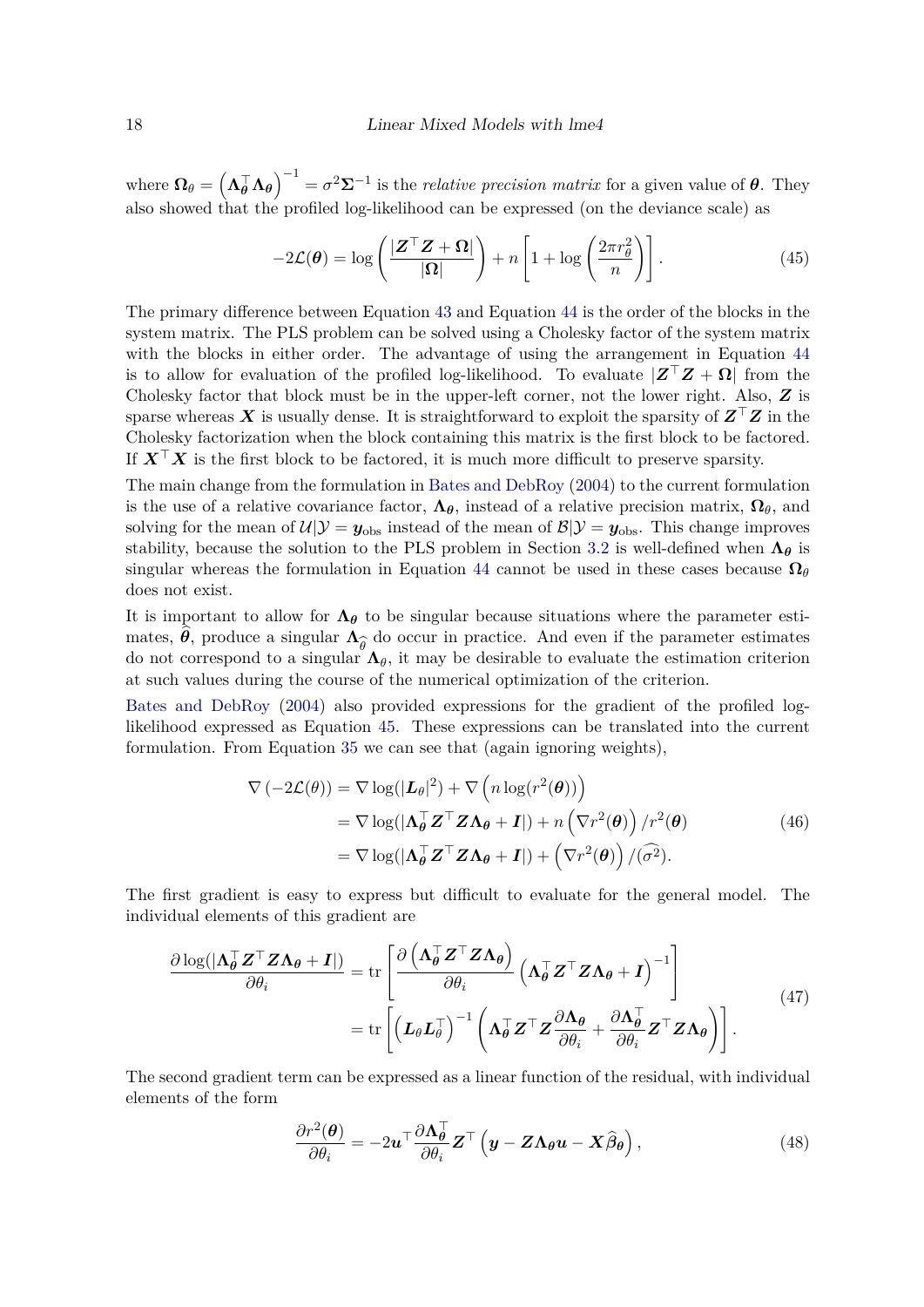| Name/description           | Pseudocode | Math                             | Type                    |
|----------------------------|------------|----------------------------------|-------------------------|
| Mapping from covariance    | mapping    |                                  | function                |
| parameters to relative co- |            |                                  |                         |
| variance factor            |            |                                  |                         |
| Response vector            |            | $y_{\text{obs}}$ (Section 1.1)   | double vector           |
| Fixed-effects model matrix | X          | $\boldsymbol{X}$ (Equation 2)    | double dense $a$ matrix |
| Transposed random-effects  | Zt         | $\mathbf{Z}^{\top}$ (Equation 2) | double sparse matrix    |
| model matrix               |            |                                  |                         |
| Square-root weights matrix | sgrtW      | $W^{1/2}$ (Equation 2)           | double diagonal matrix  |
| Offset                     | offset     | $o$ (Equation 2)                 | double vector           |

<span id="page-18-2"></span>*a* In previous versions of lme4 a sparse *X* matrix, useful for models with categorical fixed-effect predictors with many levels, could be specified; this feature is not currently available.

<span id="page-18-3"></span>Table 5: Inputs into a linear mixed model.

using the results of [Golub and Pereyra](#page-40-5) [\(1973\)](#page-40-5). Although we do not use these results in lme4, they are used for certain model types in the MixedModels package for Julia and do provide improved performance.

## <span id="page-18-0"></span>**3.6. Penalized least squares algorithm**

For efficiency, in lme4 itself, PLS is implemented in compiled  $C++$  code using the Eigen (Guennebaud, Jacob, and and others  $2015$ ) templated  $C_{++}$  package for numerical linear algebra. Here however, in order to improve readability we describe a version in pure R. Section [3.7](#page-22-0) provides greater detail on the techniques and concepts for computational efficiency, which is important in cases where the nonlinear optimizer (Section [4\)](#page-23-0) requires many iterations. The PLS algorithm takes a vector of covariance parameters, *θ*, as inputs and returns the profiled deviance (Equation [35\)](#page-15-1) or the REML criterion (Equation [42\)](#page-16-4). This PLS algorithm consists of four main steps:

- 1. Update the relative covariance factor (Section [3.6.1\)](#page-18-1).
- 2. Solve the normal equations (Section [3.6.2\)](#page-21-0).
- 3. Update the linear predictor and residuals (Section [3.6.3\)](#page-21-1).
- 4. Compute and return the profiled deviance (Section [3.6.4\)](#page-22-1).

PLS also requires the objects described in Table [5,](#page-18-3) which define the structure of the model. These objects do not get updated during the PLS iterations, and so it is useful to store various matrix products involving them (Table [6\)](#page-19-0). Table [7](#page-20-0) lists the objects that do get updated over the PLS iterations. The symbols in this table correspond to a version of lme4 that is implemented entirely in R (i.e., no compiled code as in **lme4** itself). This implementation is called lme4pureR and is currently available on Github (<https://github.com/lme4/lme4pureR/>).

<span id="page-18-1"></span>*PLS step I: Update relative covariance factor*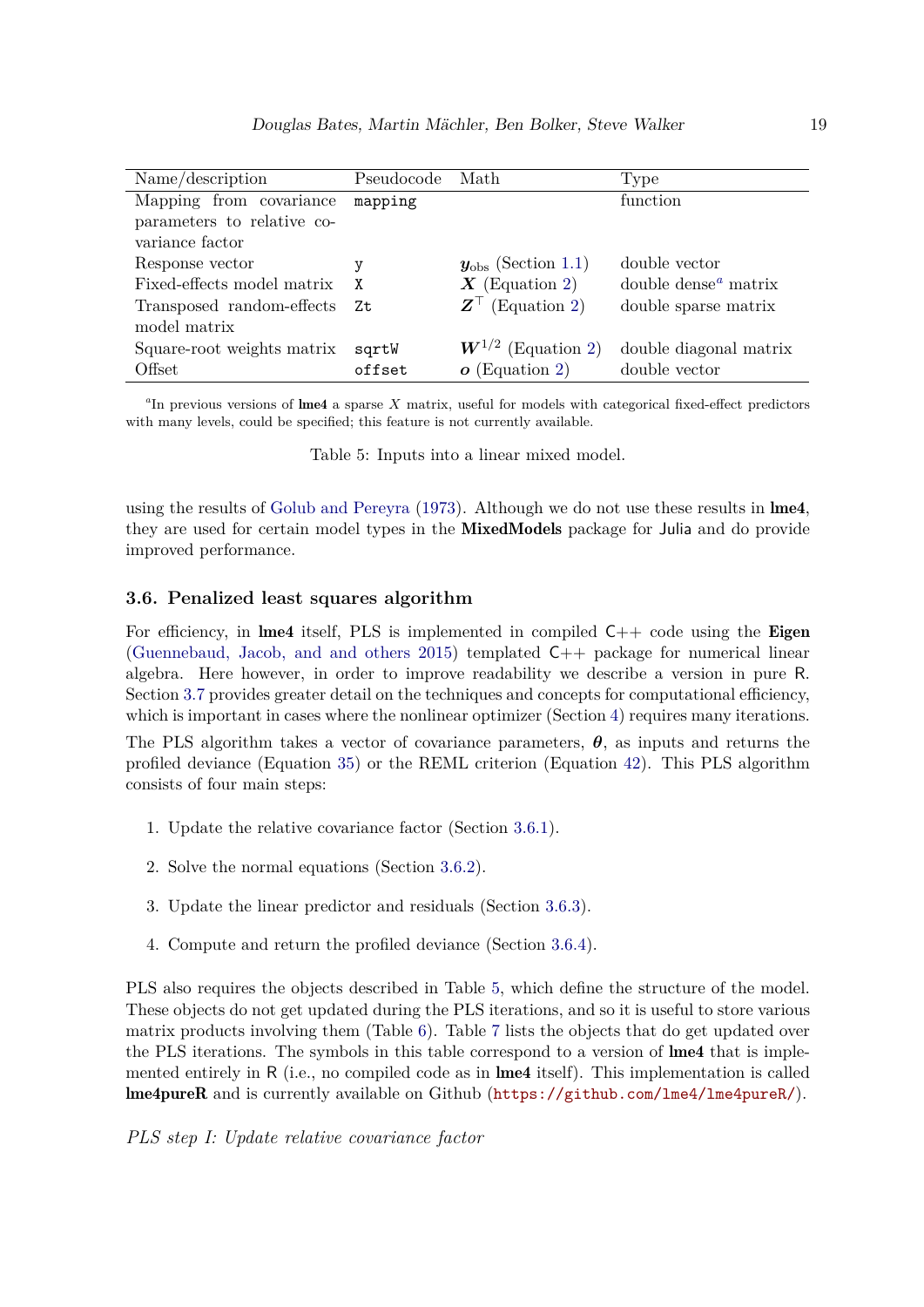| Pseudocode | Math                                                             |
|------------|------------------------------------------------------------------|
| ZtW        | $\overline{Z^{\top}W^{1/2}}$                                     |
| ZtWy       | $\boldsymbol{Z}^\top \boldsymbol{W} \boldsymbol{y}_{\text{obs}}$ |
| ZtWX       | $\boldsymbol{Z}^\top \boldsymbol{W} \boldsymbol{X}$              |
| XtWX       | $X^{\top}WX$                                                     |
| XtWy       | $\boldsymbol{X}^\top \boldsymbol{W} \boldsymbol{y}_{\text{obs}}$ |

<span id="page-19-0"></span>Table 6: Constant symbols involved in penalized least squares.

The first step of PLS is to update the relative covariance factor,  $\Lambda_{\theta}$ , from the current value of the covariance parameter vector,  $\theta$ . The updated  $\Lambda_{\theta}$  is then used to update the randomeffects Cholesky factor,  $L_{\theta}$  (Equation [18\)](#page-13-0). The mapping from the covariance parameters to the relative covariance factor can take many forms, but in general involves a function that takes  $\theta$  into the values of the nonzero elements of  $\Lambda_{\theta}$ .

If  $\Lambda_{\theta}$  is stored as an object of class 'dgCMatrix' from the **Matrix** package for R, then we may update  $\Lambda_{\theta}$  from  $\theta$  by,

```
> Lambdat@x[] <- mapping(theta)
```
where mapping is an R function that both accepts and returns a numeric vector. The nonzero elements of sparse matrix classes in Matrix are stored in a slot called x.

In the current version of lme4 (v. 1.1-7) the mapping from  $\theta$  to  $\Lambda_{\theta}$  is represented as an R integer vector, Lind, of indices, so that

```
> mapping <- function(theta) theta[Lind]
```
The index vector Lind is computed during the model setup and stored in the function's environment. Continuing the example from Section [2.3.2,](#page-10-0) consider a new value for theta,

*> thetanew <- c(1, -0.1, 2, 0.1, -0.2, 3)*

To put these values in the appropriate elements in Lambdati, we use mapping,

```
> Lambdati@x[] <- mapping(thetanew)
> Lambdati
6 x 6 sparse Matrix of class "dgTMatrix"
[1,] 1 -0.1 2.0.
[2,] . 0.1 -0.2 . . .
[3,] . . 3.0 . . .
[4,] . . . 1 -0.1 2.0
[5,] . . . . 0.1 -0.2
[6,] . . . . . 3.0
```
This Lind approach can be useful for extending the capabilities of lme4 by using the modular approach to fitting mixed models. For example, Appendix [A.1](#page-43-1) shows how to use Lind to fit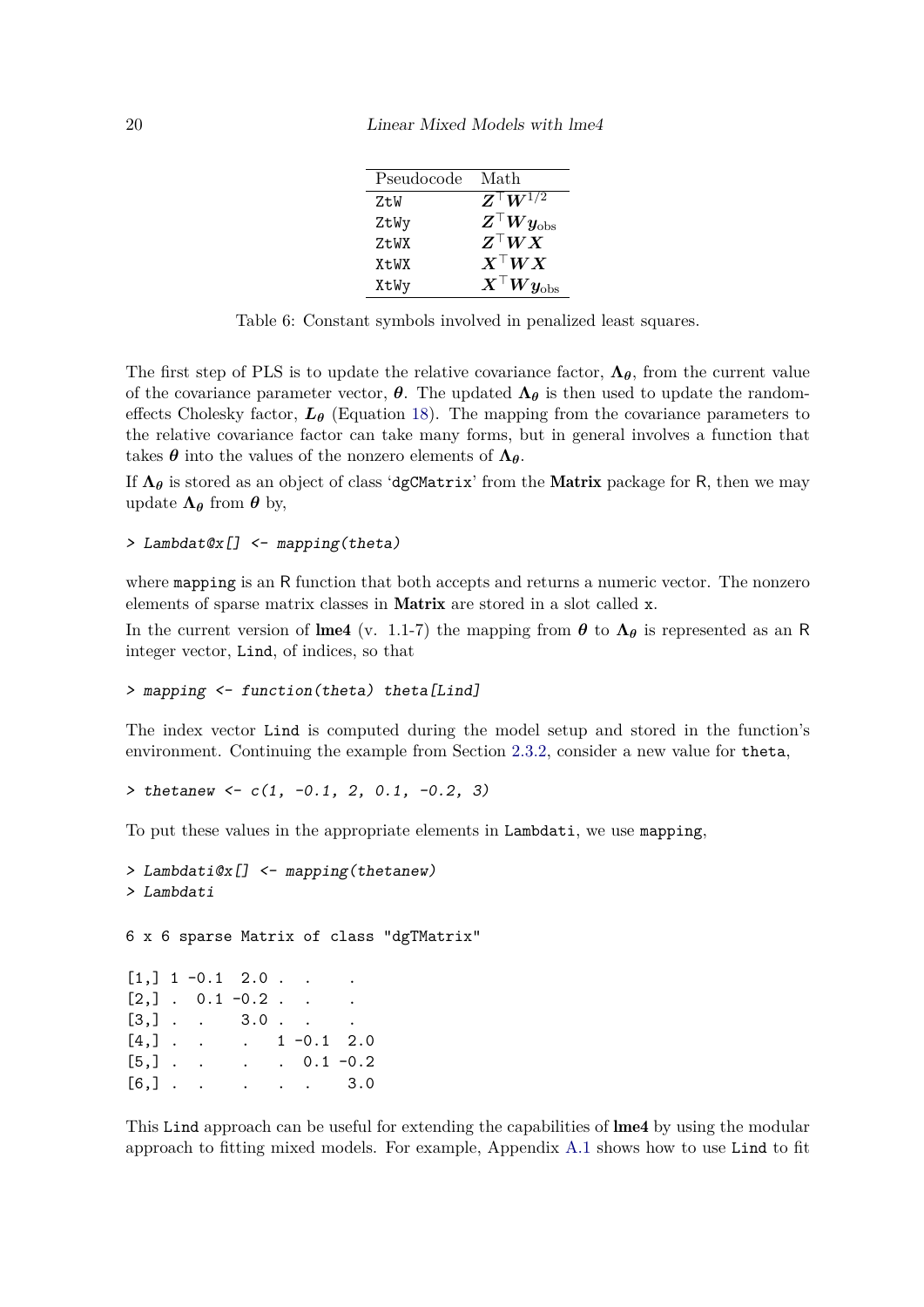| Name/description           | Pseudocode | Math                                                    | Type                   |
|----------------------------|------------|---------------------------------------------------------|------------------------|
| Relative covariance factor | lambda     | $\Lambda_{\theta}$ (Equation 4)                         | double sparse lower-   |
|                            |            |                                                         | triangular matrix      |
| Random-effects Cholesky    | L          | $L_{\theta}$ (Equation 18)                              | double sparse triangu- |
| factor                     |            |                                                         | lar matrix             |
| Intermediate vector in the | cu         | $c_u$ (Equation 49)                                     | double vector          |
| solution of the normal     |            |                                                         |                        |
| equations                  |            |                                                         |                        |
| Block in the full Cholesky | RZX        | $\mathbf{R}_{ZX}$ (Equation 18)                         | double dense matrix    |
| factor                     |            |                                                         |                        |
| Cross-product<br>of<br>the | RXtRX      | $\mathbf{R}_{X}^{\top} \mathbf{R}_{X}$ (Equation 51)    | double dense matrix    |
| fixed-effects<br>Cholesky  |            |                                                         |                        |
| factor                     |            |                                                         |                        |
| Fixed-effects coefficients | beta       | (Equation 2)<br>$\beta$                                 | double vector          |
| Spherical<br>conditional   | u          | $\boldsymbol{u}$ (Section 3.1)                          | double vector          |
| modes                      |            |                                                         |                        |
| Non-spherical conditional  | b          | $\bm{b}$ (Equation 2)                                   | double vector          |
| modes                      |            |                                                         |                        |
| Linear predictor           | mu         | $\mu_{\mathcal{Y} \mathcal{U}=u}$ (Equation 13)         | double vector          |
| Weighted residuals         | wtres      | $\boldsymbol{W}^{1/2}(\boldsymbol{y}_{\text{obs}}-\mu)$ | double vector          |
| Penalized weighted resid-  | pwrss      | $r^2(\theta)$ (Equation 19)                             | double                 |
| ual sum-of-squares         |            |                                                         |                        |
| Twice the log determinant  | logDet     | $\log  L_{\theta} ^2$                                   | double                 |
| random-effects Cholesky    |            |                                                         |                        |
| factor                     |            |                                                         |                        |

<span id="page-20-0"></span>Table 7: Quantities updated during an evaluation of the linear mixed model objective function.

a model where two random slopes are uncorrelated, but both slopes are correlated with an intercept.

The mapping from the covariance parameters to the relative covariance factor is treated differently in other implementations of the lme4 approach to linear mixed models. At the other extreme, the flexLambda branch of lme4 and the lme4pureR package provide the capabilities for a completely general mapping. This added flexibility has the advantage of allowing a much wider variety of models (e.g., compound symmetry, auto-regression). However, the disadvantage of this approach is that it becomes possible to fit a much wider variety of illposed models. Finally, if one would like such added flexibility with the current stable version of lme4, it is always possible to use the modular approach to wrap the Lind-based deviance function in a general mapping function taking a parameter to be optimized, say  $\phi$ , into  $\theta$ . However, this approach is likely to be inefficient in many cases.

The update method from the **Matrix** package efficiently updates the random-effects Cholesky factor,  $L_{\theta}$ , from a new value of  $\theta$  and the updated  $\Lambda_{\theta}$ .

*> L <- update(L, Lambdat %\*% ZtW, mult = 1)*

The mult = 1 argument corresponds to the addition of the identity matrix to the upper-left block on the left-hand-side of Equation [18.](#page-13-0)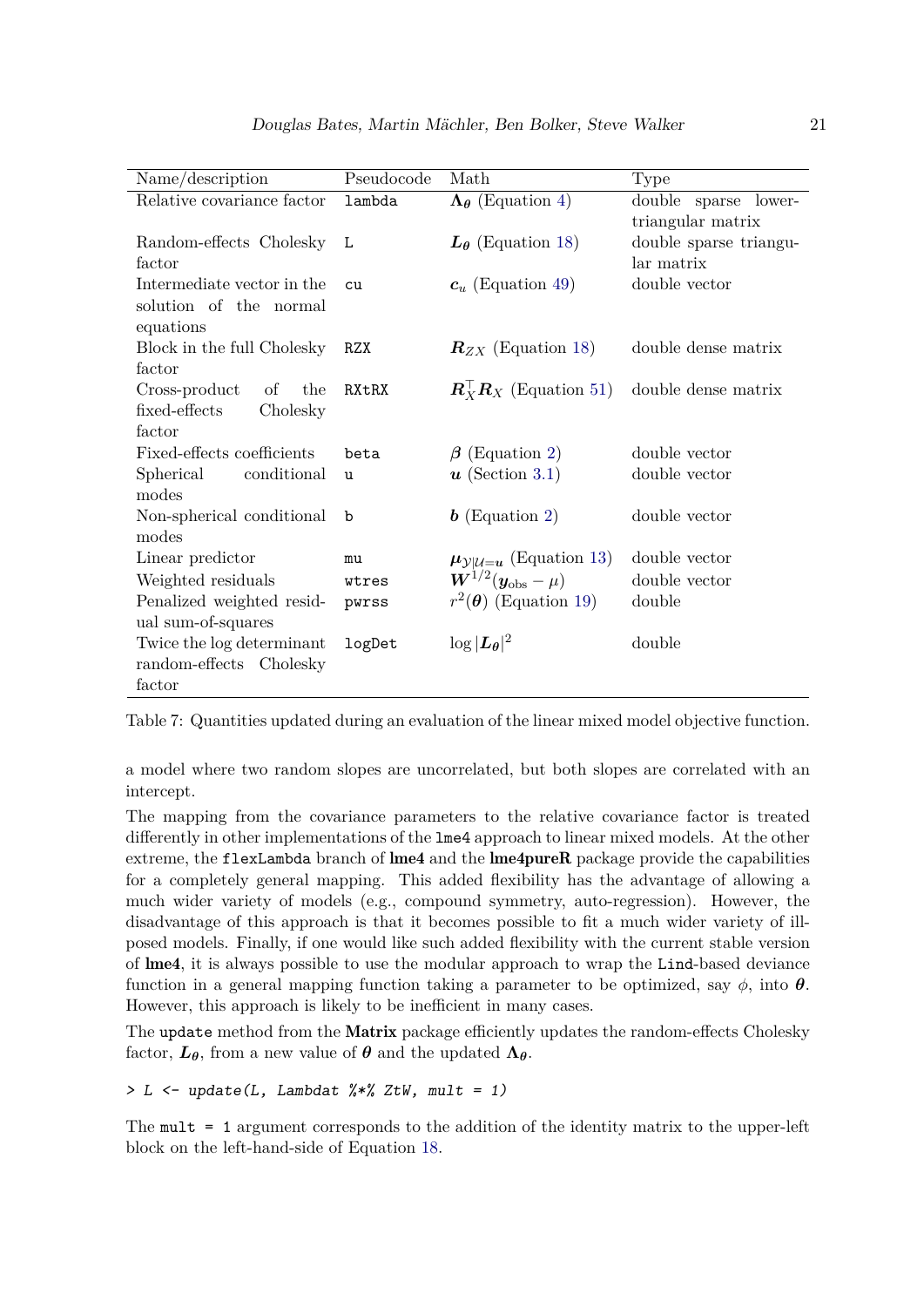#### <span id="page-21-0"></span>*PLS step II: solve normal equations*

With the new covariance parameters installed in  $\Lambda_{\theta}$ , the next step is to solve the normal equations (Equation [17\)](#page-13-1) for the current estimate of the fixed-effects coefficients,  $\beta_{\theta}$ , and the conditional mode,  $\mu_{U|\mathcal{Y}=\mathbf{y}_{\text{obs}}}$ . We solve these equations using a sparse Cholesky factorization (Equation [18\)](#page-13-0). In a complex model fit to a large data set, the dominant calculation in the evaluation of the profiled deviance (Equation [35\)](#page-15-1) or REML criterion (Equation [42\)](#page-16-4) is this sparse Cholesky factorization (Equation [18\)](#page-13-0). The factorization is performed in two phases; a symbolic phase and a numeric phase. The symbolic phase, in which the fill-reducing permutation *P* is determined along with the positions of the nonzeros in  $L_{\theta}$ , does not depend on the value of  $\theta$ . It only depends on the positions of the nonzeros in  $Z\Lambda_{\theta}$ . The numeric phase uses  $\theta$  to determine the numeric values of the nonzeros in  $L_{\theta}$ . Using this factorization, the solution proceeds by the following steps,

<span id="page-21-3"></span><span id="page-21-2"></span>
$$
L_{\theta}c_{u} = P\Lambda_{\theta}^{\top}Z^{\top}Wy \qquad (49)
$$

$$
L_{\theta}R_{ZX} = P\Lambda_{\theta}^{\top}Z^{\top}WX \tag{50}
$$

$$
\boldsymbol{R}_{X}^{\top} \boldsymbol{R}_{X} = \boldsymbol{X}^{\top} \boldsymbol{W} \boldsymbol{X} - \boldsymbol{R}_{ZX}^{\top} \boldsymbol{R}_{ZX}
$$
 (51)

$$
\left(\boldsymbol{R}_{X}^{\top} \boldsymbol{R}_{X}\right) \widehat{\boldsymbol{\beta}}_{\theta} = \boldsymbol{X}^{\top} \boldsymbol{W} \boldsymbol{y} - \boldsymbol{R}_{ZX} \boldsymbol{c}_{u}
$$
\n<sup>(52)</sup>

$$
\boldsymbol{L}_{\boldsymbol{\theta}}^{\top} \boldsymbol{P} \boldsymbol{u} = \boldsymbol{c}_u - \boldsymbol{R}_{ZX} \widehat{\boldsymbol{\beta}}_{\boldsymbol{\theta}} \tag{53}
$$

which can be solved using the **Matrix** package with,

```
> cu[] <- as.vector(solve(L, solve(L, Lambdat %*% ZtWy,
                                    system = "P"), system = "L"))
> RZX[] <- as.vector(solve(L, solve(L, Lambdat %*% ZtWX,
                                     system = "P"), system = "L"))
> RXtRX <- as(XtWX - crossprod(RZX), "dpoMatrix")
> beta[] <- as.vector(solve(RXtRX, XtWy - crossprod(RZX, cu)))
> u[] <- as.vector(solve(L, solve(L, cu - RZX %*% beta,
                                   system = "Lt"), system = "Pt"))
```
Notice the nested calls to solve. The inner calls of the first two assignments determine and apply the permutation matrix ( $s$ ystem = "P"), whereas the outer calls actually solve the equation (system =  $"L"$ ). In the assignment to  $u$ [], the nesting is reversed in order to return to the original permutation.

#### <span id="page-21-1"></span>*PLS step III: Update linear predictor and residuals*

The next step is to compute the linear predictor,  $\mu_{\mathcal{Y}|\mathcal{U}}$  (Equation [13\)](#page-12-6), and the weighted residuals with new values for  $\beta_{\theta}$  and  $\mu_{\mathcal{B}|\mathcal{Y}=\mathbf{y}_{\text{obs}}}$ . In **lme4pureR** these quantities can be computed as,

```
> b[] <- as.vector(crossprod(Lambdat, u))
> mu[] <- as.vector(crossprod(Zt, b) + X %*% beta + offset)
> wtres <- sqrtW * (y - mu)
```
where **b** represents the current estimate of  $\mu_{\mathcal{B}}|\mathcal{V}=\mathcal{U}_{\text{obs}}$ .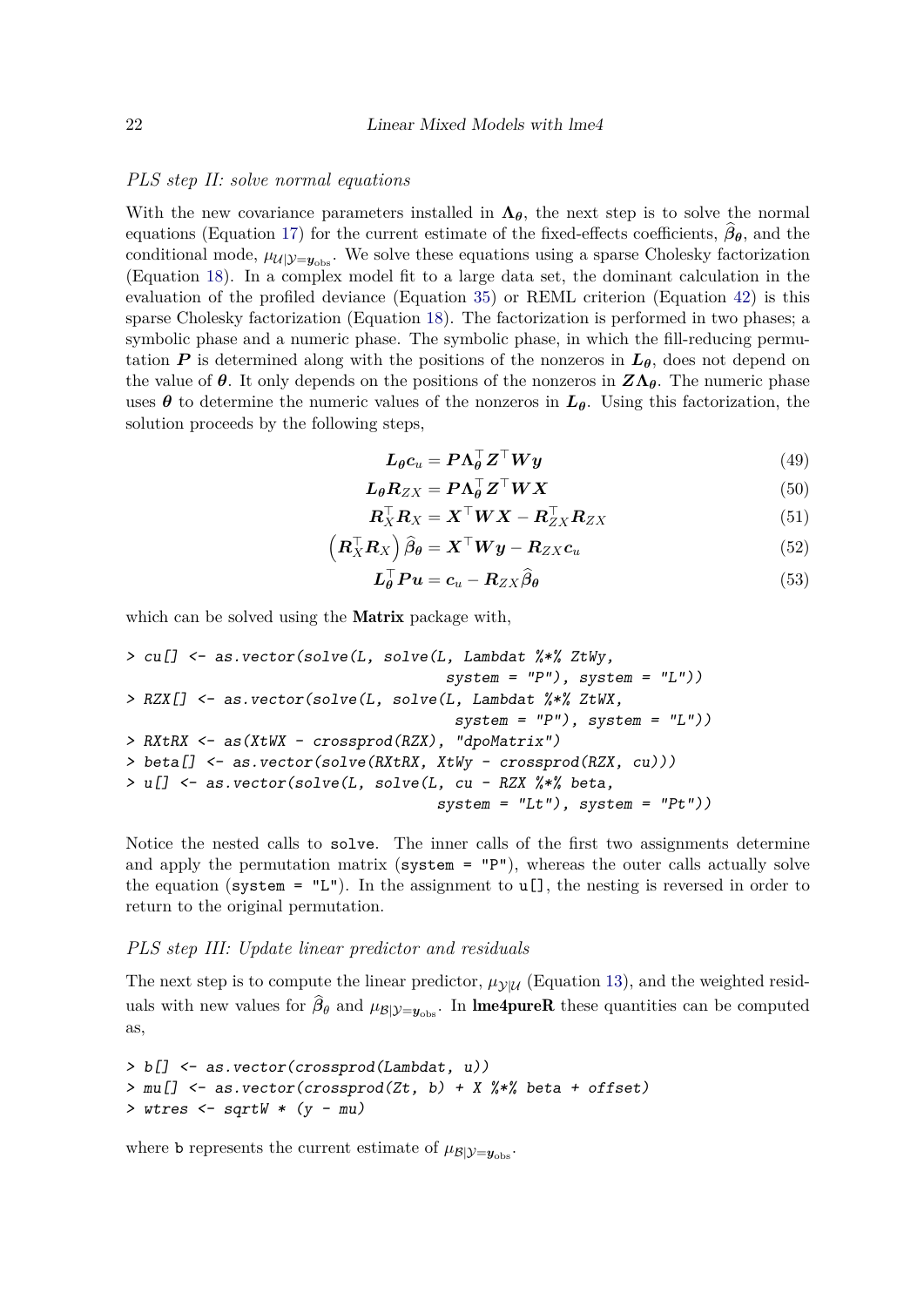## <span id="page-22-1"></span>*PLS step IV: Compute profiled deviance*

Finally, the updated linear predictor and weighted residuals can be used to compute the profiled deviance (or REML criterion), which in lme4pureR proceeds as,

```
> pwrss <- sum(wtres^2) + sum(u^2)
> logDet <- 2*determinant(L, logarithm = TRUE)$modulus
> if (REML) logDet <- logDet + determinant(RXtRX,
                                            logarithm = TRUE)$modulus
> attributes(logDet) <- NULL
> profDev <- logDet + degFree * (1 + log(2 * pi * pwrss) - log(degFree))
```
The profiled deviance consists of three components: (1) log-determinant(s) of Cholesky factorization  $(\text{logDet})$ ,  $(2)$  the degrees of freedom  $(\text{degFree})$ , and the penalized weighted residual sum-of-squares (pwrss).

### <span id="page-22-0"></span>**3.7. Sparse matrix methods**

In fitting linear mixed models, an instance of the PLS problem [\(17\)](#page-13-1) must be solved at each evaluation of the objective function during the optimization (Section [4\)](#page-23-0) with respect to  $\theta$ . Because this operation must be performed many times it is worthwhile considering how to provide effective evaluation methods for objects and calculations involving the sparse matrices associated with random-effects terms (Sections [2.3\)](#page-7-0).

The CHOLMOD library of C functions [\(Chen, Davis, Hager, and Rajamanickam 2008\)](#page-39-9), on which the sparse matrix capabilities of the **Matrix** package for R and the sparse Cholesky factorization in Julia are based, allows for separation of the symbolic and numeric phases. Thus we perform the symbolic phase as part of establishing the structure representing the model (Section [2\)](#page-4-0). Furthermore, because **CHOLMOD** functions allow for updating  $L_{\theta}$  directly from the matrix  $\Lambda_{\theta}^{\top}Z^{\top}$  without actually forming  $\Lambda_{\theta}^{\top}Z^{\top}Z\Lambda_{\theta} + I$  we generate and store  $Z^{\top}$ instead of  $Z$  (note that we have ignored the weights matrix,  $W$ , for simplicity). We can update  $\Lambda_{\theta}^{\top}Z^{\top}$  directly from  $\theta$  without forming  $\Lambda_{\theta}$  and multiplying two sparse matrices. Although such a direct approach is used in the MixedModels package for Julia, in lme4 we first update  $\Lambda_{\theta}^{\top}$  then form the sparse product  $\Lambda_{\theta}^{\top}Z^{\top}$ . A third alternative, which we employ in **lme4pureR**, is to compute and save the cross-products of the model matrices,  $\boldsymbol{X}$  and  $\boldsymbol{Z}$ , and the response, *y*, before starting the iterations. To allow for case weights, we save the products  $\boldsymbol{X}^\top \boldsymbol{W} \boldsymbol{X}, \boldsymbol{X}^\top \boldsymbol{W} \boldsymbol{y}, \boldsymbol{Z}^\top \boldsymbol{W} \boldsymbol{X}, \boldsymbol{Z}^\top \boldsymbol{W} \boldsymbol{y}$  and  $\boldsymbol{Z}^\top \boldsymbol{W} \boldsymbol{Z}$  (see Table [6\)](#page-19-0).

We wish to use structures and algorithms that allow us to take a new value of *θ* and evaluate the  $L_{\theta}$  (Equation [18\)](#page-13-0) efficiently. The key to doing so is the special structure of  $\Lambda_{\theta}^{\top} \mathbf{Z}^{\top} W^{1/2}$ . To understand why this matrix, and not its transpose, is of interest we describe the sparse matrix structures used in Julia and in the Matrix package for R.

Dense matrices are stored in R and in Julia as a one-dimensional array of contiguous storage locations addressed in *column-major order*. This means that elements in the same column are in adjacent storage locations whereas elements in the same row can be widely separated in memory. For this reason, algorithms that work column-wise are preferred to those that work row-wise.

Although a sparse matrix can be stored in a *triplet* format, where the row position, column position and element value of the nonzeros are recorded as triplets, the preferred storage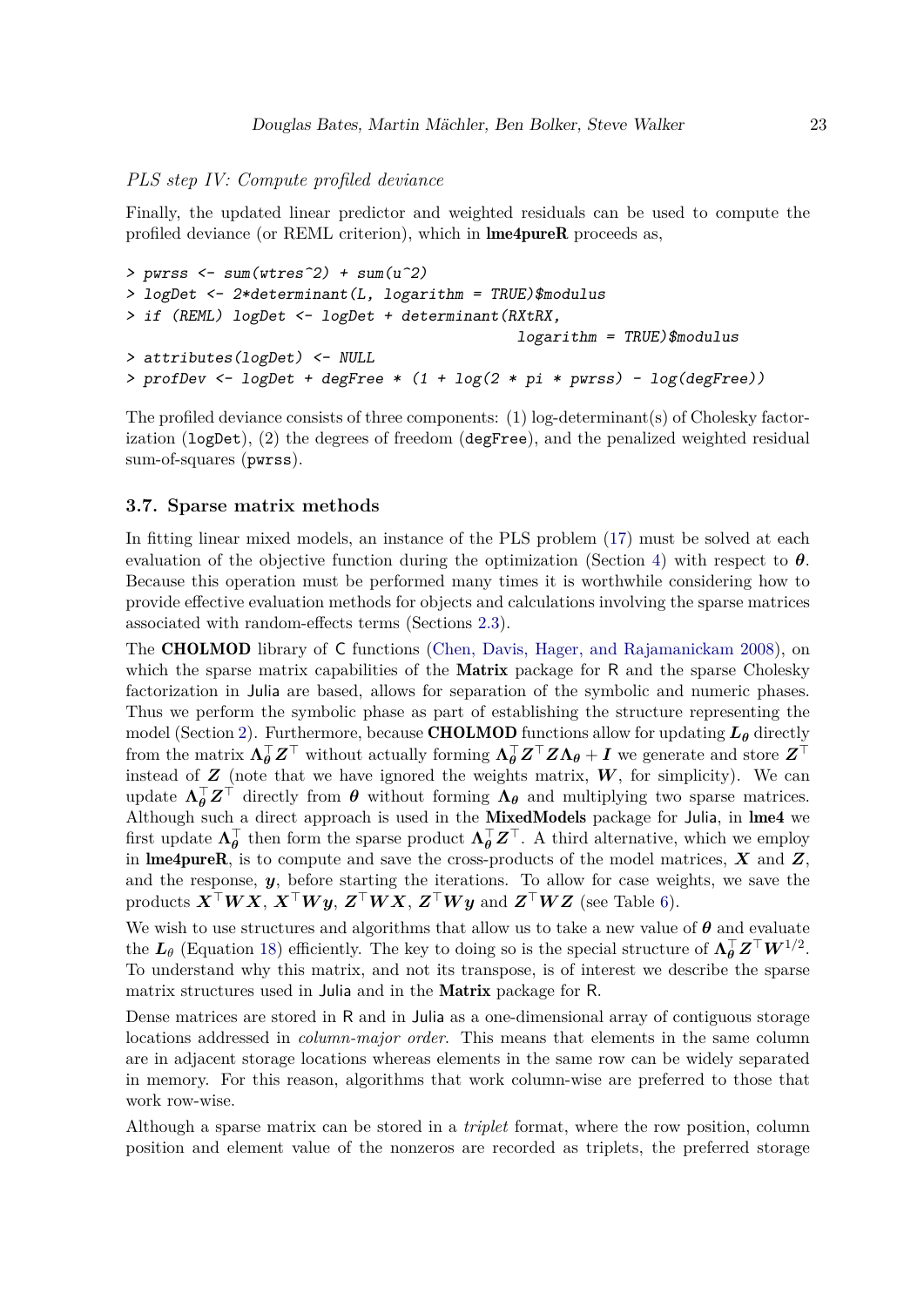forms for actual computation with sparse matrices are compressed sparse column (CSC) or compressed sparse row (CSR, [Davis 2006,](#page-40-7) Chapter 2). The CHOLMOD (and, more generally, the SuiteSparse package of C libraries; [Davis](#page-40-8) *et al.* [2015\)](#page-40-8) uses the CSC storage format. In this format the nonzero elements in a column are in adjacent storage locations and access to all the elements in a column is much easier than access to those in a row (similar to dense matrices stored in column-major order).

The matrices  $Z$  and  $Z\Lambda_{\theta}$  have the property that the number of nonzeros in each row,  $\sum_{i=1}^{k} p_i$ , is constant. For CSC matrices we want consistency in the columns rather than the rows, which is why we work with  $\mathbf{Z}^{\top}$  and  $\mathbf{\Lambda}_{\theta}^{\top} \mathbf{Z}^{\top}$  rather than their transposes.

An arbitrary  $m \times n$  sparse matrix in CSC format is expressed as two vectors of indices, the row indices and the column pointers, and a numeric vector of the nonzero values. The elements of the row indices and the nonzeros are aligned and are ordered first by increasing column number then by increasing row number within column. The column pointers are a vector of size  $n + 1$  giving the location of the start of each column in the vectors of row indices and nonzeros.

Because the number of nonzeros in each column of *Z*⊤, and in each column of matrices derived from  $\mathbf{Z}^{\top}$  (such as  $\Lambda_{\theta}^{\top} \mathbf{Z}^{\top} W^{1/2}$ ) is constant, the vector of nonzeros in the CSC format can be viewed as a dense matrix, say  $N$ , of size  $(\sum_{i=1}^{n} p_i) \times n$ . We do not need to store the column pointers because the columns of  $Z^{\top}$  correspond to columns of *N*. All we need is *N*, the dense matrix of nonzeros, and the row indices, which are derived from the grouping factor index vectors  $\mathbf{i}_i, \mathbf{i} = 1, \ldots, k$  and can also be arranged as a dense matrix of size  $(\sum_{i=1}^n p_i) \times n$ . Matrices like  $Z^{\top}$ , with the property that there are the same number of nonzeros in each column, are sometimes called *regular sparse column-oriented* (RSC) matrices.

## **4. Nonlinear optimization module**

<span id="page-23-0"></span>The objective function module produces a function which implements the penalized least squares algorithm for a particular mixed model. The next step is to optimize this function over the covariance parameters,  $\theta$ , which is a nonlinear optimization problem. The lme4 package separates the efficient computational linear algebra required to compute profiled likelihoods and deviances for a given value of  $\theta$  from the nonlinear optimization algorithms, which use general-purpose nonlinear optimizers.

One benefit of this separation is that it allows for experimentation with different nonlinear optimizers. Throughout the development of lme4, the default optimizers and control parameters have changed in response to feedback from users about both efficiency and convergence properties. lme4 incorporates two built-in optimization choices, an implementation of the Nelder-Mead simplex algorithm adapted from Steven Johnson's NLopt C library [\(Johnson](#page-40-9) [2014\)](#page-40-9) and a wrapper for Powell's BOBYQA algorithm, implemented in the minqa package [\(Bates, Mullen, Nash, and Varadhan 2014b\)](#page-39-10) as a wrapper around Powell's original Fortran code [\(Powell 2009\)](#page-41-4). More generally, lme4 allows any user-specified optimizer that (1) can work with an objective function (i.e., does not require a gradient function to be specified), (2) allows box constraints on the parameters, and (3) conforms to some simple rules about argument names and structure of the output. An internal wrapper allows the use of the op-timx package [\(Nash and Varadhan 2011\)](#page-41-5), although the only optimizers provided via optimx that satisfy the constraints above are the nlminb and L-BFGS-B algorithms that are them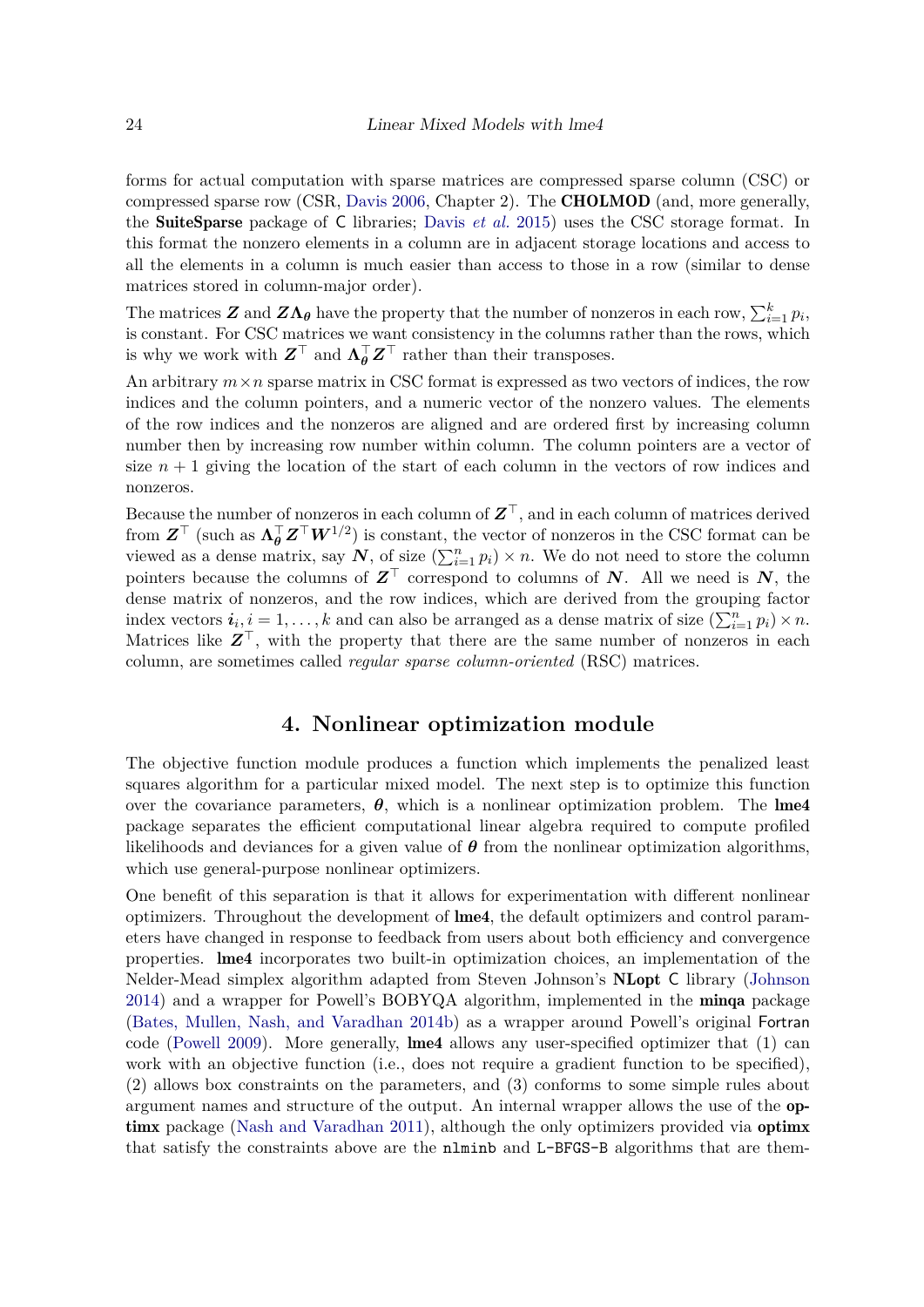selves wrappers around the versions provided in base R. Several other algorithms from Steven Johnson's **NLopt** package are also available via the **nloptr** wrapper package (e.g., alternate implementations of Nelder-Mead and BOBYQA, and Powell's COBYLA algorithm).

This flexibility assists with diagnosing convergence problems  $-$  it is easy to switch among several algorithms to determine whether the problem lies in a failure of the nonlinear optimization stage, as opposed to a case of model misspecification or unidentifiability or a problem with the underlying PLS algorithm. To date we have only observed PLS failures, which arise if  $\bm{X}^\top \bm{W} \bm{X} - \bm{R}_{ZX}^\top \bm{R}_{ZX}$  becomes singular during an evaluation of the objective function, with badly scaled problems (i.e., problems with continuous predictors that take a very large or very small numerical range of values).

The requirement for optimizers that can handle box constraints stems from our decision to parameterize the variance-covariance matrix in a constrained space, in order to allow for singular fits. In contrast to the approach taken in the nlme package [\(Pinheiro](#page-41-1) *et al.* [2014\)](#page-41-1), which goes to some lengths to use an unconstrained variance-covariance parameterization (the *log-Cholesky* parameterization; [Pinheiro and Bates 1996\)](#page-41-6), we instead use the Cholesky parameterization but require the elements of  $\theta$  corresponding to the diagonal elements of the Cholesky factor to be non-negative. With these constraints, the variance-covariance matrix is singular if and only if any of the diagonal elements is exactly zero. Singular fits are common in practical data-analysis situations, especially with small- to medium-sized data sets and complex variance-covariance models, so being able to fit a singular model is an advantage: when the best fitting model lies on the boundary of a constrained space, approaches that try to remove the constraints by fitting parameters on a transformed scale will often give rise to convergence warnings as the algorithm tries to find a maximum on an asymptotically flat surface [\(Bolker](#page-39-11) *et al.* [2013\)](#page-39-11).

In principle the likelihood surfaces we are trying to optimize over are smooth, but in practice using gradient information in optimization may or may not be worth the effort. In special cases, we have a closed-form solution for the gradients (Equations [46–](#page-17-1)[48\)](#page-17-2), but in general we will have to approximate them by finite differences, which is expensive and has limited accuracy. (We have considered using automatic differentiation approaches to compute the gradients more efficiently, but this strategy requires a great deal of additional machinery, and would have drawbacks in terms of memory requirements for large problems.) This is the primary reason for our switching to derivative-free optimizers such as BOBYQA and Nelder-Mead in the current version of **lme4**, although as discussed above derivative-based optimizers based on finite differencing are available as an alternative.

There is most likely further room for improvement in the nonlinear optimization module; for example, some speed-up could be gained by using parallel implementations of derivative-free optimizers that evaluated several trial points at once [\(Klein and Neira 2013\)](#page-41-7). In practice users most often have optimization difficulties with poorly scaled or centered data – we are working to implement appropriate diagnostic tests and warnings to detect these situations.

## **5. Output module**

<span id="page-24-0"></span>Here we describe some of the methods in lme4 for exploring fitted linear mixed models (Table [8\)](#page-29-0), which are represented as objects of the S4 class 'lmerMod'. We begin by describing the theory underlying these methods (Section [5.1\)](#page-25-0) and then continue the sleepstudy example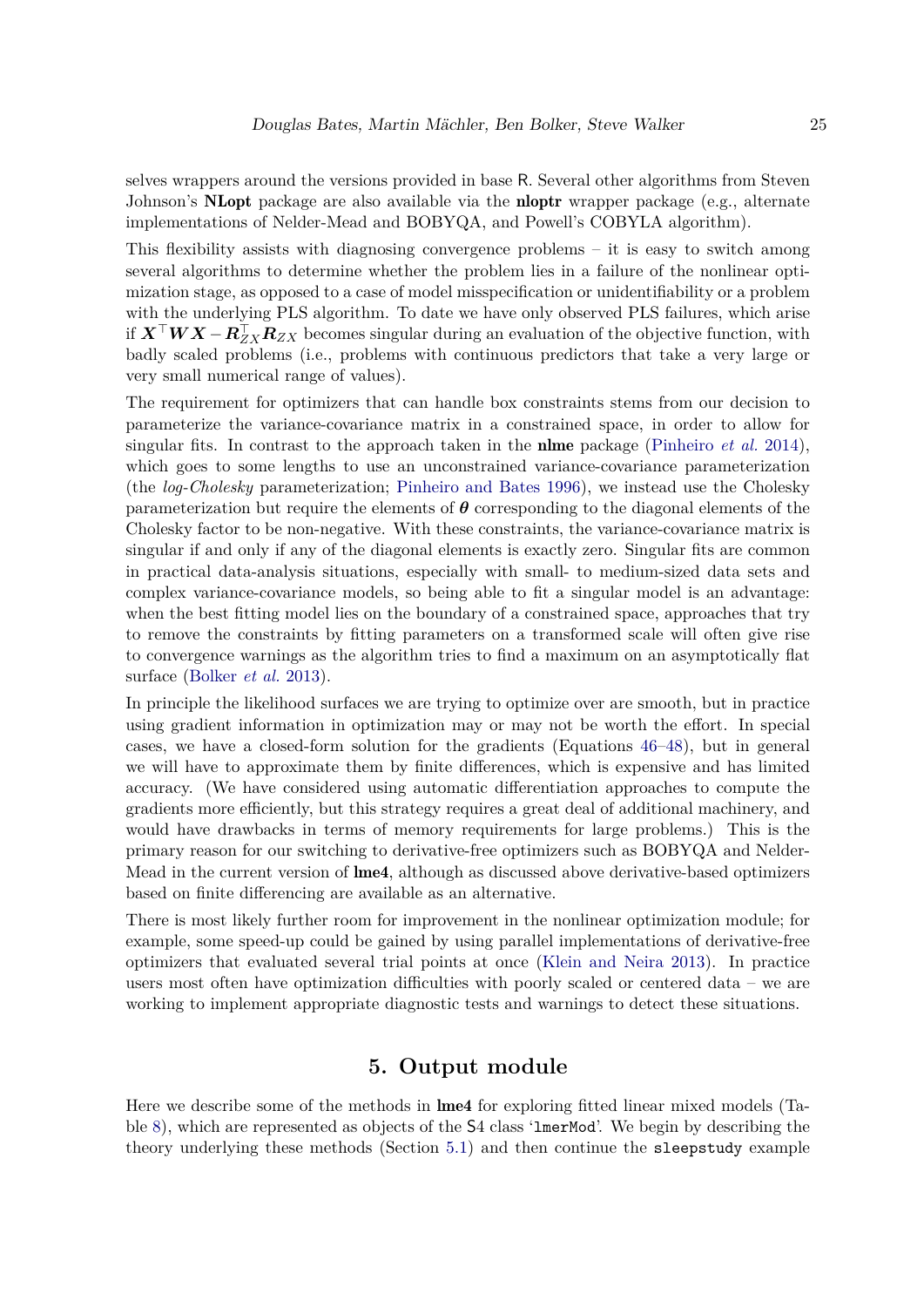introduced in Section [1.2](#page-2-0) to illustrate these ideas in practice.

## <span id="page-25-0"></span>**5.1. Theory underlying the output module**

#### <span id="page-25-2"></span>*Covariance matrix of the fixed-effect coefficients*

In the lm function, the variance-covariance matrix of the coefficients is the inverse of the cross-product of the model matrix, times the residual variance [\(Chambers 1993\)](#page-39-7). The inverse cross-product matrix is computed by first inverting the upper triangular matrix resulting from the QR decomposition of the model matrix, and then taking its cross-product,

$$
\text{Var}_{\theta,\sigma}\left(\begin{bmatrix} \boldsymbol{\mu}_{\mathcal{U}} | \mathcal{Y} = \boldsymbol{y}_{\text{obs}} \\ \hat{\boldsymbol{\beta}} \end{bmatrix}\right) = \sigma^2 \begin{bmatrix} \boldsymbol{L}_{\theta}^{\top} & \boldsymbol{R}_{ZX} \\ \mathbf{0} & \boldsymbol{R}_{X} \end{bmatrix}^{-1} \begin{bmatrix} \boldsymbol{L}_{\theta} & \mathbf{0} \\ \boldsymbol{R}_{ZX}^{\top} & \boldsymbol{R}_{X}^{\top} \end{bmatrix}^{-1}.
$$
\n
$$
(54)
$$

Because of normality, the marginal covariance matrix of  $\hat{\beta}$  is just the lower-right *p*-by-*p* block of Var $_{\theta,\sigma}\left(\begin{bmatrix} \mu_{\mathcal{U}|\mathcal{Y}=y_{\mathrm{obs}}} & \hat{\beta} \end{bmatrix}\right)$  $\bar{1}$ . This lower-right block is

$$
\text{Var}_{\boldsymbol{\theta}, \sigma}(\hat{\boldsymbol{\beta}}) = \sigma^2 \boldsymbol{R}_X^{-1} (\boldsymbol{R}_X^\top)^{-1},\tag{55}
$$

which follows from the Schur complement identity [\(Horn and Zhang 2005,](#page-40-10) Theorem 1.2). This matrix can be extracted from a fitted merMod object as,

```
> RX <- getME(fm1, "RX")
> sigma2 <- sigma(fm1)^2
> sigma2 * chol2inv(RX)
         [,1] [,2][1,] 46.575120 -1.451088
```
[2,] -1.451088 2.389466

which could be computed with  $\text{Im}e4$  as  $\text{vcov}(\text{fm1})$ .

The square-root diagonal of this covariance matrix contains the estimates of the standard errors of fixed-effects coefficients. These standard errors are used to construct Wald confidence intervals with confint(., method = "Wald"). Such confidence intervals are approximate, and depend on the assumption that the likelihood profile of the fixed effects is linear on the *ζ* scale (Section [5.1.2\)](#page-25-1).

## <span id="page-25-1"></span>*Profiling*

The theory of likelihood profiles is straightforward: the deviance (or likelihood) profile,  $-2\mathcal{L}_p$ (), for a focal model parameter *P* is the minimum value of the deviance conditioned on a particular value of *P*. For each parameter of interest, our goal is to evaluate the deviance profile for many points – optimizing over all of the non-focal parameters each time – over a wide enough range and with high enough resolution to evaluate the shape of the profile (in particular, whether it is quadratic, which would allow use of Wald confidence intervals and tests) and to find the values of *P* such that  $-2\mathcal{L}_p(P) = -2\mathcal{L}(\widehat{P}) + \chi^2(1-\alpha)$ , which represent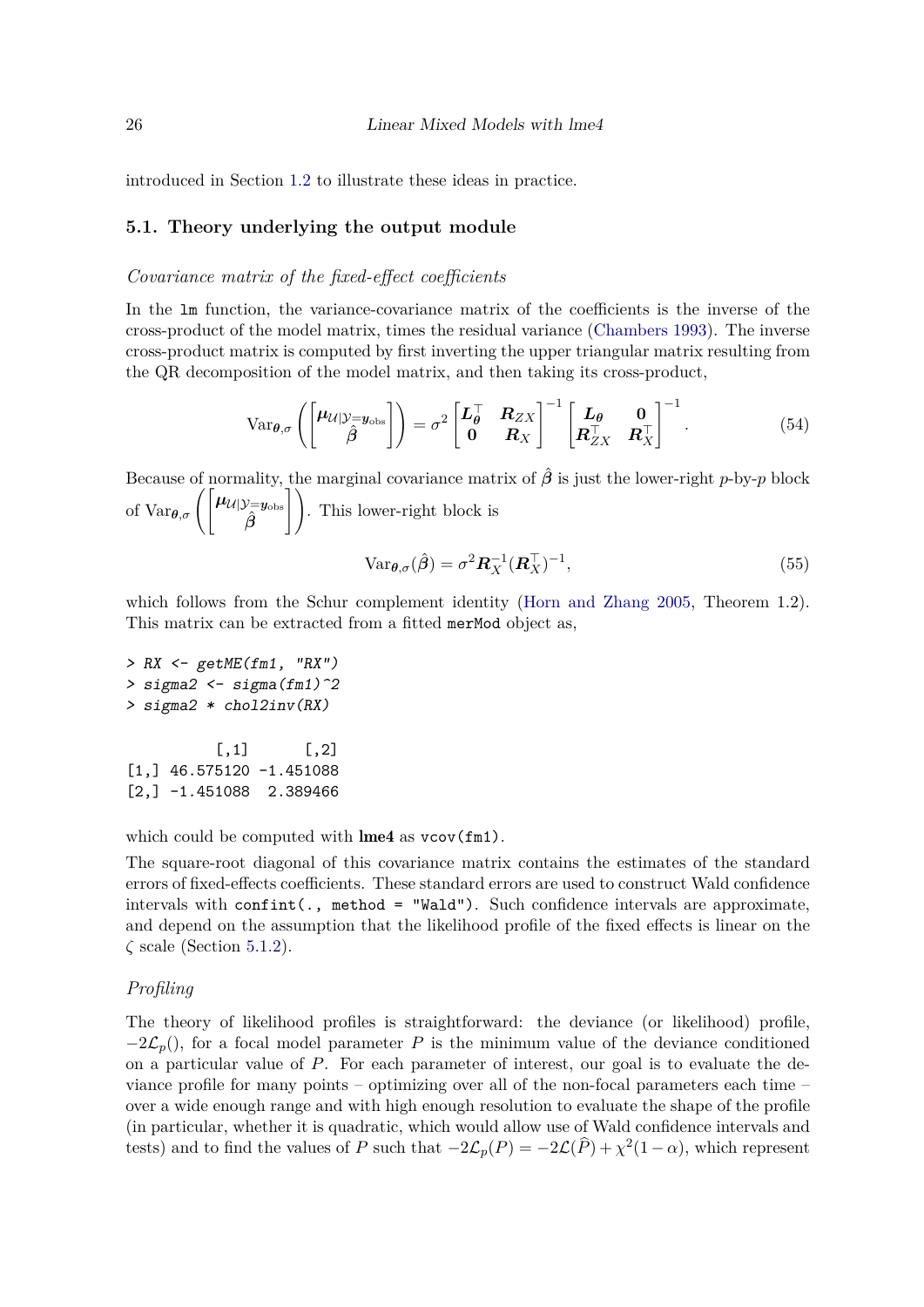the profile confidence intervals. While profile confidence intervals rely on the asymptotic distribution of the minimum deviance, this is a much weaker assumption than the log-quadratic likelihood surface required by Wald tests.

An additional challenge in profiling arises when we want to compute profiles for quantities of interest that are not parameters of our PLS function. We have two problems in using the deviance function defined above to profile linear mixed models. First, a parameterization of the random-effects variance-covariance matrix in terms of standard deviations and correlations, or variances and covariances, is much more familiar to users, and much more relevant as output of a statistical model, than the parameters,  $\theta$ , of the relative covariance factor – users are interested in inferences on variances or standard deviations, not on *θ*. Second, the fixed-effect coefficients and the residual standard deviation, both of which are also of interest to users, are profiled out (in the sense used above) of the deviance function (Section [3.4\)](#page-15-0), so we have to find a strategy for estimating the deviance for values of  $\beta$  and  $\sigma^2$  other than the profiled values.

To handle the first problem we create a new version of the deviance function that first takes a vector of standard deviations (and correlations), and a value of the residual standard deviation, maps them to a  $\theta$  vector, and then computes the PLS as before; it uses the specified residual standard deviation rather than the PLS estimate of the standard deviation (Equation [34\)](#page-15-2) in the deviance calculation. We compute a profile likelihood for the fixed-effect parameters, which are profiled out of the deviance calculation, by adding an offset to the linear predictor for the focal element of *β*. The resulting function is not useful for general nonlinear optimization – one can easily wander into parameter regimes corresponding to infeasible (non-positive semidefinite) variance-covariance matrices – but it serves for likelihood profiling, where one focal parameter is varied at a time and the optimization over the other parameters is likely to start close to an optimum.

In practice, the profile method systematically varies the parameters in a model, assessing the best possible fit that can be obtained with one parameter fixed at a specific value and comparing this fit to the globally optimal fit, which is the original model fit that allowed all the parameters to vary. The models are compared according to the change in the deviance, which is the likelihood ratio test statistic. We apply a signed square root transformation to this statistic and plot the resulting function, which we call the *profile zeta function* or *ζ*, versus the parameter value. The signed aspect of this transformation means that *ζ* is positive where the deviation from the parameter estimate is positive and negative otherwise, leading to a monotonically increasing function which is zero at the global optimum. A *ζ* value can be compared to the quantiles of the standard normal distribution. For example, a 95% profile deviance confidence interval on the parameter consists of the values for which −1*.*96 *< ζ <* 1*.*96. Because the process of profiling a fitted model can be computationally intensive – it involves refitting the model many times – one should exercise caution with complex models fit to large data sets.

The standard approach to this computational challenge is to compute  $\zeta$  at a limited number of parameter values, and to fill in the gaps by fitting an interpolation spline. Often one is able to invert the spline to obtain a function from  $\zeta$  to the focal parameter, which is necessary in order to construct profile confidence intervals. However, even if the points themselves are monotonic, it is possible to obtain non-monotonic interpolation curves. In such a case,  $\text{Im}44$ falls back to linear interpolation, with a warning.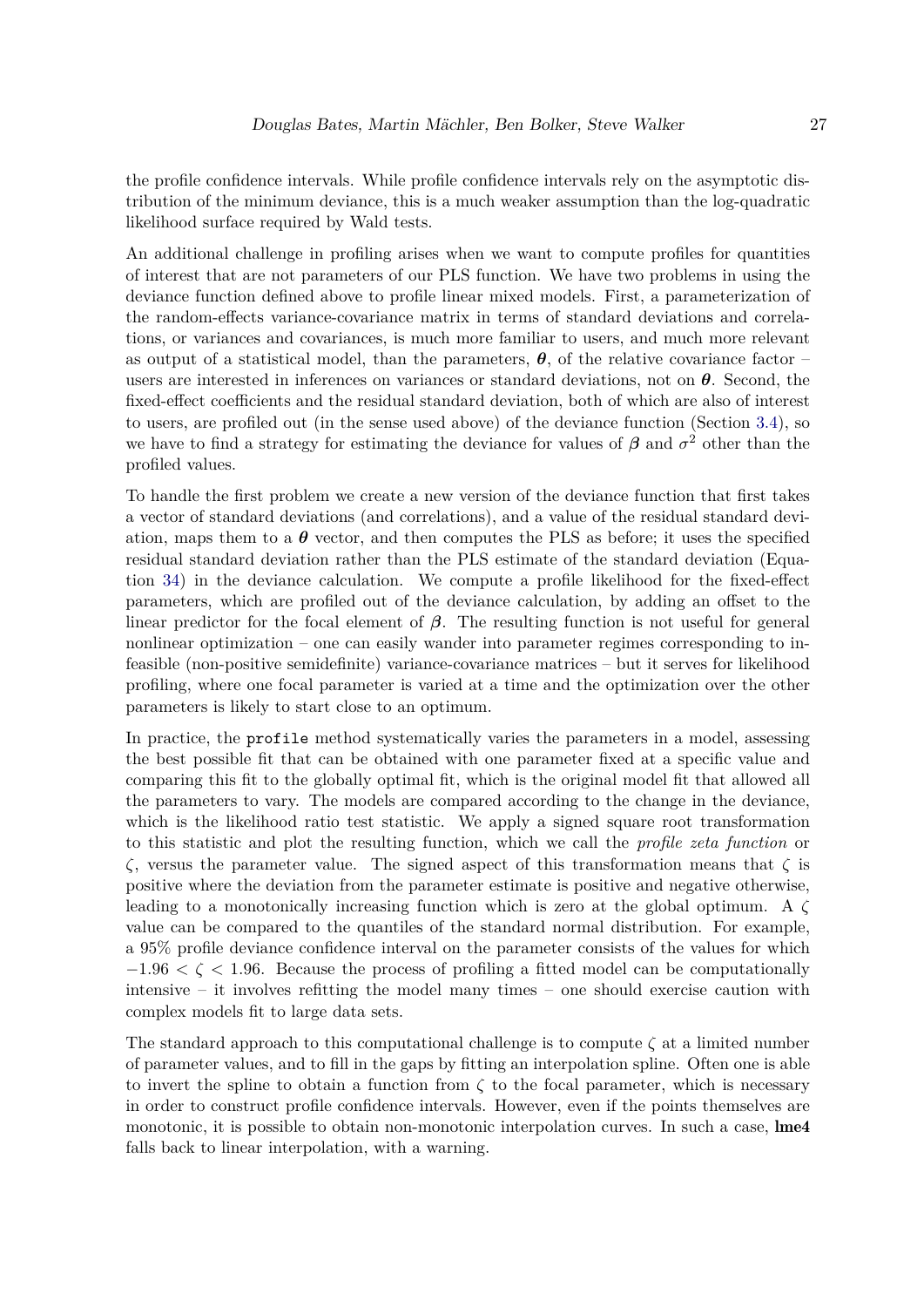The last part of the technical specification for computing profiles is deciding on a strategy for choosing points to sample. In one way or another one wants to start at the estimated value for each parameter and work outward either until a constraint is reached (i.e., a value of 0 for a standard deviation parameter or a value of  $\pm 1$  for a correlation parameter), or until a sufficiently large deviation from the minimum deviance is attained. lme4's profiler chooses a cutoff  $\phi$  based on the 1 –  $\alpha_{\text{max}}$  critical value of the  $\chi^2$  distribution with a number of degrees of freedom equal to the *total* number of parameters in the model, where *α*max is set to 0.05 by default. The profile computation initially adjusts the focal parameter  $p_i$  by an amount  $\epsilon = 1.01\hat{p}_i$  from its ML or REML estimate  $\hat{p}_i$  (or by  $\epsilon = 0.001$  if  $\hat{p}_i$  is zero, as in the case of a singular variance-covariance model). The local slope of the likelihood profile  $(\zeta(\hat{p}_i + \epsilon) - \zeta(\hat{p}_i))/\epsilon$  is used to pick the next point to evaluate, extrapolating the local slope to find a new  $\epsilon$  that would be expected to correspond to the desired step size  $\Delta \zeta$  (equal to *φ/*8 by default, so that 16 points would be used to cover the profile in both directions if the log-likelihood surface were exactly quadratic). Some fail-safe testing is done to ensure that the step chosen is always positive, and less than a maximum; if a deviance is ever detected that is lower than that of the ML deviance, which can occur if the initial fit was wrong due to numerical problems, the profiler issues an error and stops.

#### <span id="page-27-0"></span>*Parametric bootstrapping*

To avoid the asymptotic assumptions of the likelihood ratio test, at the cost of greatly increased computation time, one can estimate confidence intervals by parametric bootstrapping – that is, by simulating data from the fitted model, refitting the model, and extracting the new estimated parameters (or any other quantities of interest). This task is quite straightforward, since there is already a simulate method, and a refit function which re-estimates the (RE)ML parameters for new data, starting from the previous (RE)ML estimates and re-using the previously computed model structures (including the fill-reducing permutation) for efficiency. The bootMer function is thus a fairly thin wrapper around a simulate/refit loop, with a small amount of additional logic for parallel computation and error-catching. (Some of the ideas of bootMer are adapted from merBoot [\(Sánchez-Espigares and Ocaña 2009\)](#page-41-8), a more ambitious framework for bootstrapping **lme4** model fits which unfortunately seems to be unavailable at present.)

#### <span id="page-27-1"></span>*Conditional variances of random effects*

It is useful to clarify that the conditional covariance concept in lme4 is based on a simplification of the linear mixed model. In particular, we simplify the model by assuming that the quantities,  $\beta$ ,  $\Lambda$ *θ*, and  $\sigma$ , are known (i.e., set at their estimated values). In fact, the only way to define the conditional covariance is at fixed parameter values. Our approximation here is using the estimated parameter values for the unknown "true" parameter values. In this simplified case,  $U$  is the only quantity in the statistical model that is both random and unknown.

Given this simplified linear mixed model, a standard result in Bayesian linear regression modeling [\(Gelman](#page-40-11) *et al.* [2013\)](#page-40-11) implies that the conditional distribution of the spherical random effects given the observed response vector is Gaussian,

$$
(\mathcal{U}|\mathcal{Y} = \mathbf{y}_{\text{obs}}) \sim \mathcal{N}(\mu_{\mathcal{U}|\mathcal{Y} = \mathbf{y}_{\text{obs}}}, \hat{\sigma}^2 \mathbf{V}),\tag{56}
$$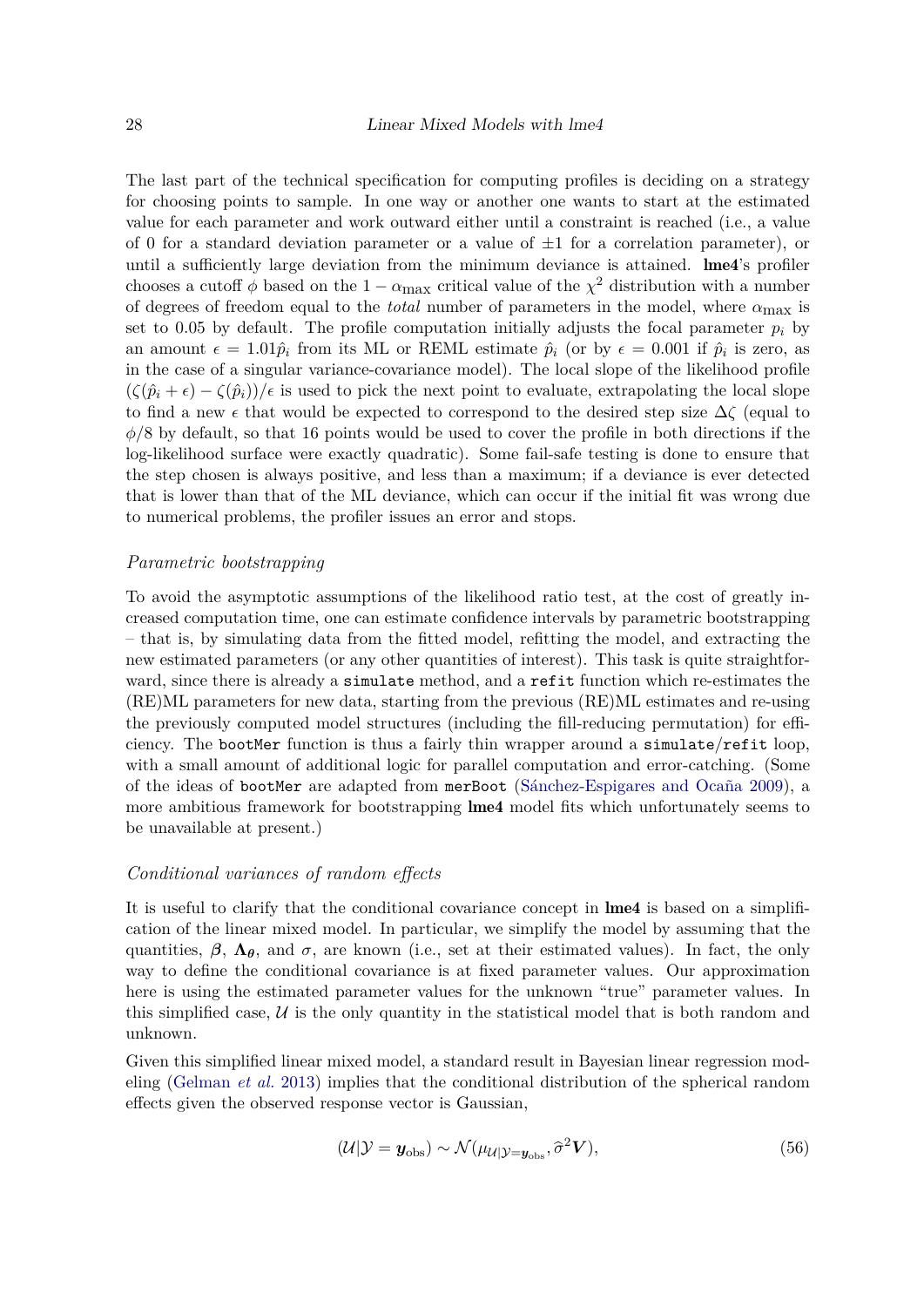<span id="page-28-0"></span>where

$$
\mathbf{V} = \left(\mathbf{\Lambda}_{\widehat{\boldsymbol{\theta}}}^{\top} \mathbf{Z}^{\top} \mathbf{W} \mathbf{Z} \mathbf{\Lambda}_{\widehat{\boldsymbol{\theta}}} + \mathbf{I}_q\right)^{-1} = \left(\mathbf{L}_{\widehat{\boldsymbol{\theta}}}^{-1}\right)^{\top} \left(\mathbf{L}_{\widehat{\boldsymbol{\theta}}}^{-1}\right)
$$
(57)

is the unscaled conditional variance and

$$
\mu_{\mathcal{U}|\mathcal{Y}=y_{\text{obs}}} = \mathbf{V}\mathbf{\Lambda}_{\widehat{\boldsymbol{\theta}}}^{\top} \mathbf{Z}^{\top} \mathbf{W} \left( \mathbf{y}_{\text{obs}} - \mathbf{o} - X\widehat{\boldsymbol{\beta}} \right)
$$
(58)

is the conditional mean/mode. Note that in practice the inverse in Equation [57](#page-28-0) does not get computed directly, but rather an efficient method is used that exploits the sparse structures. The random-effects coefficient vector, **b**, is often of greater interest. The conditional covariance matrix of  $\beta$  may be expressed as

$$
\hat{\sigma}^2 \Lambda_{\hat{\theta}} V \Lambda_{\hat{\theta}}^{\top}.
$$
 (59)

### *The hat matrix*

The hat matrix,  $H$ , is a useful object in linear model diagnostics [\(Cook and Weisberg 1982\)](#page-40-12). In general, *H* relates the observed and fitted response vectors, but we specifically define it as,

$$
\left(\mu_{\mathcal{Y}|U=u}-o\right)=H\left(y_{\text{obs}}-o\right).
$$
\n(60)

To find *H* we note that

$$
\left(\mu_{\mathcal{Y}|U=u}-o\right) = \left[Z\Lambda \quad X\right] \begin{bmatrix} \mu_{U|\mathcal{Y}=y_{\text{obs}}}\\ \hat{\beta}_{\theta} \end{bmatrix}.
$$
\n(61)

Next we get an expression for  $\begin{bmatrix} \mu_{\mathcal{U}} | y = y_{\text{obs}} \\ 0 \end{bmatrix}$  $\beta_\theta$ 1 by solving the normal equations (Equation [17\)](#page-13-1),

$$
\begin{bmatrix} \mu_{\mathcal{U}} | \mathcal{Y} = y_{\text{obs}} \\ \hat{\beta}_{\theta} \end{bmatrix} = \begin{bmatrix} L_{\theta}^{\top} & R_{ZX} \\ 0 & R_X \end{bmatrix}^{-1} \begin{bmatrix} L_{\theta} & 0 \\ R_{ZX}^{\top} & R_X^{\top} \end{bmatrix}^{-1} \begin{bmatrix} \Lambda_{\theta}^{\top} Z^{\top} \\ X^{\top} \end{bmatrix} \mathbf{W}(\mathbf{y}_{\text{obs}} - \mathbf{o}). \tag{62}
$$

By the Schur complement identity [\(Horn and Zhang 2005\)](#page-40-10),

$$
\begin{bmatrix} \boldsymbol{L}_{\boldsymbol{\theta}}^{\top} & \boldsymbol{R}_{ZX} \\ \boldsymbol{0} & \boldsymbol{R}_{X} \end{bmatrix}^{-1} = \begin{bmatrix} \left(\boldsymbol{L}_{\boldsymbol{\theta}}^{\top}\right)^{-1} & -\left(\boldsymbol{L}_{\boldsymbol{\theta}}^{\top}\right)^{-1} \boldsymbol{R}_{ZX} \boldsymbol{R}_{X}^{-1} \\ \boldsymbol{0} & \boldsymbol{R}_{X}^{-1} \end{bmatrix} . \tag{63}
$$

Therefore, we may write the hat matrix as

$$
\boldsymbol{H} = (\boldsymbol{C}_{L}^{\top} \boldsymbol{C}_{L} + \boldsymbol{C}_{R}^{\top} \boldsymbol{C}_{R}),
$$
\n(64)

where,

$$
L_{\theta}C_L = \Lambda_{\theta}^{\top} \mathbf{Z}^{\top} \mathbf{W}^{1/2} \tag{65}
$$

and,

$$
\boldsymbol{R}_X^\top \boldsymbol{C}_R = \boldsymbol{X}^\top \boldsymbol{W}^{1/2} - \boldsymbol{R}_{ZX}^\top \boldsymbol{C}_L. \tag{66}
$$

The trace of the hat matrix is often used as a measure of the effective degrees of freedom (e.g., [Vaida and Blanchard 2005\)](#page-41-9). Using a relationship between the trace and vec operators, the trace of  $H$  may be expressed as,

$$
\text{tr}(\boldsymbol{H}) = ||\text{vec}(\boldsymbol{C}_L)||^2 + ||\text{vec}(\boldsymbol{C}_R)||^2.
$$
 (67)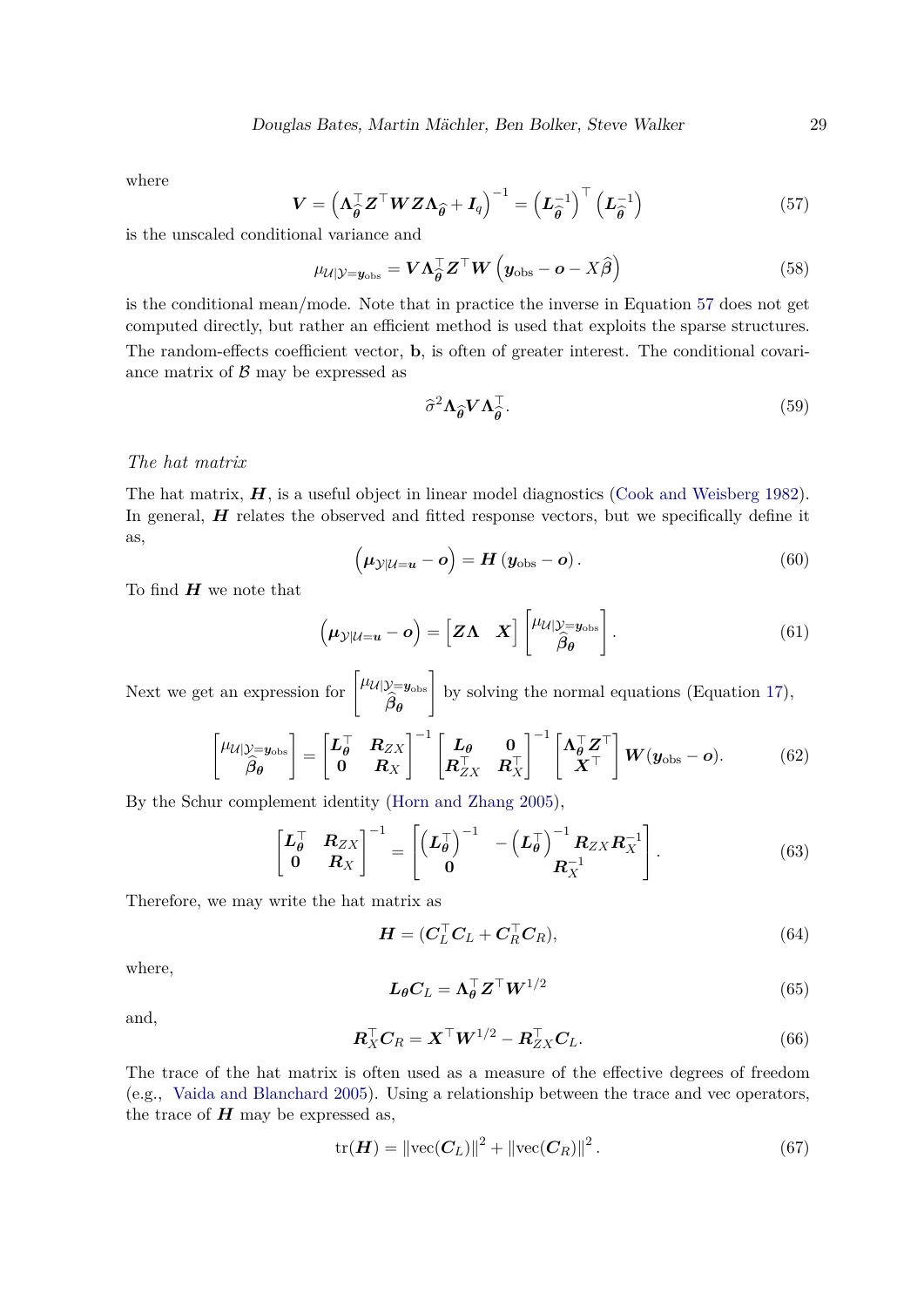| Generic (Section)   | Brief description of return value                                          |
|---------------------|----------------------------------------------------------------------------|
| anova $(5.2.4)$     | Decomposition of fixed-effects contributions                               |
|                     | or model comparison.                                                       |
| as.function         | Function returning profiled deviance or REML criterion.                    |
| coef                | Sum of the random and fixed effects for each level.                        |
| confint $(5.2.6)$   | Confidence intervals on linear mixed-model parameters.                     |
| deviance $(5.2.2)$  | Minus twice maximum log-likelihood.                                        |
|                     | (Use REMLcrit for the REML criterion.)                                     |
| df.residual         | Residual degrees of freedom.                                               |
| drop1               | Drop allowable single terms from the model.                                |
| extractAIC          | Generalized Akaike information criterion                                   |
| fitted              | Fitted values given conditional modes (Equation 13).                       |
| fixef $(5.2.2)$     | Estimates of the fixed-effects coefficients, $\hat{\beta}$                 |
| formula $(2.2.1)$   | Mixed-model formula of fitted model.                                       |
| logLik              | Maximum log-likelihood.                                                    |
| model.frame         | Data required to fit the model.                                            |
| model.matrix        | Fixed-effects model matrix, $X$ .                                          |
| ngrps $(5.2.2)$     | Number of levels in each grouping factor.                                  |
| nobs(5.2.2)         | Number of observations.                                                    |
| plot                | Diagnostic plots for mixed-model fits.                                     |
| predict $(5.2.8)$   | Various types of predicted values.                                         |
| print               | Basic printout of mixed-model objects.                                     |
| profile $(5.1.2)$   | Profiled likelihood over various model parameters.                         |
| ranef $(5.2.2)$     | Conditional modes of the random effects.                                   |
| refit $(5.1.3)$     | A model (re) fitted to a new set of observations of the response variable. |
| refitML $(5.2.4)$   | A model (re)fitted by maximum likelihood.                                  |
| residuals $(5.2.2)$ | Various types of residual values.                                          |
| sigma $(5.2.2)$     | Residual standard deviation.                                               |
| simulate $(5.2.8)$  | Simulated data from a fitted mixed model.                                  |
| summary $(5.2.2)$   | Summary of a mixed model.                                                  |
| terms               | Terms representation of a mixed model.                                     |
| update $(5.2.1)$    | An updated model using a revised formula or other arguments.               |
| VarCorr $(5.2.2)$   | Estimated random-effects variances, standard deviations, and correlations. |
| vcov(5.2.2)         | Covariance matrix of the fixed-effect estimates.                           |
| weights             | Prior weights used in model fitting.                                       |

<span id="page-29-0"></span>Table 8: List of currently available methods for objects of the class 'merMod'.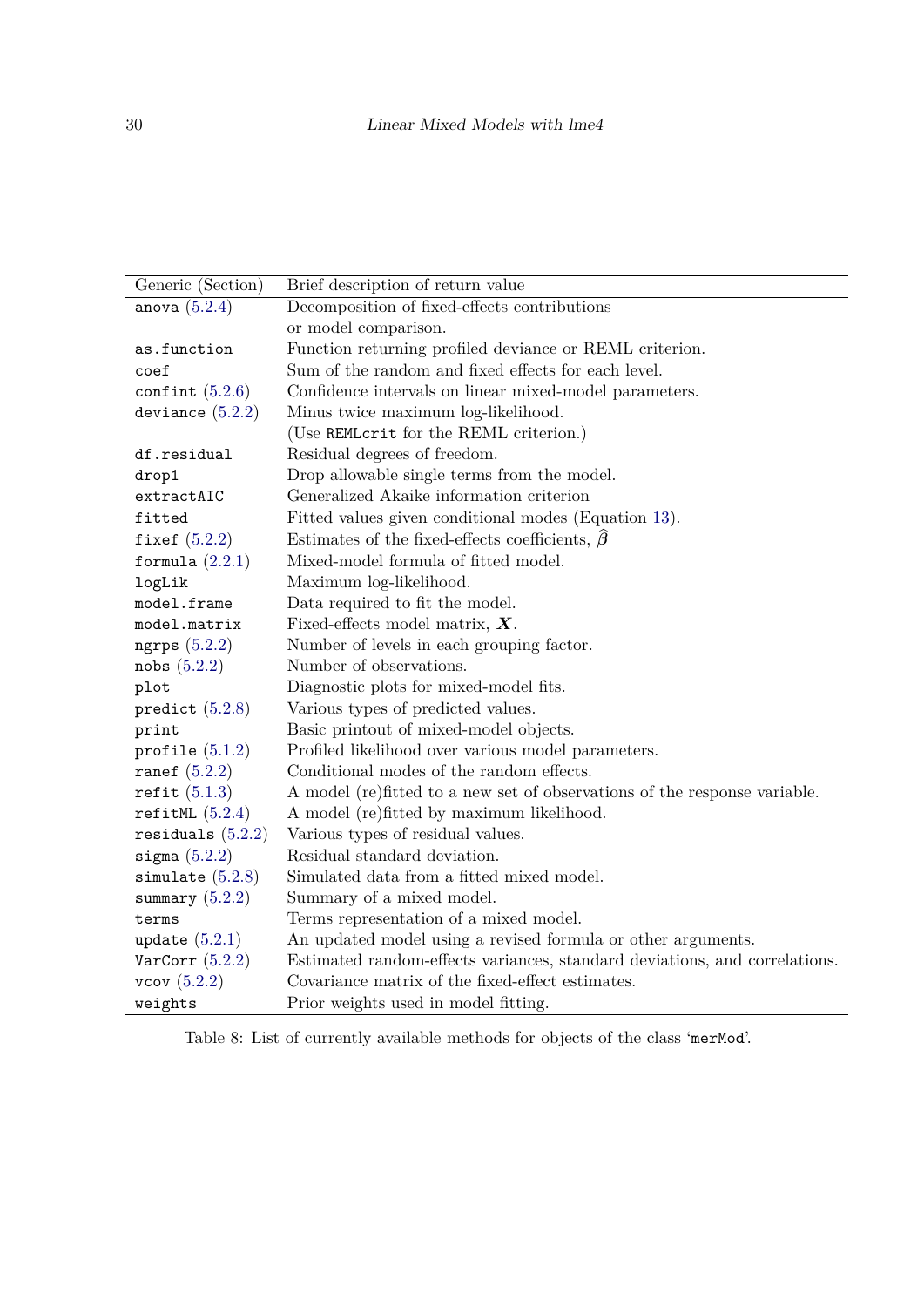## **5.2. Using the output module**

The user interface for the output module largely consists of a set of methods (Table [8\)](#page-29-0) for objects of class merMod, which is the class of objects returned by lmer. In addition to these methods, the getME function can be used to extract various objects from a fitted mixed model in lme4. Here we illustrate the use of several of these methods.

## <span id="page-30-1"></span>*Updating fitted mixed models*

To illustrate the update method for 'merMod' objects we construct a random intercept only model. This task could be done in several ways, but we choose to first remove the randomeffects term (Days | Subject) and add a new term with a random intercept,

```
> fm3 <- update(fm1, . ~ . - (Days | Subject) + (1 | Subject))
> formula(fm3)
Reaction ~ Days + (1 | Subject)
```
#### <span id="page-30-0"></span>*Model summary and associated accessors*

The summary method for 'merMod' objects provides information about the model fit. Here we consider the output of summary $(fm1)$  in four steps. The first few lines of output indicate that the model was fitted by REML as well as the value of the REML criterion (Equation [40\)](#page-16-1) at convergence (which may also be extracted using  $REMLcrit(fm1)$ ). The beginning of the summary also reproduces the model formula and the scaled Pearson residuals,

```
Linear mixed model fit by REML ['lmerMod']
Formula: Reaction ~ Days + (Days | Subject)
  Data: sleepstudy
REML criterion at convergence: 1743.6
Scaled residuals:
   Min 1Q Median 3Q Max
-3.9536 -0.4634 0.0231 0.4634 5.1793
```
This information may also be obtained using standard accessor functions,

```
> formula(fm1)
> REMLcrit(fm1)
> quantile(residuals(fm1, "pearson", scaled = TRUE))
```
The second piece of the summary output provides information regarding the random-effects and residual variation,

```
Random effects:
Groups Name Variance Std.Dev. Corr
Subject (Intercept) 612.10 24.741
```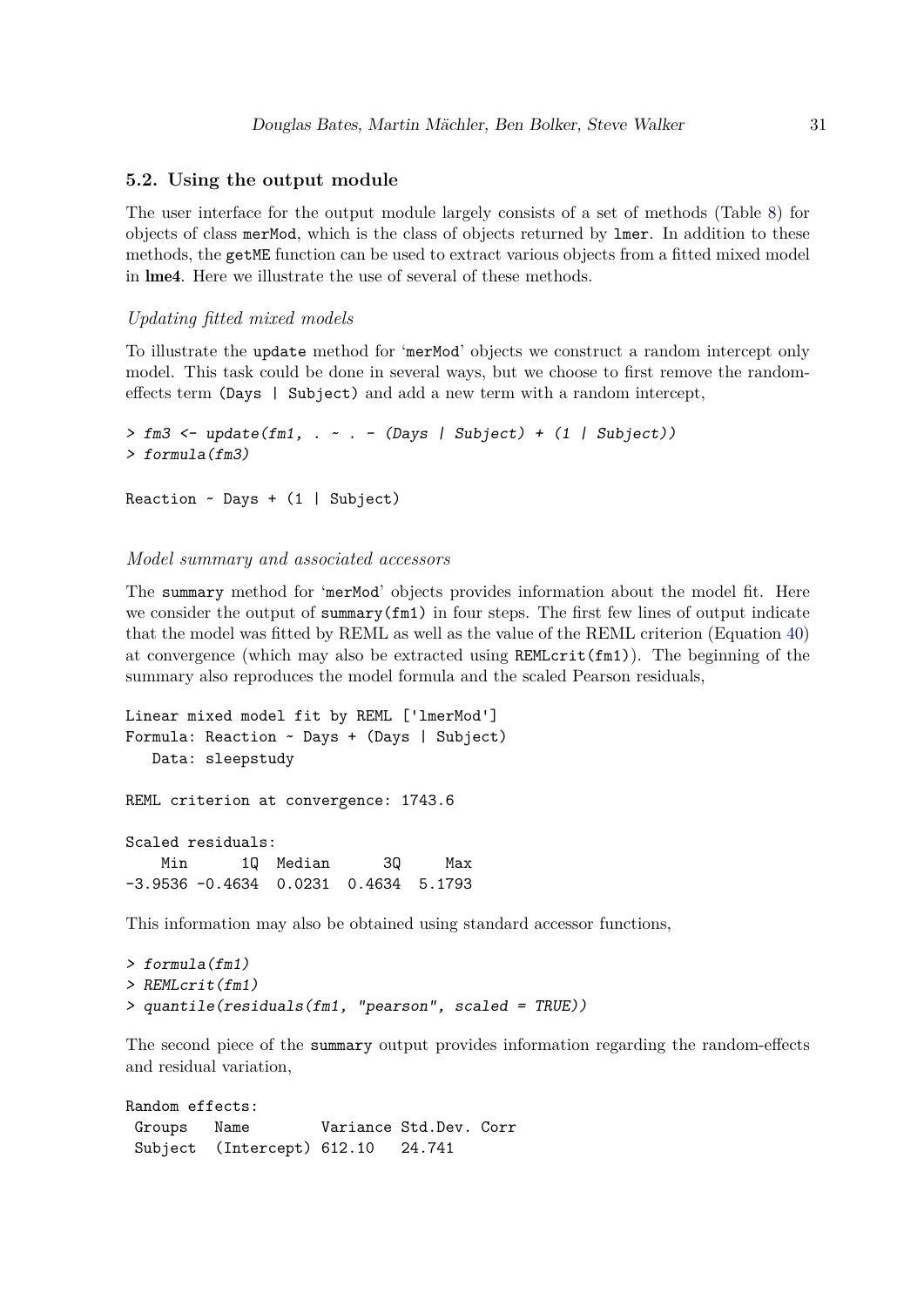Days 35.07 5.922 0.07 Residual 654.94 25.592 Number of obs: 180, groups: Subject, 18

which can also be accessed using,

```
> print(vc <- VarCorr(fm1), comp = c("Variance", "Std.Dev."))
> nobs(fm1)
> ngrps(fm1)
> sigma(fm1)
```
The print method for objects returned by VarCorr hides the internal structure of these 'VarCorr.merMod' objects. The internal structure of an object of this class is a list of matrices, one for each random-effects term. The standard deviations and correlation matrices for each term are stored as attributes, stddev and correlation, respectively, of the variance-covariance matrix, and the residual standard deviation is stored as attribute sc. For programming use, these objects can be summarized differently using their as.data.frame method,

*> as.data.frame(VarCorr(fm1))*

| grp        |                                                        | var1 var2 | <b>VCOV</b> | sdcor                                      |
|------------|--------------------------------------------------------|-----------|-------------|--------------------------------------------|
|            | 1 Subject (Intercept) <na> 612.100158 24.74065799</na> |           |             |                                            |
| 2 Subject  |                                                        |           |             | Days <na> 35.071714 5.92213766</na>        |
|            | 3 Subject (Intercept) Days 9.604409 0.06555124         |           |             |                                            |
| 4 Residual |                                                        |           |             | <na> <na> 654.940008 25.59179572</na></na> |

which contains one row for each variance or covariance parameter. The **grp** column gives the grouping factor associated with this parameter. The var1 and var2 columns give the names of the variables associated with the parameter (var2 is  $\langle N_A \rangle$  unless it is a covariance parameter). The vcov column gives the variances and covariances, and the sdcor column gives these numbers on the standard deviation and correlation scales.

The next chunk of output gives the fixed-effect estimates,

| Fixed effects:        |        |                             |  |  |  |  |
|-----------------------|--------|-----------------------------|--|--|--|--|
|                       |        | Estimate Std. Error t value |  |  |  |  |
| $(Intercept)$ 251.405 |        | 6.825 36.838                |  |  |  |  |
| Days                  | 10.467 | 1.546 6.771                 |  |  |  |  |

Note that there are no  $p$  values (see Section [5.2.5\)](#page-34-1). The fixed-effect point estimates may be obtained separately via fixef(fm1). Conditional modes of the random-effects coefficients can be obtained with ranef (see Section [5.1.4](#page-27-1) for information on the theory). Finally, we have the correlations between the fixed-effect estimates

```
Correlation of Fixed Effects:
     (Intr)
Days -0.138
```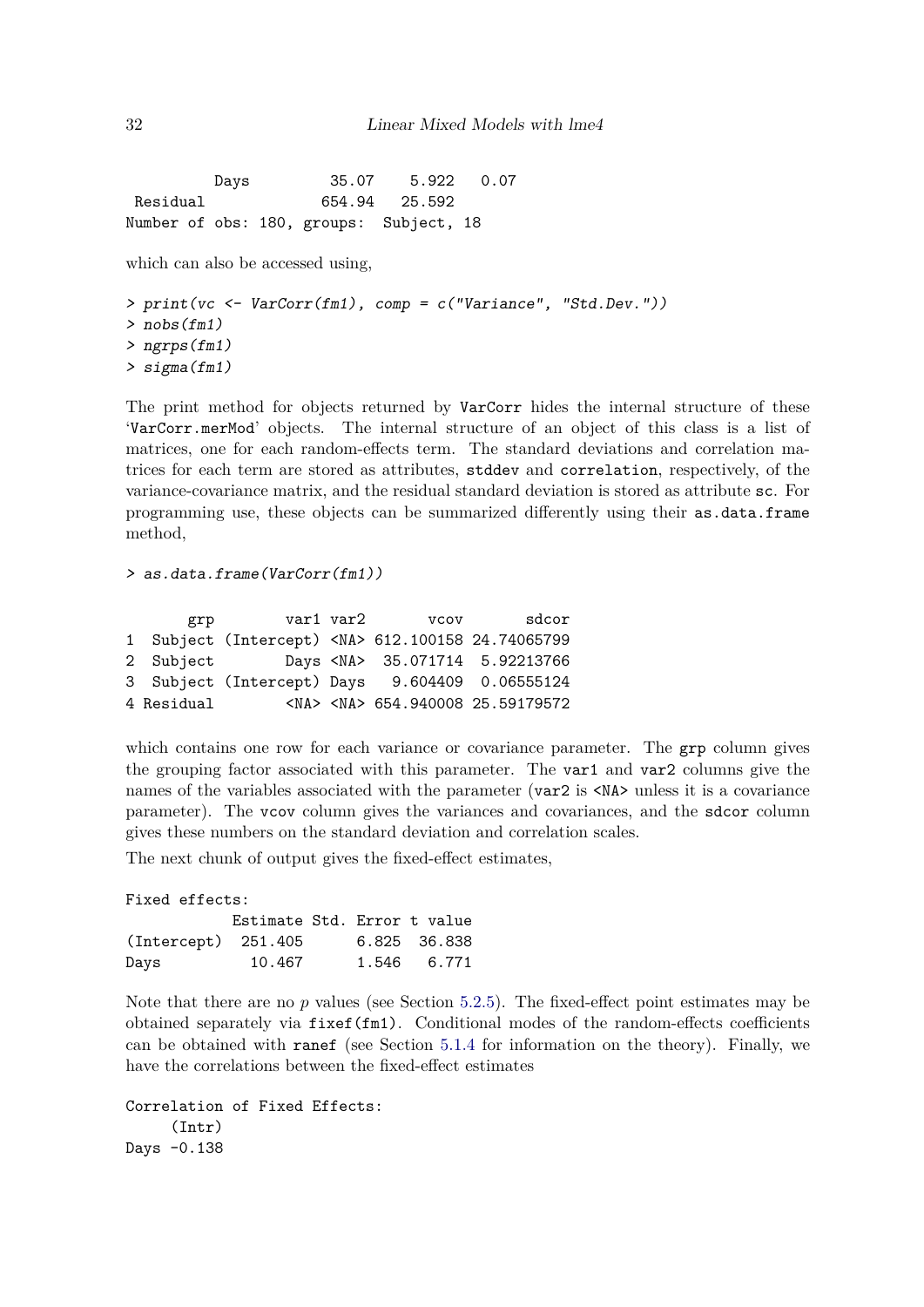The full variance-covariance matrix of the fixed-effects estimates can be obtained in the usual R way with the vcov method (Section [5.1.1\)](#page-25-2). Alternatively, coef(summary(fm1)) will return the full fixed-effects parameter table as shown in the summary.

## <span id="page-32-0"></span>*Diagnostic plots*

lme4 provides tools for generating most of the standard graphical diagnostic plots (with the exception of those incorporating influence measures, e.g., Cook's distance and leverage plots), in a way modeled on the diagnostic graphics of nlme [\(Pinheiro and Bates 2000\)](#page-41-10). In particular, the familiar plot method in base R for linear models (objects of class 'lm') can be used to create the standard fitted vs. residual plots,

```
> plot(fm1, type = c("p", "smooth"))
```
scale-location plots,

```
> plot(fm1, sqrt(abs(resid(.))) ~ fitted(.),
        type = c("p", "smooth"))
```
and quantile-quantile plots (from lattice),

*> qqmath(fm1, id = 0.05)*

In contrast to plot. Im, these scale-location and Q-Q plots are based on raw rather than standardized residuals.

In addition to these standard diagnostic plots, which examine the validity of various assumptions (linearity, homoscedasticity, normality) at the level of the residuals, one can also use the dotplot and qqmath methods for the conditional modes (i.e., 'ranef.mer' objects generated by  $\text{rand}(fit)$  to check for interesting patterns and normality in the conditional modes. lme4 does not provide influence diagnostics, but these (and other useful diagnostic procedures) are available in the dependent packages HLMdiag and influence.ME [\(Loy and](#page-41-11) [Hofmann 2014;](#page-41-11) [Nieuwenhuis, Te Grotenhuis, and Pelzer 2012\)](#page-41-12).

Finally, *posterior predictive simulation* [\(Gelman and Hill 2006\)](#page-40-13) is a generally useful diagnostic tool, adapted from Bayesian methods, for exploring model fit. Users pick some summary statistic of interest. They then compute the summary statistic for an ensemble of simulations (Section [5.2.8\)](#page-35-0), and see where the observed data falls within the simulated distribution; if the observed data is extreme, we might conclude that the model is a poor representation of reality. For example, using the sleep study fit and choosing the interquartile range of the reaction times as the summary statistic:

```
> iqrvec <- sapply(simulate(fm1, 1000), IQR)
> obsval <- IQR(sleepstudy$Reaction)
> post.pred.p <- mean(obsval >= c(obsval, iqrvec))
```
The (one-tailed) posterior predictive *p* value of 0.78 indicates that the model represents the data adequately, at least for this summary statistic. In contrast to the full Bayesian case, the procedure described here does not allow for the uncertainty in the estimated parameters. However, it should be a reasonable approximation when the residual variation is large.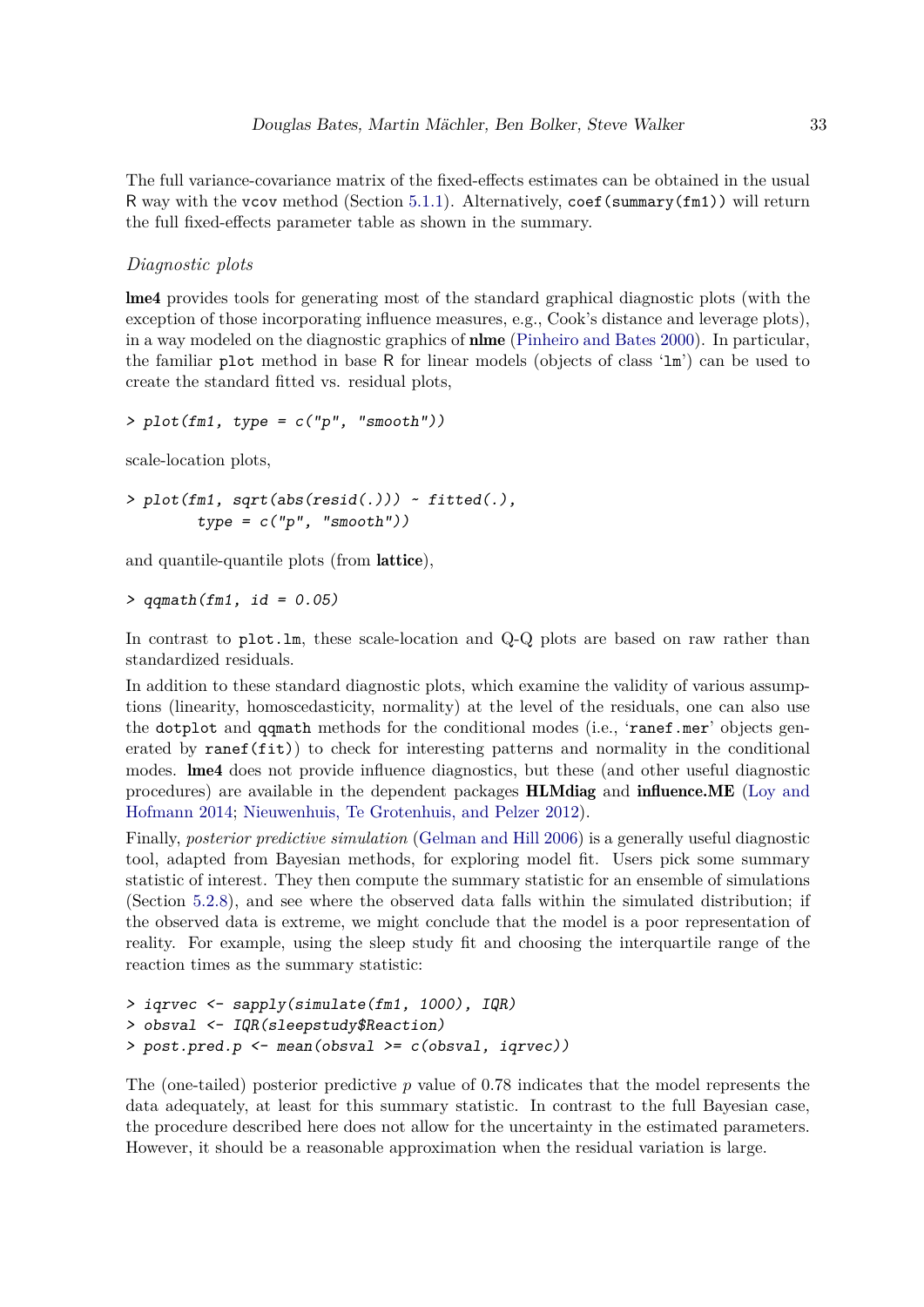#### <span id="page-33-0"></span>*Sequential decomposition and model comparison*

Objects of class 'merMod' have an anova method which returns *F* statistics corresponding to the sequential decomposition of the contributions of fixed-effects terms. In order to illustrate this sequential ANOVA decomposition, we fit a model with orthogonal linear and quadratic Days terms,

```
> fm4 <- lmer(Reaction ~ polyDays[ , 1] + polyDays[ , 2] +
               (polyDays[ , 1] + polyDays[ , 2] | Subject),
               within(sleepstudy, polyDays <- poly(Days, 2)))
```

```
> anova(fm4)
```

```
Analysis of Variance Table
             npar Sum Sq Mean Sq F value
polyDays[, 1] 1 23870.6 23870.6 46.0689
polyDays[, 2] 1 340.3 340.3 0.6568
```
The relative magnitudes of the two sums of squares indicate that the quadratic term explains much less variation than the linear term. Furthermore, the magnitudes of the two *F* statistics strongly suggest significance of the linear term, but not the quadratic term. Notice that this is only an informal assessment of significance as there are no *p* values associated with these *F* statistics, an issue discussed in more detail in the next subsection ("Computing *p*-values", p. [35\)](#page-34-1).

To understand how these quantities are computed, let  $R_i$  contain the rows of  $R_X$  (Equation [18\)](#page-13-0) associated with the *i*th fixed-effects term. Then the sum of squares for term *i* is,

$$
SS_i = \hat{\boldsymbol{\beta}}^\top \boldsymbol{R}_i^\top \boldsymbol{R}_i \hat{\boldsymbol{\beta}} \tag{68}
$$

If  $DF_i$  is the number of columns in  $\mathbf{R}_i$ , then the *F* statistic for term *i* is,

$$
F_i = \frac{SS_i}{\hat{\sigma}^2 DF_i} \tag{69}
$$

For multiple arguments, the anova method returns model comparison statistics.

```
> anova(fm1, fm2, fm3)
refitting model(s) with ML (instead of REML)
Data: sleepstudy
Models:
fm3: Reaction \sim Days + (1 | Subject)
fm2: Reaction ~ Days + ((1 | Subject) + (0 + Days | Subject))
fm1: Reaction ~ Days + (Days | Subject)
   npar AIC BIC logLik deviance Chisq Df Pr(>Chisq)
fm3 4 1802.1 1814.8 -897.04 1794.1
fm2 5 1762.0 1778.0 -876.00 1752.0 42.0754 1 8.782e-11
fm1 6 1763.9 1783.1 -875.97 1751.9 0.0639 1 0.8004
```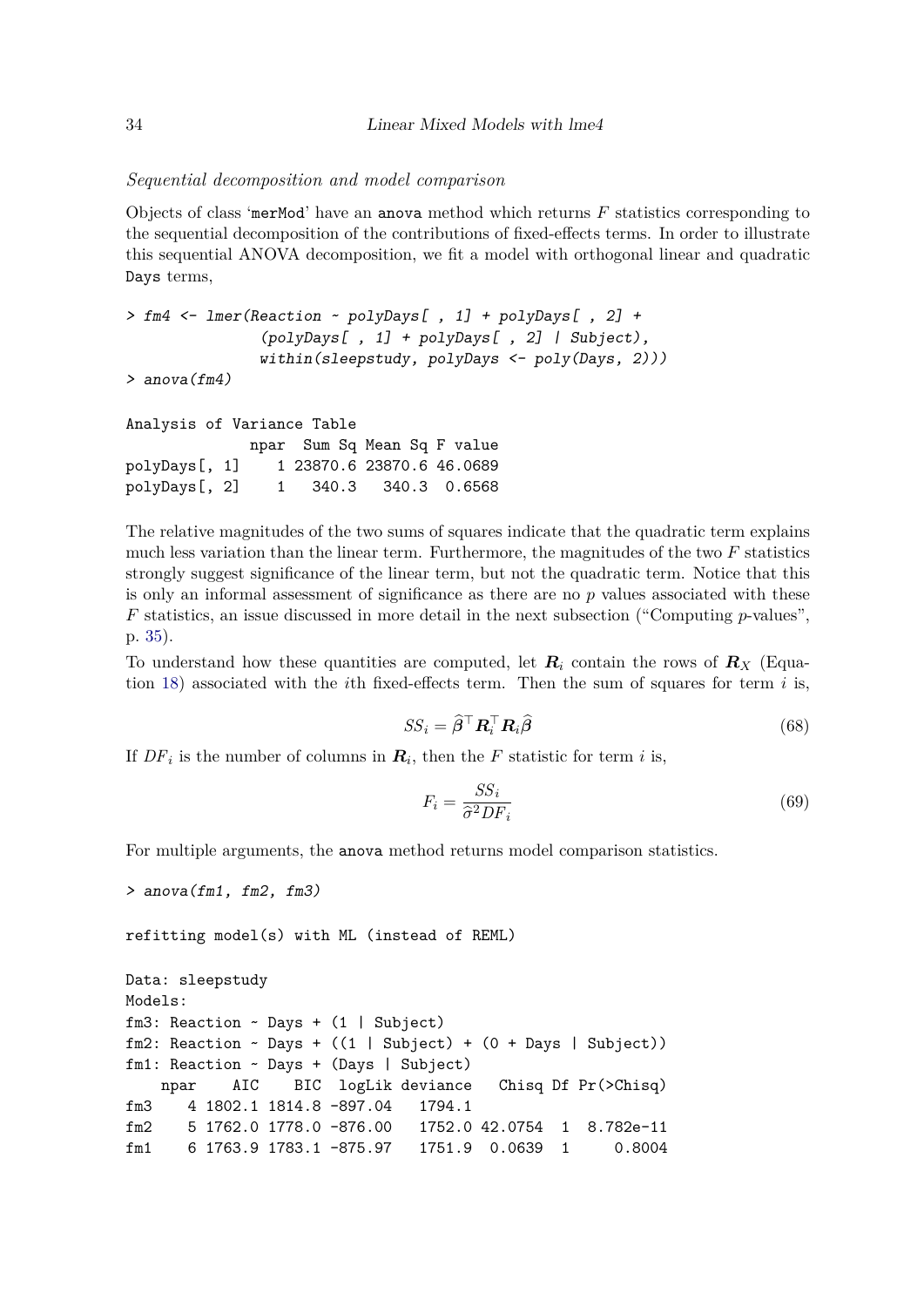The output shows  $\chi^2$  statistics representing the difference in deviance between successive models, as well as *p* values based on likelihood ratio test comparisons. In this case, the sequential comparison shows that adding a linear effect of time uncorrelated with the intercept leads to an enormous and significant drop in deviance ( $\Delta$ deviance  $\approx 42$ ,  $p \approx 10^{-10}$ ), while the further addition of correlation between the slope and intercept leads to a trivial and nonsignificant change in deviance ( $\Delta$ deviance ≈ 0.06). For objects of class 'lmerMod' the default behavior is to refit the models with ML if fitted with REML = TRUE, which is necessary in order to get sensible answers when comparing models that differ in their fixed effects; this can be controlled via the refit argument.

## <span id="page-34-1"></span>*Computing p values*

One of the more controversial design decisions of lme4 has been to omit the output of *p* values associated with sequential ANOVA decompositions of fixed effects. The absence of analytical results for null distributions of parameter estimates in complex situations (e.g., unbalanced or partially crossed designs) is a long-standing problem in mixed-model inference. While the null distributions (and the sampling distributions of non-null estimates) are asymptotically normal, these distributions are not *t* distributed for finite size samples – nor are the corresponding null distributions of differences in scaled deviances *F* distributed. Thus approximate methods for computing the approximate degrees of freedom for *t* distributions, or the denominator degrees of freedom for *F* statistics [\(Satterthwaite 1946;](#page-41-13) [Kenward and Roger 1997\)](#page-40-14), are at best *ad hoc* solutions.

However, computing finite-size-corrected *p* values is sometimes necessary. Therefore, although the package does not provide them (except via parametric bootstrapping, Section [5.1.3\)](#page-27-0), we have provided a help page to guide users in finding appropriate methods:

## *> help("pvalues")*

This help page provides pointers to other packages that provide machinery for calculating p values associated with 'merMod' objects. It also suggests framing the inference problem as a likelihood ratio test (achieved by supplying multiple 'merMod' objects to the anova method (Section [5.2.4\)](#page-33-0), as well as alternatives to *p* values such as confidence intervals (Section [5.2.6\)](#page-34-0). Previous versions of lme4 provided the mcmcsamp function, which generated a Markov chain Monte Carlo sample from the posterior distribution of the parameters (assuming flat priors). Due to difficulty in constructing a version of mcmcsamp that was reliable even in cases where the estimated random-effect variances were near zero, mcmcsamp has been withdrawn.

#### <span id="page-34-0"></span>*Computing confidence intervals*

As described above (Section [5.1.1\)](#page-25-2), lme4 provides confidence intervals (using confint) via Wald approximations (for fixed-effect parameters only), likelihood profiling, or parametric bootstrapping (the boot.type argument selects the bootstrap confidence interval type).

As is typical for computationally intensive profile confidence intervals in R, the intervals can be computed either directly from fitted 'merMod' objects (in which case profiling is done as an interim step), or from a previously computed likelihood profile (of class 'thpr', for "theta profile"). Parametric bootstrapping confidence intervals use a thin wrapper around the bootMer function that passes the results to boot.ci from the **boot** package [\(Canty and](#page-39-12) [Ripley 2015;](#page-39-12) [Davison and Hinkley 1997\)](#page-40-15) for confidence interval calculation.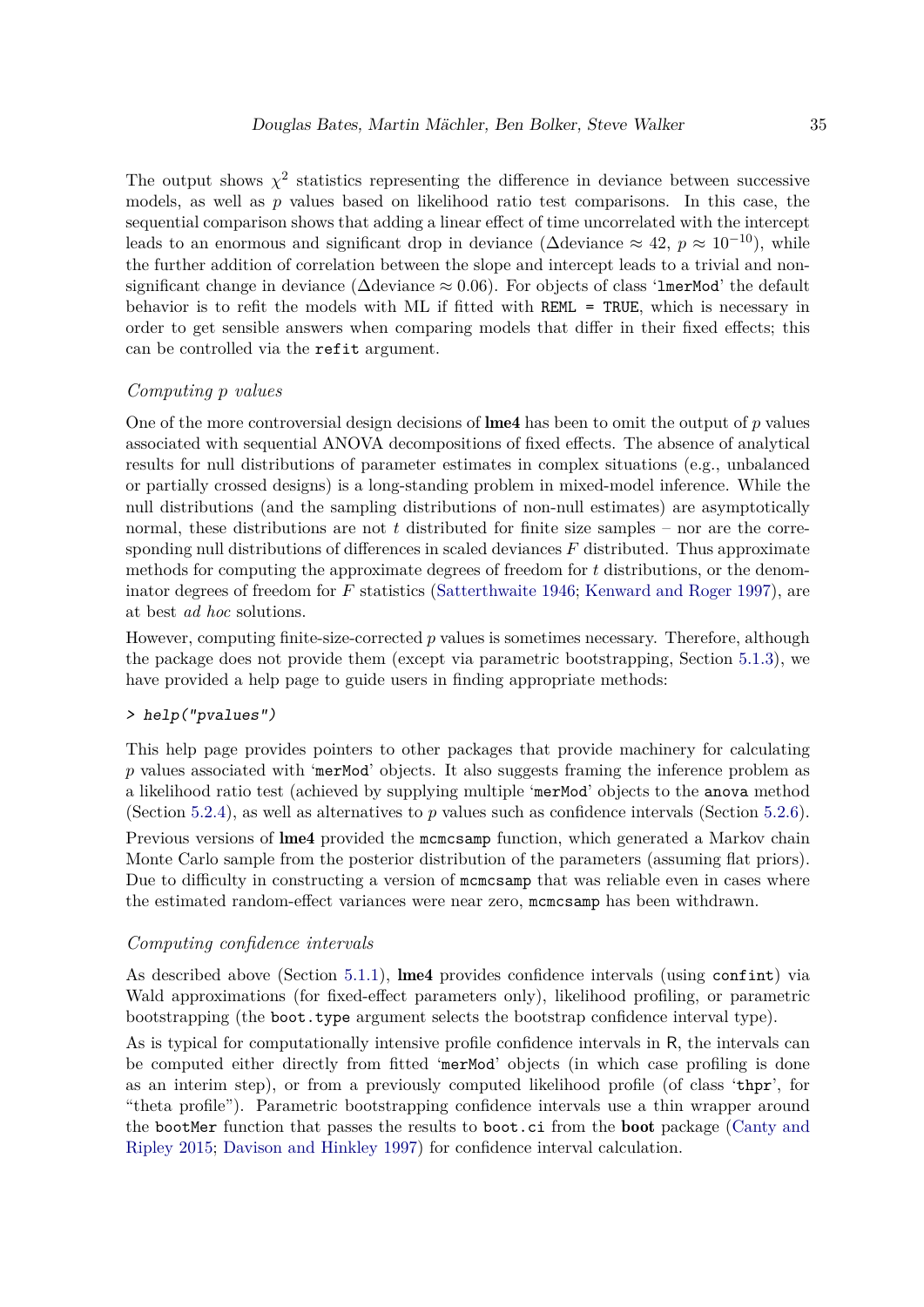In the running sleep study example, the 95% confidence intervals estimated by all three methods are quite similar. The largest change is a 26% difference in confidence interval widths between profile and parametric bootstrap methods for the correlation between the intercept and slope random effects  $({0.54, 0.97} \text{ vs. } {\{-0.48, 0.68\}}).$ 

## *General profile zeta and related plots*

lme4 provides several functions (built on lattice graphics, [Sarkar 2008\)](#page-41-14) for plotting the profile zeta functions (Section [5.1.2\)](#page-25-1) and other related quantities.

- The *profile zeta* plot (Figure [2;](#page-36-0) xyplot) is simply a plot of the profile zeta function for each model parameter; linearity of this plot for a given parameter implies that the likelihood profile is quadratic (and thus that Wald approximations would be reasonably accurate).
- The *profile density plot* (Figure [3;](#page-37-0) densityplot) displays an approximation of the probability density function of the sampling distribution for each parameter. These densities are derived by setting the cumulative distribution function  $(c.d.f)$  to be  $\Phi(\zeta)$ where  $\Phi$  is the c.d.f. of the standard normal distribution. This is not quite the same as evaluating the distribution of the estimator of the parameter, which for mixed models can be very difficult, but it gives a reasonable approximation. If the profile zeta plot is linear, then the profile density plot will be Gaussian.
- The *profile pairs plot* (Figure [4;](#page-38-0) splom) gives an approximation of the two-dimensional profiles of pairs of parameters, interpolated from the univariate profiles as described in [Bates and Watts](#page-39-13) [\(1988,](#page-39-13) Chapter 6). The profile pairs plot shows two-dimensional 50%, 80%, 90%, 95% and 99% marginal confidence regions based on the likelihood ratio, as well as the *profile traces*, which indicate the conditional estimates of each parameter for fixed values of the other parameters. While panels above the diagonal show profiles with respect to the original parameters (with random-effects parameters on the standard deviation/correlation scale, as for all profile plots), the panels below the diagonal show plots on the  $(\zeta_i, \zeta_j)$  scale. The below-diagonal panels allow us to see distortions from an elliptical shape due to nonlinearity of the traces, separately from the one-dimensional distortions caused by a poor choice of scale for the parameters. The *ζ* scales provide, in some sense, the best possible set of single-parameter transformations for assessing the contours. On the  $\zeta$  scales the extent of a contour on the horizontal axis is exactly the same as the extent on the vertical axis and both are centered about zero.

For users who want to build their own graphical displays of the profile, there is a method for as.data.frame that converts profile ('thpr') objects to a more convenient format.

## <span id="page-35-0"></span>*Computing fitted and predicted values; simulating*

Because mixed models involve random coefficients, one must always clarify whether predictions should be based on the marginal distribution of the response variable or on the distribution that is conditional on the modes of the random effects (Equation [12\)](#page-12-7). The fitted method retrieves fitted values that are conditional on all of the modes of the random effects; the predict method returns the same values by default, but also allows for predictions to be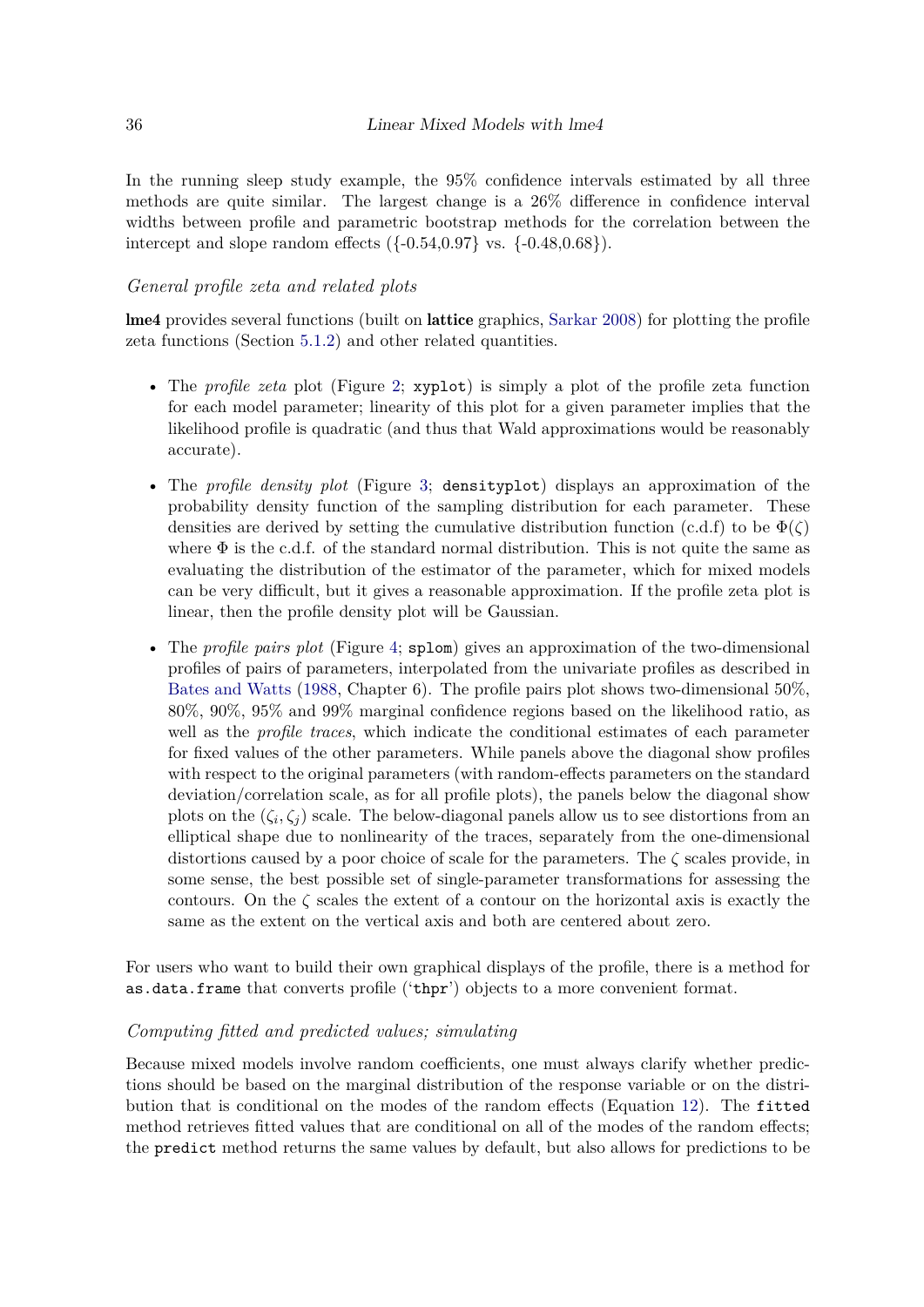

<span id="page-36-0"></span>Figure 2: Profile zeta plot: xyplot(prof.obj)

made conditional on different sets of random effects. For example, if the re.form argument is set to NULL (the default), then the predictions are conditional on all random effects in the model; if re.form is ~0 or NA, then the predictions are made at the population level (all random-effect values set to zero). In models with multiple random effects, the user can give re.form as a formula that specifies which random effects are conditioned on.

lme4 also provides a simulate method, which allows similar flexibility in conditioning on random effects; in addition it allows the user to choose (via the use.u argument) between conditioning on the fitted conditional modes or choosing a new set of simulated conditional modes (zero-mean Normal deviates chosen according to the estimated random-effects variance-covariance matrices). Finally, the simulate method has a method for 'formula' objects, which allows for *de novo* simulation in the absence of a fitted model. In this case, the user must specify the random-effects  $(\theta)$ , fixed-effects  $(\beta)$ , and residual standard deviation  $(\sigma)$  parameters via the newparams argument. The standard simulation method (based on a 'merMod' object) is the basis of parametric bootstrapping (Section [5.1.3\)](#page-27-0) and posterior predictive simulation (Section [5.2.3\)](#page-32-0); *de novo* simulation based on a formula provides a flexible framework for power analysis.

## **6. Conclusion**

Mixed modeling is an extremely useful but computationally intensive technique. Computational limitations are especially important because mixed models are commonly applied to moderately large data sets  $(10^{4}-10^{6}$  observations). By developing an efficient, general, and (now) well-documented platform for fitted mixed models in R, we hope to provide both a practical tool for end users interested in analyzing data and a reusable, modular framework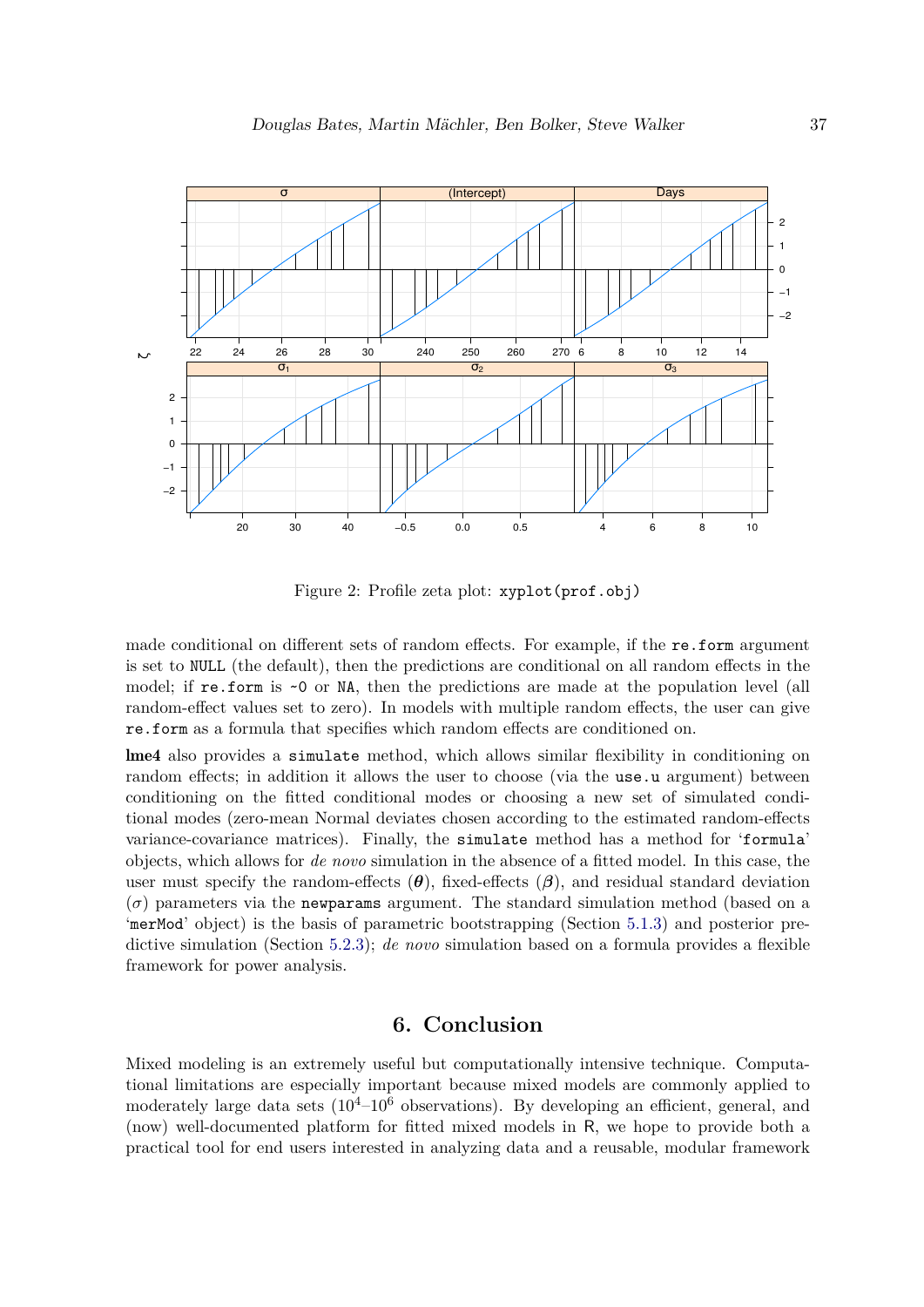

<span id="page-37-0"></span>Figure 3: Profile density plot: densityplot(prof.obj)

for downstream developers interested in extending the class of models that can be easily and efficiently analyzed in R.

We have learned much about linear mixed models in the process of developing  $\text{Im}e_4$ , both from our own attempts to develop robust and reliable procedures and from the broad community of lme4 users; we have attempted to describe many of these lessons here. In moving forward, our main priorities are  $(1)$  to maintain the reference implementation of **lme4** on the Comprehensive R Archive Network (CRAN), developing relatively few new features; (2) to improve the flexibility, efficiency and scalability of mixed-model analysis across multiple compatible implementations, including both the MixedModels package for Julia and the experimental flexLambda branch of lme4.

## **Acknowledgments**

Rune Haubo Christensen, Henrik Singmann, Fabian Scheipl, Vincent Dorie, and Bin Dai contributed ideas and code to the current version of lme4; the large community of lme4 users has exercised the software, discovered bugs, and made many useful suggestions. Søren Højsgaard participated in useful discussions and Xi Xia and Christian Zingg exercised the code and reported problems. We would like to thank the Banff International Research Station for hosting a working group on **lme4**, and an NSERC Discovery grant and NSERC postdoctoral fellowship for funding.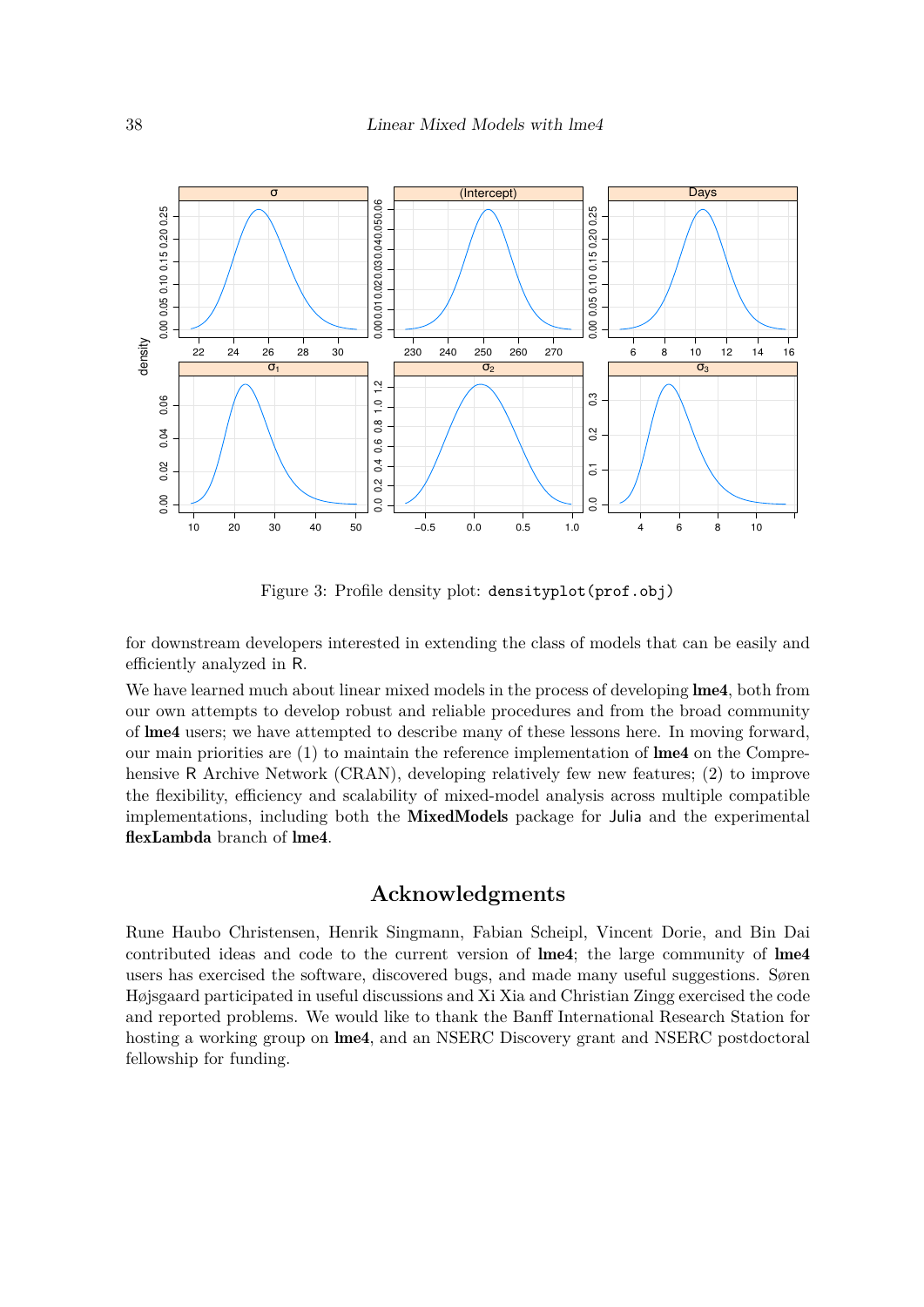

<span id="page-38-0"></span>Figure 4: Profile pairs plot: splom(prof.obj)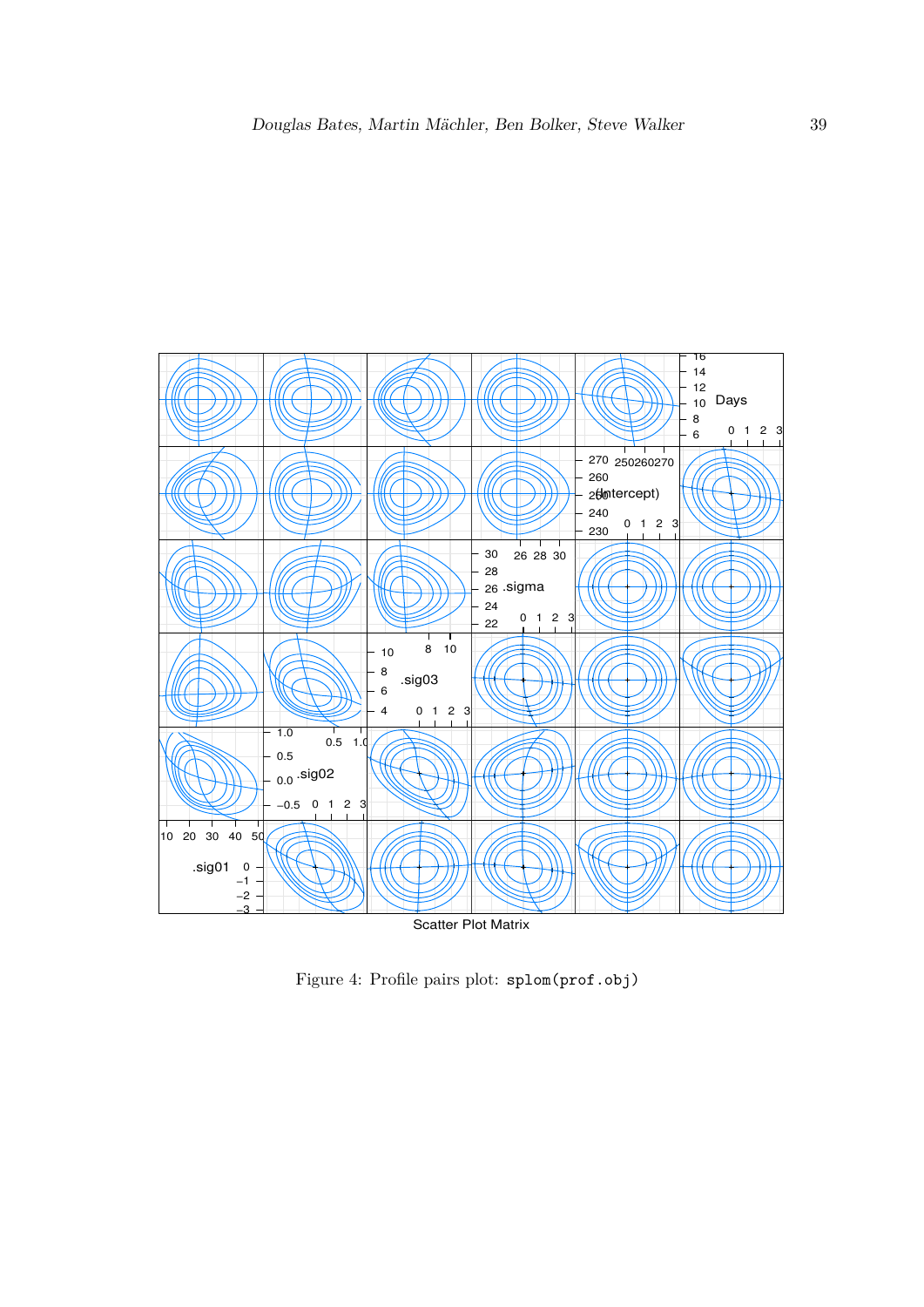## **References**

- <span id="page-39-1"></span>Bates D (2015). MixedModels*: A* Julia *Package for Fitting (Statistical) Mixed-Effects Models*. Julia package version 0.3-22, URL <https://github.com/dmbates/MixedModels.jl>.
- <span id="page-39-8"></span>Bates D, Maechler M (2015). Matrix*: Sparse and Dense Matrix Classes and Methods*. R package version 1.2-2, URL <http://CRAN.R-project.org/package=Matrix>.
- <span id="page-39-0"></span>Bates D, Maechler M, Bolker B, Walker S (2014a). lme4*: Linear Mixed-Effects Models Using* Eigen *and* S*4*. R package version 1.1-7, URL <http://CRAN.R-project.org/package=lme4>.
- <span id="page-39-10"></span>Bates D, Mullen KM, Nash JC, Varadhan R (2014b). minqa*: Derivative-Free Optimization Algorithms by Quadratic Approximation*. R package version 1.2.4, URL [http://CRAN.](http://CRAN.R-project.org/package=minqa) [R-project.org/package=minqa](http://CRAN.R-project.org/package=minqa).
- <span id="page-39-3"></span>Bates D, Walker S (2013). lme4pureR*:* lme4 *in Pure* R. R package version 0.1-0, URL <https://github.com/lme4/lme4pureR>.
- <span id="page-39-5"></span>Bates DM, DebRoy S (2004). "Linear Mixed Models and Penalized Least Squares." *Journal of Multivariate Analysis*, **91**(1), 1–17. [doi:10.1016/j.jmva.2004.04.013](http://dx.doi.org/10.1016/j.jmva.2004.04.013).
- <span id="page-39-13"></span>Bates DM, Watts DG (1988). *Nonlinear Regression Analysis and Its Applications*. John Wiley & Sons, Hoboken, NJ. [doi:10.1002/9780470316757](http://dx.doi.org/10.1002/9780470316757).
- <span id="page-39-6"></span>Belenky G, Wesensten NJ, Thorne DR, Thomas ML, Sing HC, Redmond DP, Russo MB, Balkin TJ (2003). "Patterns of Performance Degradation and Restoration During Sleep Restriction and Subsequent Recovery: A Sleep Dose-Response Study." *Journal of Sleep Research*, **12**, 1–12. [doi:10.1046/j.1365-2869.2003.00337.x](http://dx.doi.org/10.1046/j.1365-2869.2003.00337.x).
- <span id="page-39-2"></span>Bezanson J, Karpinski S, Shah VB, Edelman A (2012). "Julia: A Fast Dynamic Language for Technical Computing." arXiv:1209.5145 [cs.PL], URL <http://arxiv.org/abs/1209.5145>.
- <span id="page-39-11"></span>Bolker BM, Gardner B, Maunder M, Berg CW, Brooks M, Comita L, Crone E, Cubaynes S, Davies T, de Valpine P, Ford J, Gimenez O, Kéry M, Kim EJ, Lennert-Cody C, Magnusson A, Martell S, Nash J, Nielsen A, Regetz J, Skaug H, Zipkin E (2013). "Strategies for Fitting Nonlinear Ecological Models in R, AD Model Builder, and BUGS." *Methods in Ecology and Evolution*, **4**(6), 501–512. [doi:10.1111/2041-210X.12044](http://dx.doi.org/10.1111/2041-210X.12044).
- <span id="page-39-12"></span>Canty A, Ripley B (2015). boot*: Bootstrap* R *(*S-PLUS*) Functions*. R package version 1.3-17, URL <http://CRAN.R-project.org/package=boot>.
- <span id="page-39-7"></span>Chambers JM (1993). "Linear Models." In JM Chambers, TJ Hastie (eds.), *Statistical Models in* S, chapter 4, pp. 95–144. Chapman & Hall.
- <span id="page-39-9"></span>Chen Y, Davis TA, Hager WW, Rajamanickam S (2008). "Algorithm 887: CHOLMOD, Supernodal Sparse Cholesky Factorization and Update/Downdate." *ACM Trans. Math. Softw.*, **35**(3), 22:1–22:14. ISSN 0098-3500. [doi:10.1145/1391989.1391995](http://dx.doi.org/10.1145/1391989.1391995).
- <span id="page-39-4"></span>Chung Y, Rabe-Hesketh S, Dorie V, Gelman A, Liu J (2013). "A Nondegenerate Penalized Likelihood Estimator for Variance Parameters in Multilevel Models." *Psychometrika*, **78**(4), 685–709.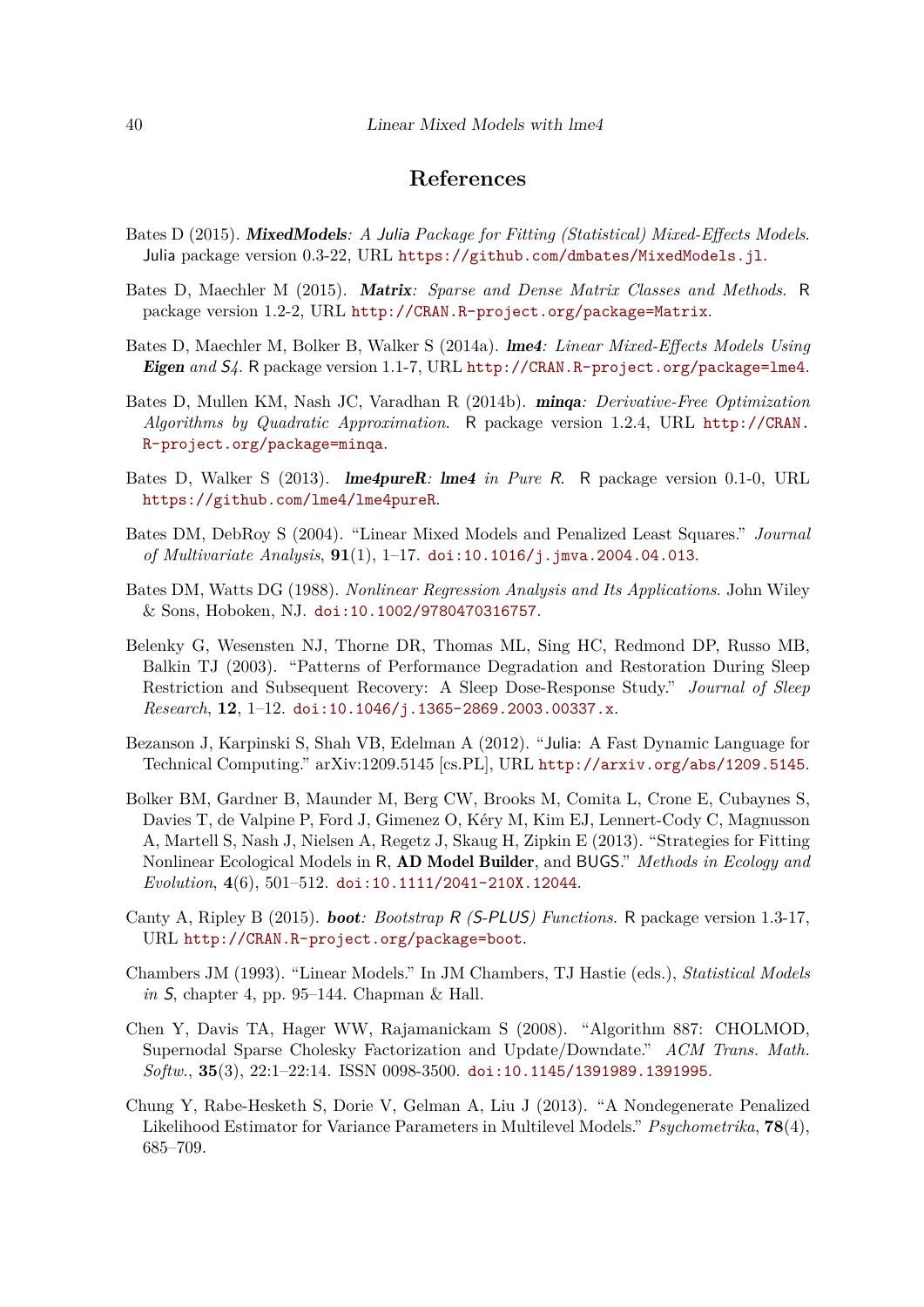- <span id="page-40-12"></span>Cook RD, Weisberg S (1982). *Residuals and Influence in Regression*. New York: Chapman and Hall.
- <span id="page-40-7"></span>Davis T (2006). *Direct Methods for Sparse Linear Systems*. SIAM, Philadelphia, PA. [doi:](http://dx.doi.org/10.1137/1.9780898718881) [10.1137/1.9780898718881](http://dx.doi.org/10.1137/1.9780898718881).
- <span id="page-40-8"></span>Davis TA, *et al.* (2015). **SuiteSparse**: A Suite of Sparse Matrix Software. Version 4.4-5, URL <http://www.suitesparse.com/>.
- <span id="page-40-15"></span>Davison AC, Hinkley DV (1997). *Bootstrap Methods and Their Applications*. Cambridge University Press, Cambridge, England. ISBN 0-521-57391-2.
- <span id="page-40-4"></span>Doran H, Bates D, Bliese P, Dowling M (2007). "Estimating the Multilevel Rasch Model: With the lme4 Package." *Journal of Statistical Software*, **20**(2), 1–18. [doi:10.18637/jss.](http://dx.doi.org/10.18637/jss.v020.i02) [v020.i02](http://dx.doi.org/10.18637/jss.v020.i02).
- <span id="page-40-0"></span>Dorie V (2015). blme*: Bayesian Linear Mixed-Effects Models*. R package version 1.0-4, URL <http://CRAN.R-project.org/package=blme>.
- <span id="page-40-3"></span>Efron B, Morris C (1977). "Stein's Paradox in Statistics." *Scientific American*, **236**, 119–127. [doi:10.1038/scientificamerican0577-119](http://dx.doi.org/10.1038/scientificamerican0577-119).
- <span id="page-40-2"></span>Gelman A (2005). "Analysis of Variance — Why it is More Important than Ever." *The Annals of Statistics*, **33**(1), 1–53. [doi:10.1214/009053604000001048](http://dx.doi.org/10.1214/009053604000001048).
- <span id="page-40-11"></span>Gelman A, Carlin JB, Stern HS, Dunson DB, Vehtari A, Rubin DB (2013). *Bayesian Data Analysis*. CRC press.
- <span id="page-40-13"></span>Gelman A, Hill J (2006). *Data Analysis Using Regression and Multilevel/Hierarchical Models*. Cambridge University Press, Cambridge, England. URL [http://www.stat.columbia.](http://www.stat.columbia.edu/~gelman/arm/) [edu/~gelman/arm/](http://www.stat.columbia.edu/~gelman/arm/).
- <span id="page-40-5"></span>Golub GH, Pereyra V (1973). "The Differentiation of Pseudo-Inverses and Nonlinear Least Squares Problems Whose Variables Separate." *SIAM Journal on Numerical Analysis*, **10**(2), 413–432. [doi:10.1137/0710036](http://dx.doi.org/10.1137/0710036).
- <span id="page-40-6"></span>Guennebaud G, Jacob B, and others (2015). Eigen*3*. URL <http://eigen.tuxfamily.org/>.
- <span id="page-40-1"></span>Henderson Jr CR (1982). "Analysis of Covariance in the Mixed Model: Higher-Level, Nonhomogeneous, and Random Regressions." *Biometrics*, **38**(3), 623–640. URL [http:](http://www.jstor.org/stable/2530044) [//www.jstor.org/stable/2530044](http://www.jstor.org/stable/2530044).
- <span id="page-40-10"></span>Horn R, Zhang F (2005). "Basic Properties of the Schur Complement." In F Zhang (ed.), *The Schur Complement and its Applications*, volume 4 of *Numerical Methods and Algorithms*, pp. 17–46. Springer-Verlag. [doi:10.1007/0-387-24273-2\\_2](http://dx.doi.org/10.1007/0-387-24273-2_2).
- <span id="page-40-9"></span>Johnson SG (2014). "The NLopt Nonlinear-Optimization Package." URL [http://](http://ab-initio.mit.edu/nlopt) [ab-initio.mit.edu/nlopt](http://ab-initio.mit.edu/nlopt).
- <span id="page-40-14"></span>Kenward MG, Roger JH (1997). "Small Sample Inference for Fixed Effects from Restricted Maximum Likelihood." *Biometrics*, **53**(3), 983–997. [doi:10.2307/2533558](http://dx.doi.org/10.2307/2533558).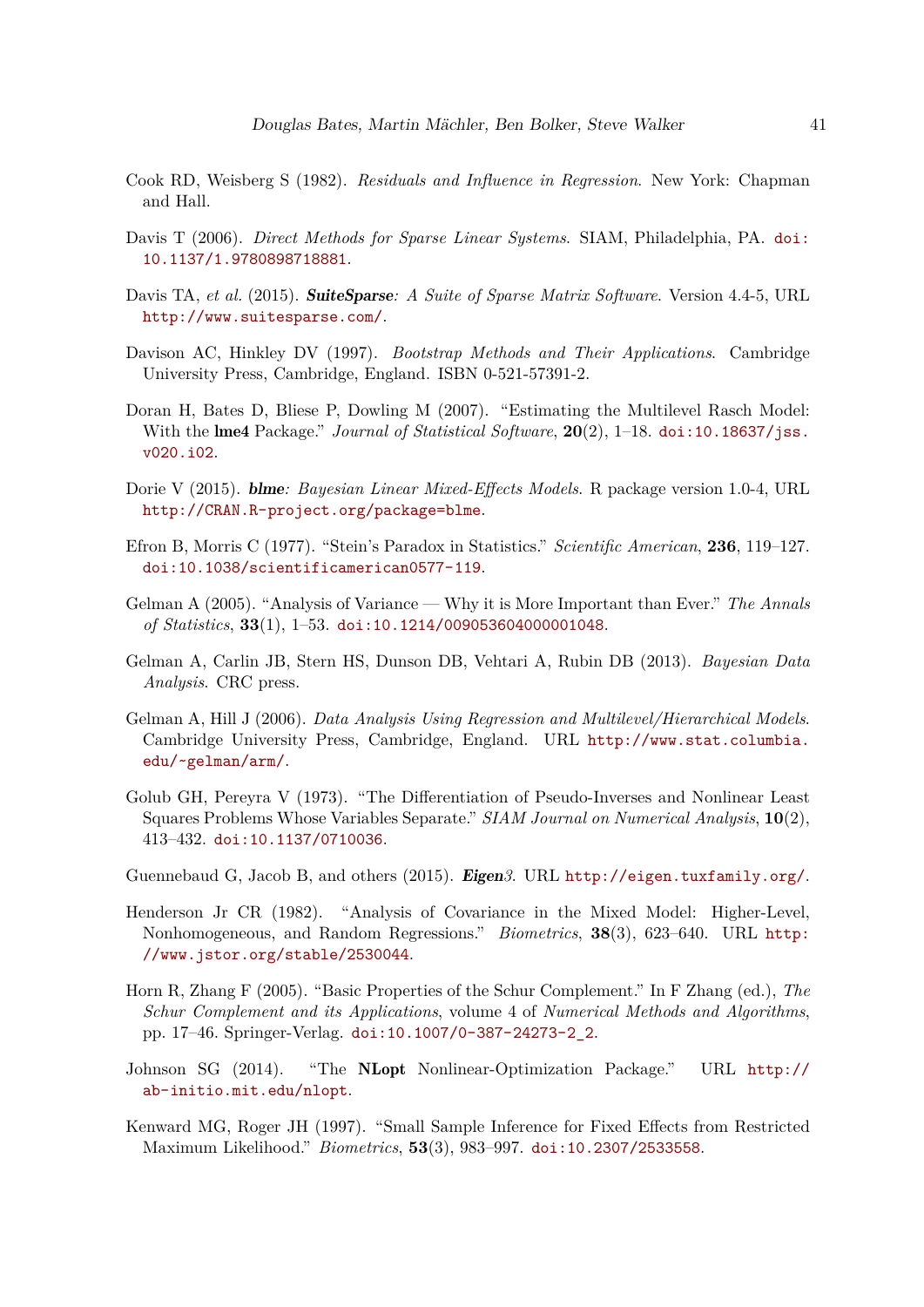- <span id="page-41-3"></span>Khatri C, Rao CR (1968). "Solutions to Some Functional Equations and their Applications to Characterization of Probability Distributions." *Sankhyā: The Indian Journal of Statistics A*, **30**(2), 167–180.
- <span id="page-41-7"></span>Klein K, Neira J (2013). "Nelder-Mead Simplex Optimization Routine for Large-Scale Problems: A Distributed Memory Implementation." *Computational Economics*. [doi:](http://dx.doi.org/10.1007/s10614-013-9377-8) [10.1007/s10614-013-9377-8](http://dx.doi.org/10.1007/s10614-013-9377-8).
- <span id="page-41-2"></span>Laird NM, Ware JH (1982). "Random-Effects Models for Longitudinal Data." *Biometrics*, **38**(4), 963–974. [doi:10.2307/2529876](http://dx.doi.org/10.2307/2529876).
- <span id="page-41-11"></span>Loy A, Hofmann H (2014). "HLMdiag: A Suite of Diagnostics for Hierarchical Linear Models in R." *Journal of Statistical Software*, **56**(5), 1–28. [doi:10.18637/jss.v056.i05](http://dx.doi.org/10.18637/jss.v056.i05). URL <http://www.jstatsoft.org/v56/i05/>.
- <span id="page-41-5"></span>Nash JC, Varadhan R (2011). "Unifying Optimization Algorithms to Aid Software System Users: optimx for R." *Journal of Statistical Software*, **43**(9), 1–14. [doi:10.18637/jss.](http://dx.doi.org/10.18637/jss.v043.i09) [v043.i09](http://dx.doi.org/10.18637/jss.v043.i09). URL <http://www.jstatsoft.org/v43/i09/>.
- <span id="page-41-12"></span>Nieuwenhuis R, Te Grotenhuis M, Pelzer B (2012). "Influence.ME: Tools for Detecting Influential Data in Mixed Effects Models." *R Journal*, **4**(2), 38–47.
- <span id="page-41-1"></span>Pinheiro J, Bates D, DebRoy S, Sarkar D, R Core Team (2014). nlme*: Linear and Nonlinear Mixed Effects Models*. R package version 3.1-117, URL [http://CRAN.R-project.org/](http://CRAN.R-project.org/package=nlme) [package=nlme](http://CRAN.R-project.org/package=nlme).
- <span id="page-41-6"></span>Pinheiro JC, Bates DM (1996). "Unconstrained Parametrizations for Variance-Covariance Matrices." *Statistics and Computing*, **6**(3), 289–296. [doi:10.1007/BF00140873](http://dx.doi.org/10.1007/BF00140873).
- <span id="page-41-10"></span>Pinheiro JC, Bates DM (2000). *Mixed-Effects Models in* S *and* S-PLUS. Springer-Verlag. ISBN 0-387-98957-0.
- <span id="page-41-4"></span>Powell MJD (2009). "The BOBYQA Algorithm for Bound Constrained Optimization without Derivatives." *Technical Report DAMTP 2009/NA06*, Centre for Mathematical Sciences, University of Cambridge, Cambridge, England. URL [http://www.damtp.cam.ac.](http://www.damtp.cam.ac.uk/user/na/NA_papers/NA2009_06.pdf) [uk/user/na/NA\\_papers/NA2009\\_06.pdf](http://www.damtp.cam.ac.uk/user/na/NA_papers/NA2009_06.pdf).
- <span id="page-41-0"></span>R Core Team (2015). R*: A Language and Environment for Statistical Computing*. R Foundation for Statistical Computing, Vienna, Austria. URL <http://www.R-project.org/>.
- <span id="page-41-14"></span>Sarkar D (2008). lattice*: Multivariate Data Visualization with* R. Springer-Verlag, New York. URL <http://lmdvr.R-Forge.R-project.org>.
- <span id="page-41-13"></span>Satterthwaite FE (1946). "An Approximate Distribution of Estimates of Variance Components." *Biometrics Bulletin*, **2**(6), 110–114. [doi:10.2307/3002019](http://dx.doi.org/10.2307/3002019).
- <span id="page-41-8"></span>Sánchez-Espigares JA, Ocaña J (2009). "An R Implementation of Bootstrap Procedures for Mixed Models." Conference presentation, useR! Accessed 25 May 2014, URL [http://www.](http://www.r-project.org/conferences/useR-2009/slides/SanchezEspigares+Ocana.pdf) [r-project.org/conferences/useR-2009/slides/SanchezEspigares+Ocana.pdf](http://www.r-project.org/conferences/useR-2009/slides/SanchezEspigares+Ocana.pdf).
- <span id="page-41-9"></span>Vaida F, Blanchard S (2005). "Conditional Akaike Information for Mixed-Effects Models." *Biometrika*, **92**(2), 351–370. [doi:10.1093/biomet/92.2.351](http://dx.doi.org/10.1093/biomet/92.2.351).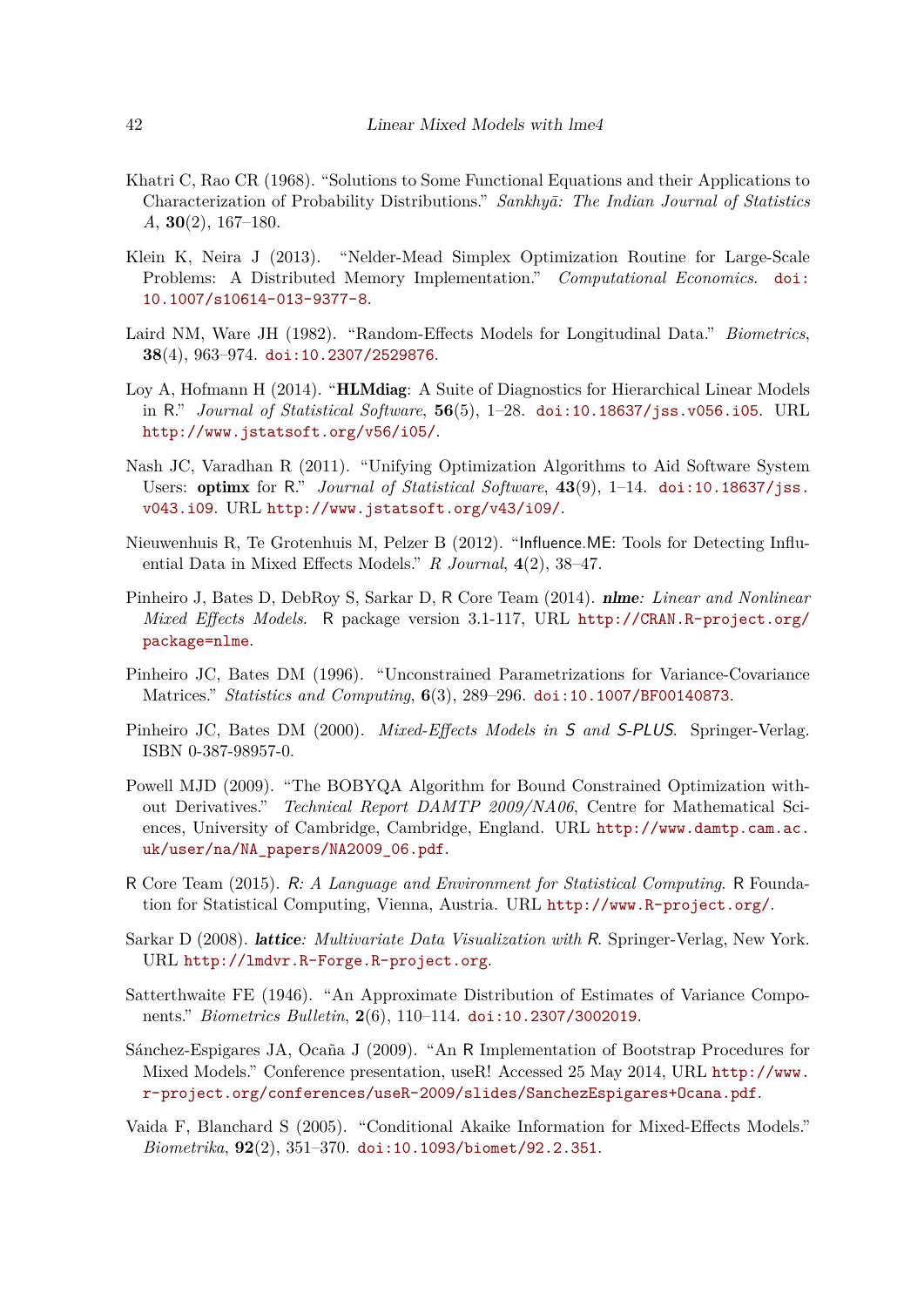<span id="page-42-0"></span>Wood S, Scheipl F (2014). gamm4: *Generalized Additive Mixed Models Using* mgcv and lme4. R package version 0.2-3, URL <http://CRAN.R-project.org/package=gamm4>.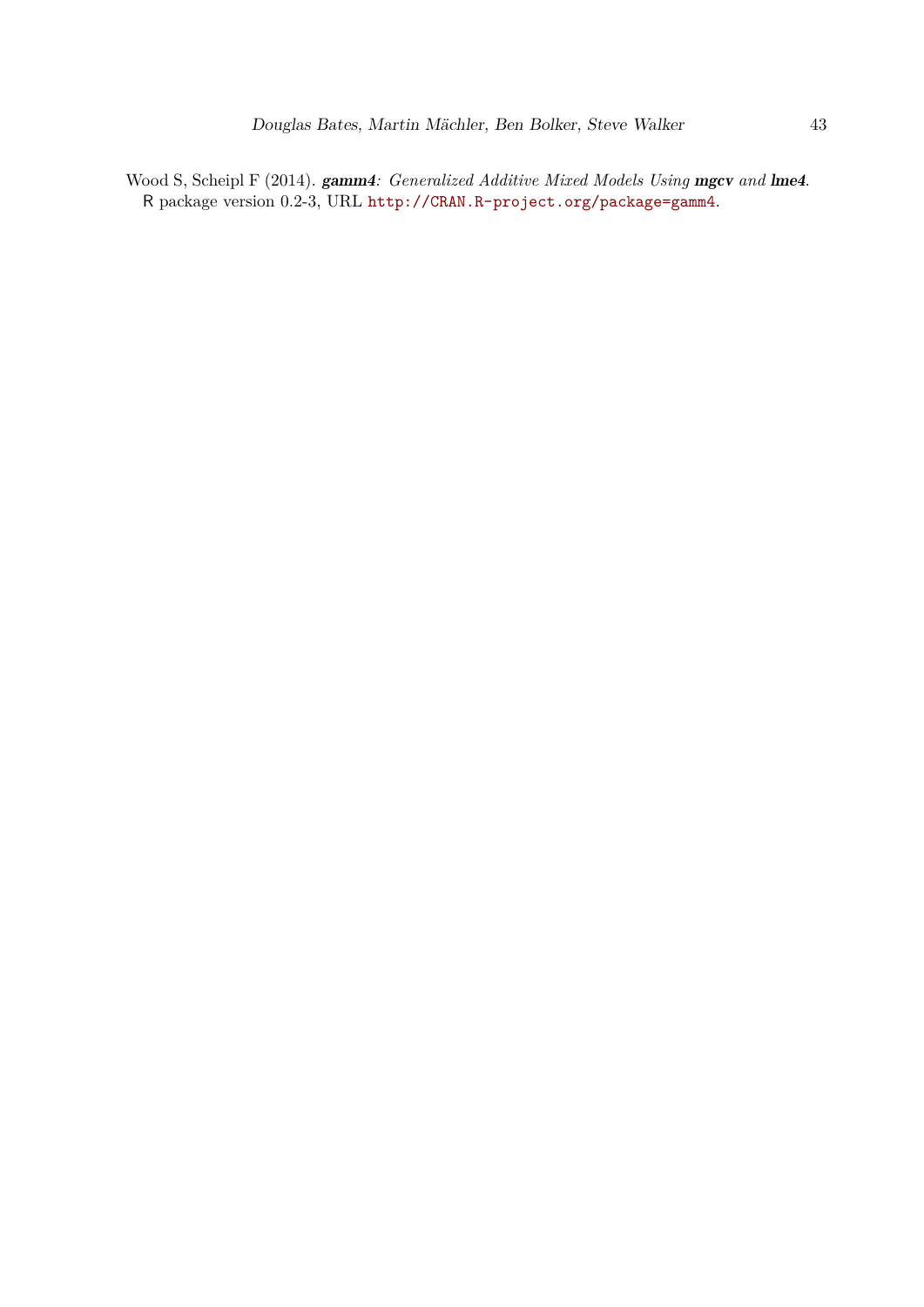## **A. Modularization examples**

<span id="page-43-0"></span>The modularized functions in lme4 allow for finer control of the various steps in fitting mixed models (Table [1\)](#page-4-1). The main advantage of these functions is the ability to extend the class of models that lmer is capable of fitting. In general there are three steps to this process.

- Construct a mixed-model formula that is similar to the intended model.
- Using the modular functions, hook into and modify the fitting process so that the desired model is estimated.
- Use the estimated parameter values to make inferences.

Note that the many tools of the output module become unavailable for sufficiently extensive departures from the class of models fitted by lmer. Therefore, this last inference step may be more involved in the modular approach than with inference from models fitted by lmer. Here we provide two examples that illustrate this process.

### <span id="page-43-1"></span>**A.1. Zero slope-slope covariance models**

Consider the following mixed-model formula,

### *> form <- respVar ~ 1 + (explVar1 + explVar2 | groupFac)*

in which we have a fixed intercept and two random-effects terms, each with a random slope and intercept. The lmer function would fit this formula to data by estimating an unstructured  $3\times3$  covariance matrix giving the variances and covariances among the intercept and the two slopes. It is not possible to use the current version of lmer to fit a model with the following two properties: (1) the slopes are uncorrelated and (2) the intercept is correlated with both of the slopes. We illustrate the use of the modular functions in lme4 to fit such a model.

#### *Simulate from a zero slope-slope covariance model*

We simulate data from such a model using a balanced design with a single grouping factor. We use **lme4**'s utilities for constructing a template from the model formula, with which to conduct these simulations. We simulate a balanced design with 500 levels to the grouping factor and 20 observations per group,

```
> set.seed(1)
> dat <- mkDataTemplate(form,
    nGrps = 500,
    nPerGrp = 20,
    rfunc = rnorm)
> head(dat)
 groupFac respVar explVar1 explVar2
1 1 -0.6264538 -0.8043316 0.2353485
2 1 0.1836433 -1.0565257 0.2448250
3 1 -0.8356286 -1.0353958 -0.6421869
```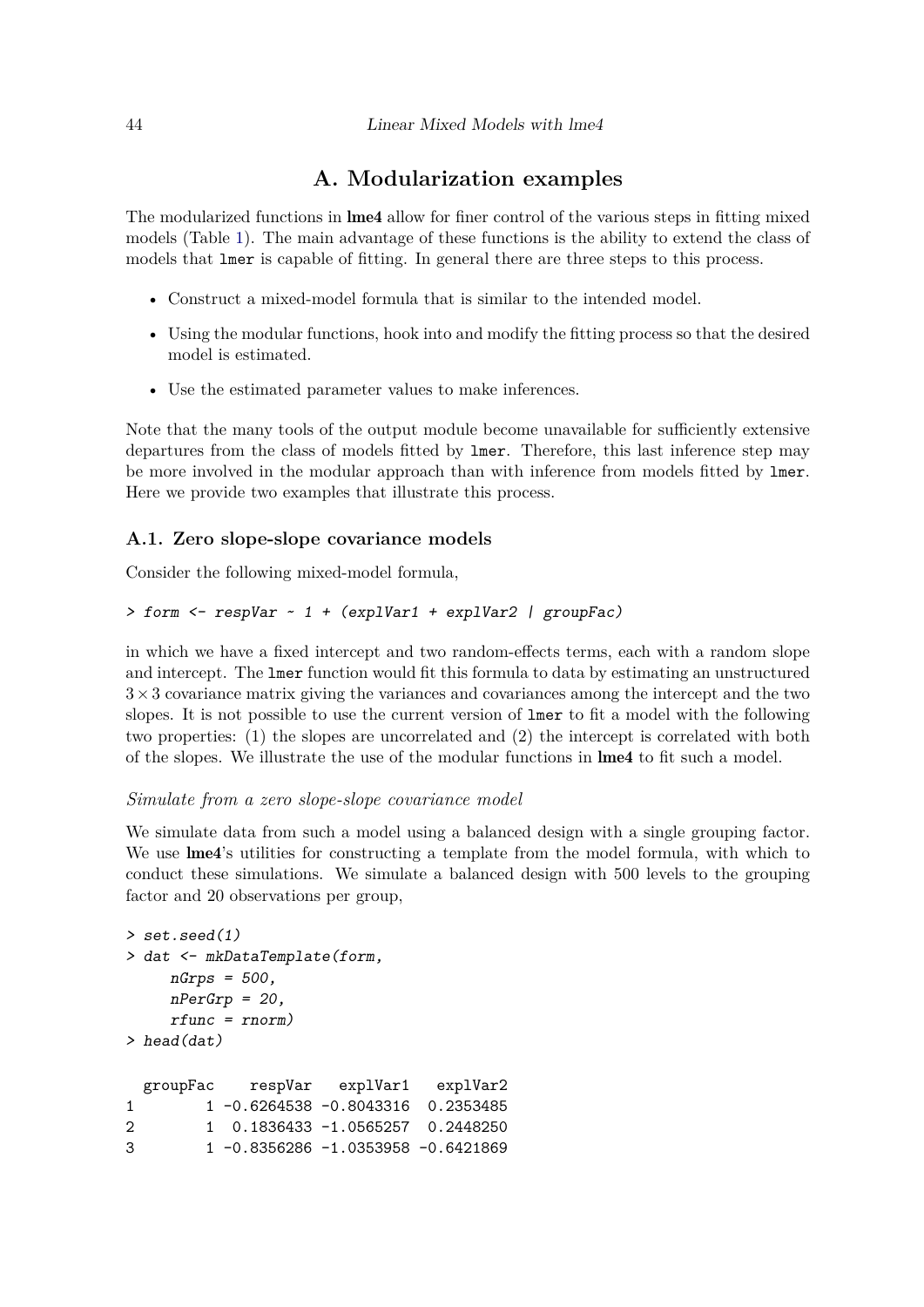4 1 1.5952808 -1.1855604 -1.9348085 5 1 0.3295078 -0.5004395 1.0386957 6 1 -0.8204684 -0.5249887 -0.2835501

The initial parameters for this model may be obtained using mkParsTemplate.

```
> (pars <- mkParsTemplate(form, dat))
```
\$beta (Intercept)

0

\$theta

```
groupFac.(Intercept) groupFac.explVar1.(Intercept)
                1 0
groupFac.explVar2.(Intercept) groupFac.explVar1
                0 1
 groupFac.explVar2.explVar1 groupFac.explVar2
                0 1
```
\$sigma [1] 1

We wish to simulate random effects from the following covariance matrix,

*> vc <- matrix(c(1.0, 0.5, 0.5, 0.5, 1.0, 0.0, 0.5, 0.0, 1.0), 3, 3)*

Here the intercept is correlated with each of the two slopes, but the slopes are uncorrelated. The theta vector that corresponds to this covariance matrix can be computed using lme4's facilities for converting between various representations of (co-)variance structures (see ?vcconv).

*> pars\$theta[] <- Vv\_to\_Cv(mlist2vec(vc))*

With these new parameters installed, we simulate a response variable.

```
> dat$respVar <- simulate(form,
     newdata = dat,
     newparams = pars,
     family = "gaussian")[[1]]
```
Indeed this data set appears to contain intercept-slope correlations, but not slope-slope correlations, as we see using the lmList function.

```
> formLm <- form
> formLm[[3]] <- findbars(form)[[1]]
> print(formLm)
```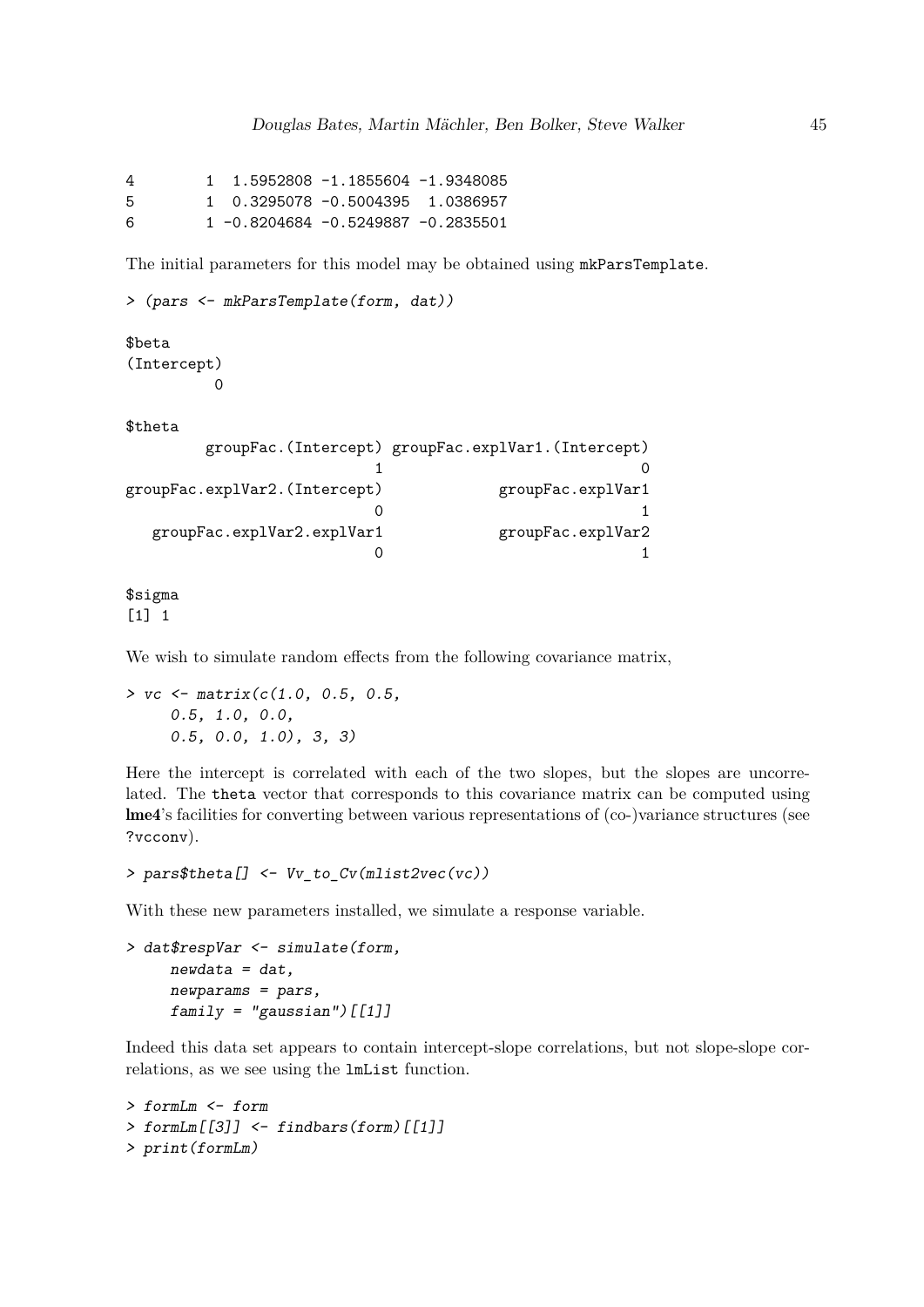```
respVar ~ explVar1 + explVar2 | groupFac
> cor(t(sapply(lmList(formLm, dat), coef)))
           (Intercept) explVar1 explVar2
(Intercept) 1.0000000 0.52889639 0.42648559
explVar1 0.5288964 1.00000000 0.06094783
explVar2 0.4264856 0.06094783 1.00000000
```
This lmList function computes ordinary linear models for each level of the grouping factor. Next we show how to fit a proper mixed model to these data.

#### *Fitting a zero slope-slope covariance model*

The main challenge with fitting a zero slope-slope model is the need to figure out which Cholesky decompositions correspond to variance-covariance matrices with structural zeros between the slopes. There are two general approaches to solving this problem. The first is to reorder the rows and columns of the covariance matrix so that the intercept column comes last. In this case, setting the second component of the covariance parameter vector,  $\theta$ , to zero will achieve the desired covariance structure. However, we consider a second approach, which retains the ordering produced by the **IFormula** function:  $(1)$  intercept,  $(2)$  first slope, and (3) second slope. The covariance structure for the random effects in this model is given by the following covariance matrix and its associated Cholesky decomposition.

$$
\begin{bmatrix} \sigma_1^2 & \sigma_{12} & \sigma_{13} \\ \sigma_{21} & \sigma_2^2 & 0 \\ \sigma_{31} & 0 & \sigma_3^2 \end{bmatrix} = \begin{bmatrix} \theta_1 & 0 & 0 \\ \theta_2 & \theta_4 & 0 \\ \theta_3 & \theta_5 & \theta_6 \end{bmatrix} \begin{bmatrix} \theta_1 & \theta_2 & \theta_3 \\ 0 & \theta_4 & \theta_5 \\ 0 & 0 & \theta_6 \end{bmatrix}
$$
(70)

where the  $\sigma$  parameters give the standard deviations and covariances, and the  $\theta$  parameters are the elements of the Cholesky decomposition. The key feature of this covariance matrix is the structural zero indicating no covariance between the two slopes. Therefore, in order to ensure the structural zero, we must have,

$$
\theta_5 = -\frac{\theta_2 \theta_3}{\theta_4}.\tag{71}
$$

To represent this restriction in R we introduce a length five vector, phi, which we convert into an appropriate theta vector using the following function.

```
> phiToTheta <- function(phi) {
       theta5 <- -(phi[2]*phi[3])/phi[4]
       c(phi[1:4], theta5, phi[5])
  }
```
We may therefore optimize the structured model by optimizing over phi instead of theta. We begin to construct an appropriate objective function for such an optimization by taking the first two modular steps, resulting in a deviance function of theta.

```
> lf <- lFormula(formula = form, data = dat, REML = TRUE)
> devf <- do.call(mkLmerDevfun, lf)
```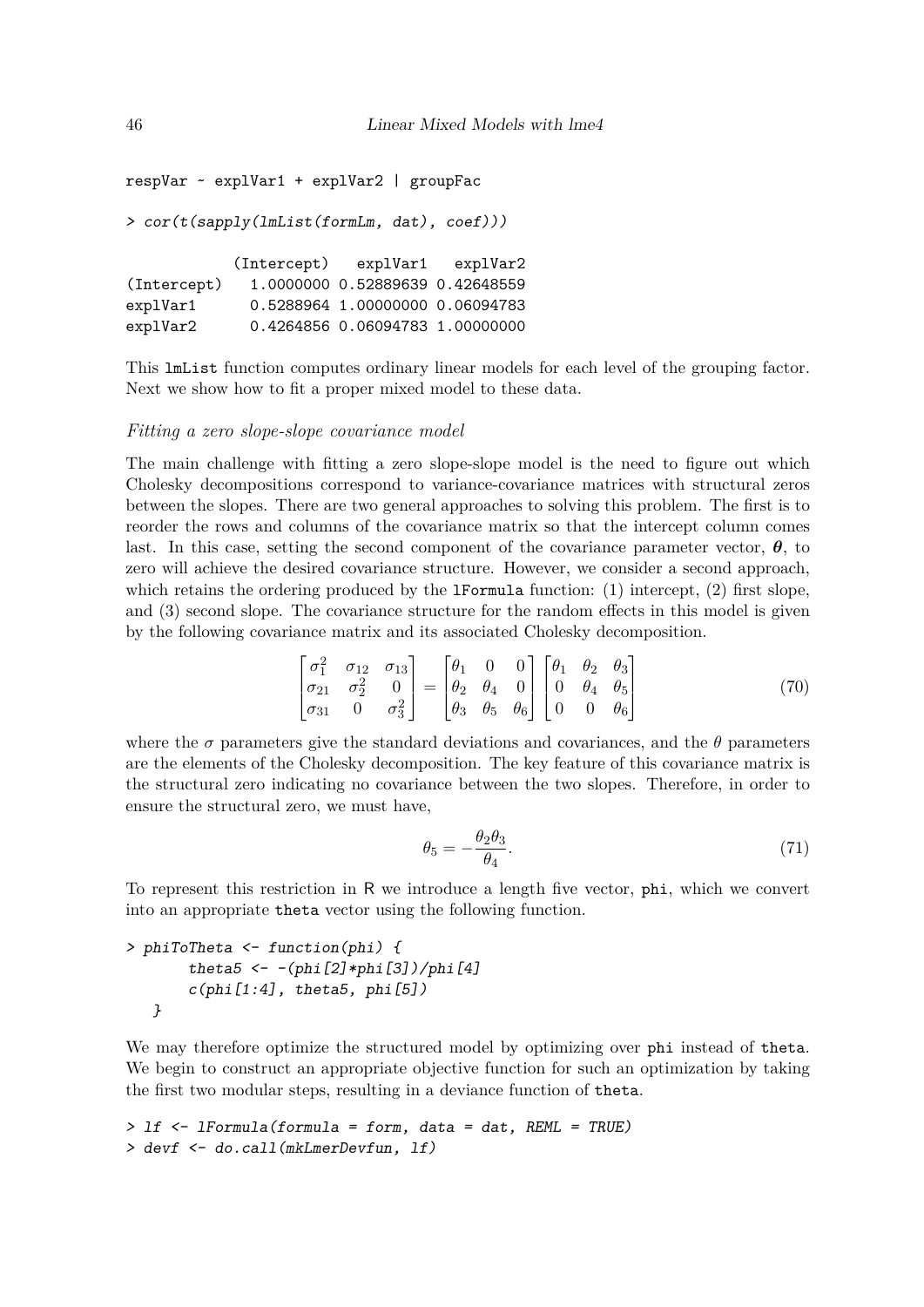This deviance function is a function of the unconstrained theta vector, but we require a deviance function of the constrained phi vector. We therefore construct a wrapper around the deviance function as follows.

```
> devfWrap <- function(phi) devf(phiToTheta(phi))
```
Finally, we optimize the deviance function,

```
> opt <- bobyqa(par = lf$reTrms$theta[-5],
    fn = devfWrap,
    lower = lf$reTrms$lower[-5])
```
To extract and label the estimated covariance matrix of the random effects, we may use the conversion functions (?vcconv) and the column names of the random-effects model matrix (cnms). We construct this estimated matrix and compare it with the true matrix used to simulate the data.

```
> vcEst <- vec2mlist(Cv_to_Vv(phiToTheta(opt$par)))[[1]]
> dimnames(vcEst) <- rep(lf$reTrms$cnms, 2)
> round(vcEst, 2)
```

|             | groupFac                      |      |      |
|-------------|-------------------------------|------|------|
| groupFac    | (Intercept) explVar1 explVar2 |      |      |
| (Intercept) | 1.00                          | 0.57 | 0.42 |
| explVar1    | 0.57                          | 1.11 | 0.00 |
| explVar2    | 0.42                          | 0.00 | 0.99 |

```
> vc
```

|                    | $[,1]$ $[,2]$ $[,3]$ |  |
|--------------------|----------------------|--|
| $[1,]$ 1.0 0.5 0.5 |                      |  |
| $[2,]$ 0.5 1.0 0.0 |                      |  |
| $[3,]$ 0.5 0.0 1.0 |                      |  |

We see that the estimated covariance matrix provides a good estimate of the true matrix.

## **A.2. Additive models**

It is possible to interpret additive models as a particular class of mixed models [\(Wood and](#page-42-0) [Scheipl 2014\)](#page-42-0). The main benefit of this approach is that it bypasses the need to select a smoothness parameter using cross-validation or generalized cross-validation. However, it is inconvenient to specify additive models using the lme4 formula interface. The gamm4 package wraps the modularized functions of lme4 within a more convenient interface [\(Wood](#page-42-0) [and Scheipl 2014\)](#page-42-0). In particular, the strategy involves the following steps,

- 1. Convert a gamm4 formula into an lme4 formula that approximates the intended model.
- 2. Parse this formula using lFormula.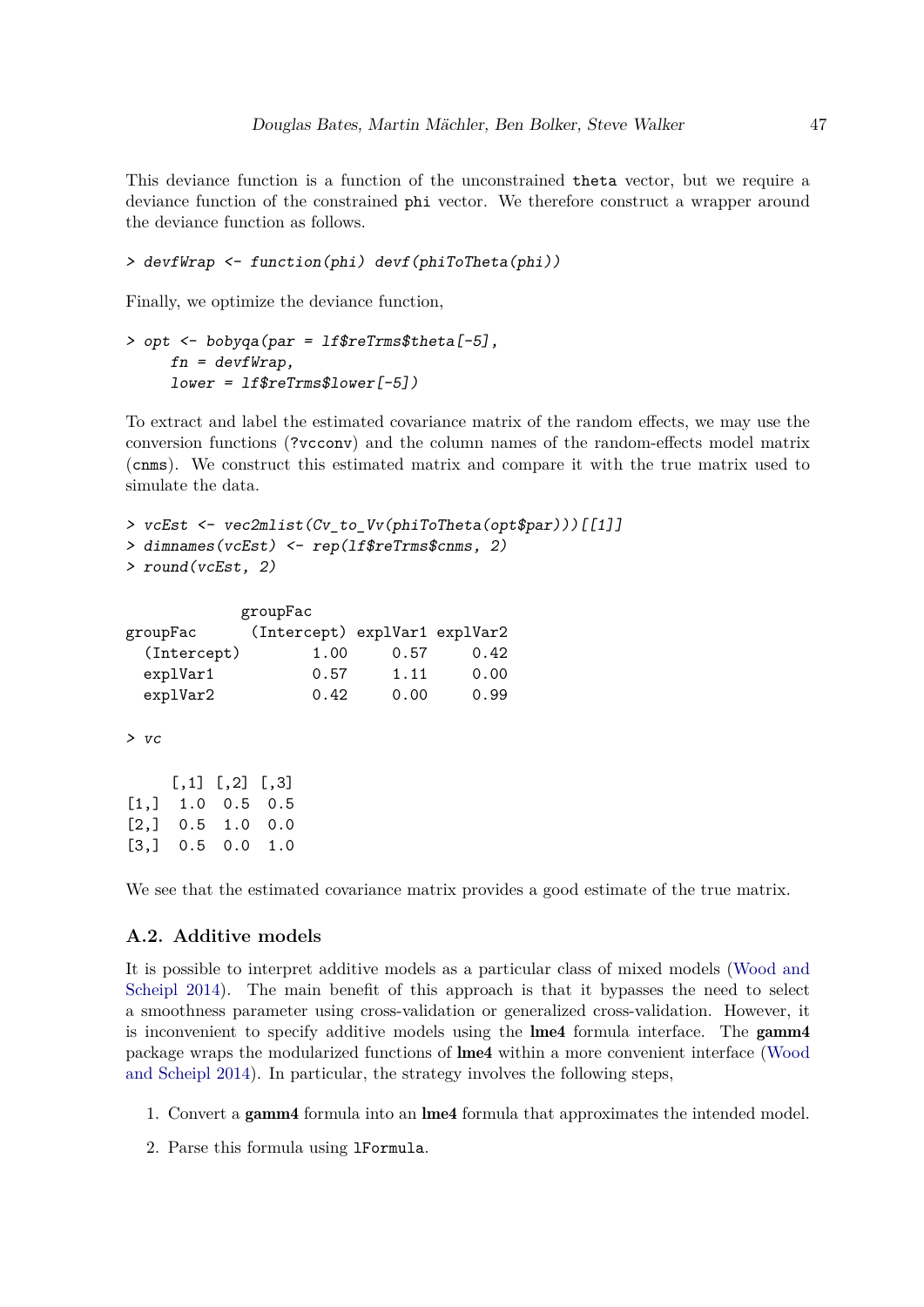- 3. Modify the resulting transposed random-effects model matrix, *Z*⊤, so that the intended additive model results.
- 4. Fit the resulting model using the remaining modularized functions (Table [1\)](#page-4-1).

Here we illustrate this general strategy using a simple simulated data set,

```
> library("gamm4")
> library("splines")
> set.seed(1)
> n <- 100
> pSimulation <- 3
> pStatistical <- 8
> x <- rnorm(n)
> Bsimulation <- ns(x, pSimulation)
> Bstatistical <- ns(x, pStatistical)
> beta <- rnorm(pSimulation)
> y <- as.numeric(Bsimulation %*% beta + rnorm(n, sd = 0.3))
```
where pSimulation is the number of columns in the simulation model matrix and pStatistical is the number of columns in the statistical model matrix.

We plot the resulting data along with the predictions from the generating model,

```
> par(mar = c(4, 4, 1, 1), las = 1, bty = "l")
> plot(x, y, las = 1)
> lines(x[order(x)], (Bsimulation %*% beta)[order(x)])
```


We now set up an approximate lme4 model formula, and parse it using 1Formula,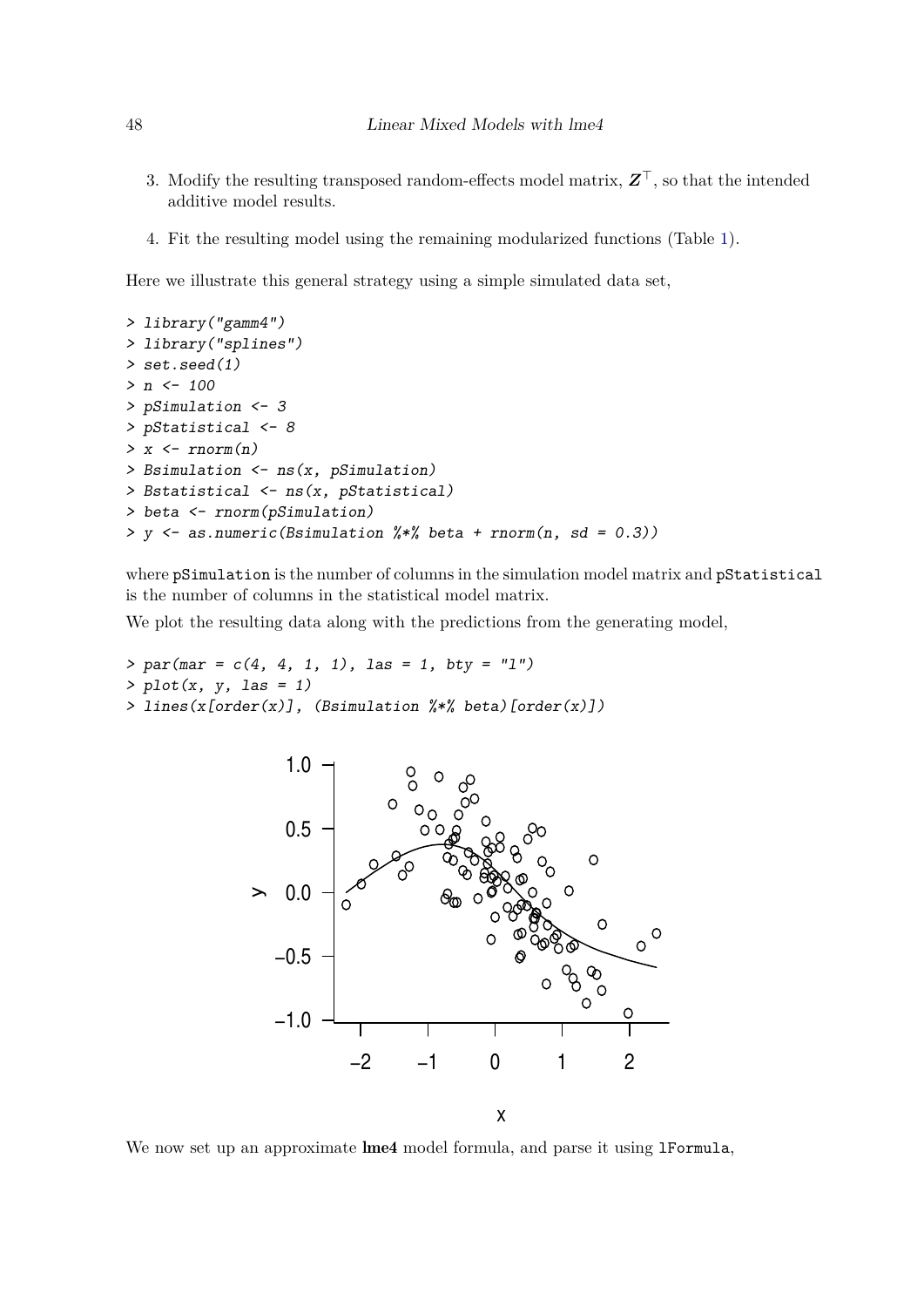```
> pseudoGroups <- as.factor(rep(1:pStatistical, length = n))
> parsedFormula <- lFormula(y ~ x + (1 | pseudoGroups))
```
We now insert a spline basis into the parsedFormula object,

```
> parsedFormula$reTrms <- within(parsedFormula$reTrms, {
       Bt <- t(as.matrix(Bstatistical))[]
       cnms$pseudoGroups <- "spline"
       Zt <- as(Bt, class(Zt))
  })
```
Finally we continue with the remaining modular steps,

```
> devianceFunction <- do.call(mkLmerDevfun, parsedFormula)
> optimizerOutput <- optimizeLmer(devianceFunction)
> mSpline <- mkMerMod( rho = environment(devianceFunction),
                          opt = optimizerOutput,
                       reTrms = parsedFormula$reTrms,
                           fr = parsedFormula$fr)
> mSpline
```

```
Linear mixed model fit by REML ['lmerMod']
REML criterion at convergence: 60.734
Random effects:
Groups Name Std.Dev.
pseudoGroups spline 0.2930
Residual 0.3001
Number of obs: 100, groups: pseudoGroups, 8
Fixed Effects:
(Intercept) x
  -0.03712 -0.17137
```
Computing the fitted values of this additive model requires some custom code, and illustrates the general principle that methods for merMod objects constructed from modular fits should only be used if the user knows what she is doing,

```
> xNew <- seq(min(x), max(x), length = 100)
> newBstatistical <- predict(Bstatistical, xNew)
> yHat <- cbind(1, xNew) %*% getME(mSpline, "fixef") +
          newBstatistical %*% getME(mSpline, "u")
> par(mar = c(4, 4, 1, 1), las = 1, bty = "l")
> plot(x, y)
> lines(xNew, yHat)
> lines(x[order(x)], (Bsimulation %*% beta)[order(x)],lty = 2)
> legend("topright", bty = "n", c("fitted", "generating"), lty = 1:2,col = 1)
```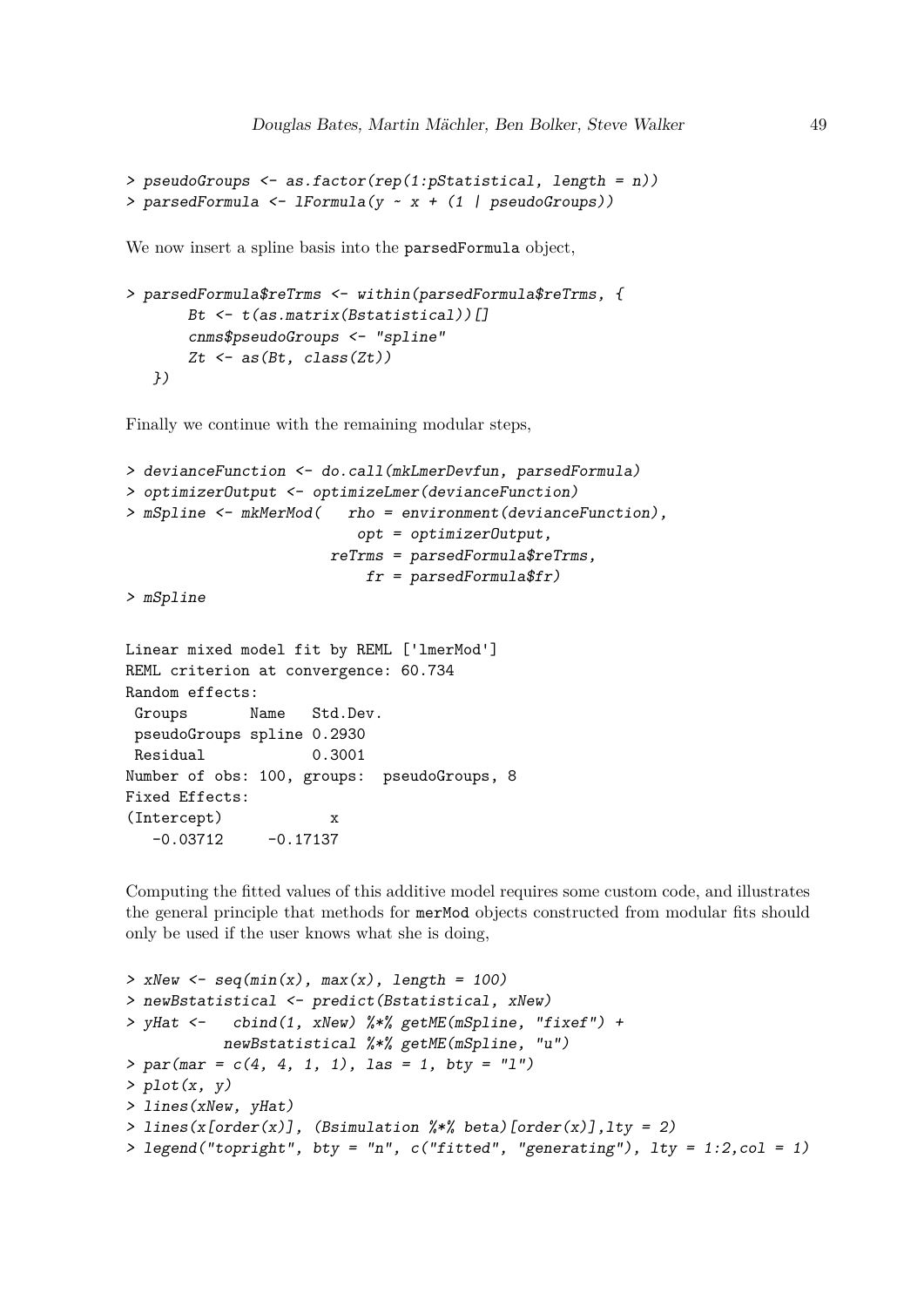

## **Affiliation:**

Douglas Bates Department of Statistics, University of Wisconsin 1300 University Ave. Madison, WI 53706, U.S.A. E-mail: [bates@stat.wisc.edu](mailto:bates@stat.wisc.edu)

Martin Mächler Seminar für Statistik, HG G 16 ETH Zurich 8092 Zurich, Switzerland E-mail: [maechler@stat.math.ethz.ch](mailto:maechler@stat.math.ethz.ch)

Benjamin M. Bolker Departments of Mathematics & Statistics and Biology McMaster University 1280 Main Street W Hamilton, ON L8S 4K1, Canada E-mail: [bolker@mcmaster.ca](mailto:bolker@mcmaster.ca)

Steven C. Walker Department of Mathematics & Statistics